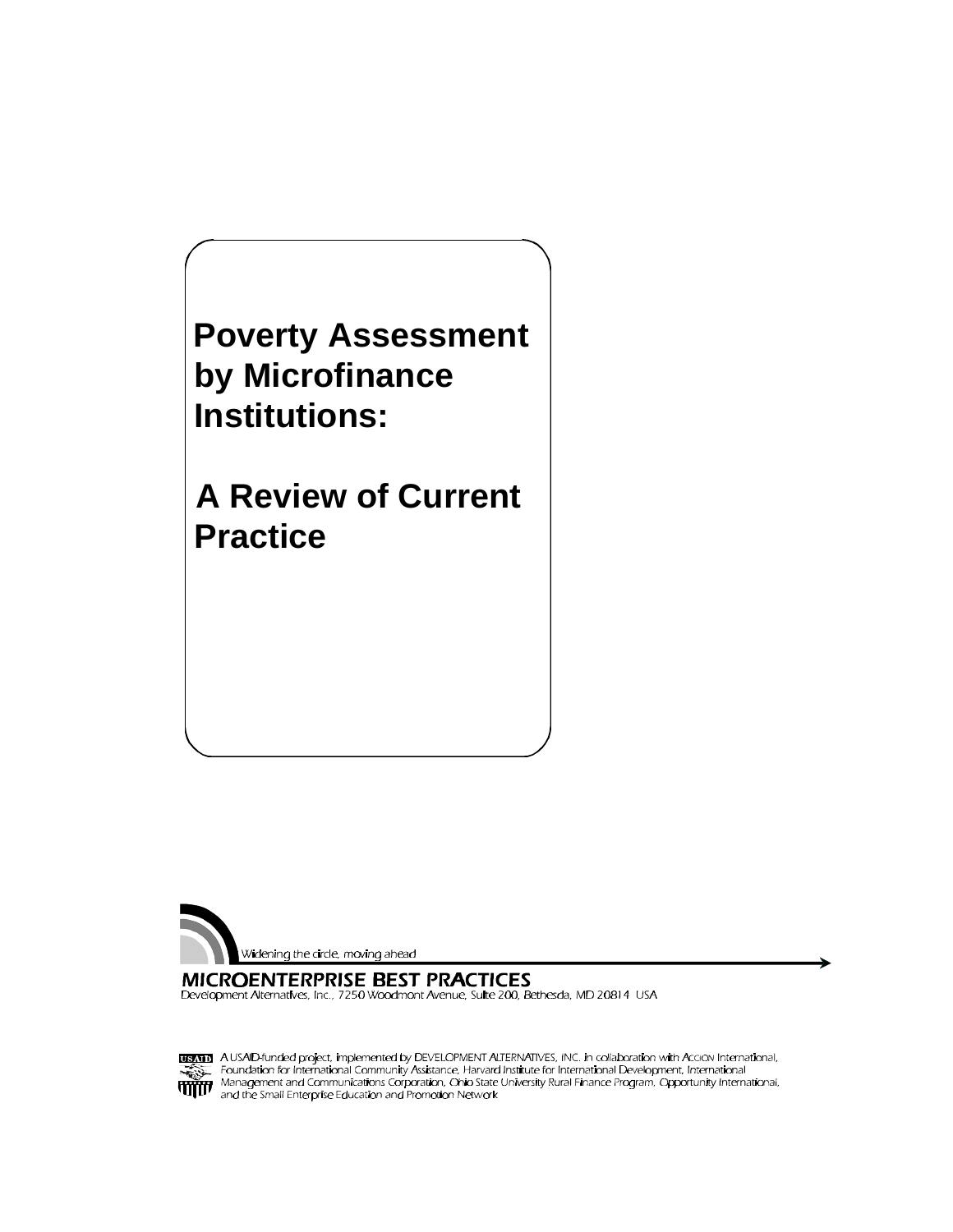## Poverty Assessment by Microfinance Institutions: A Review of Current Practice

by

John K. Hatch and Laura Frederick FINCA International

with an introduction by Joan Parker Development Alternatives, Inc.

August 1998

This work was supported by the U.S. Agency for International Development, Global Bureau, Economic Growth Section, Microenterprise Development Office, through funding to the Microenterprise Best Practices (MBP) Project, contract number PCE-C-00-96-90004-00.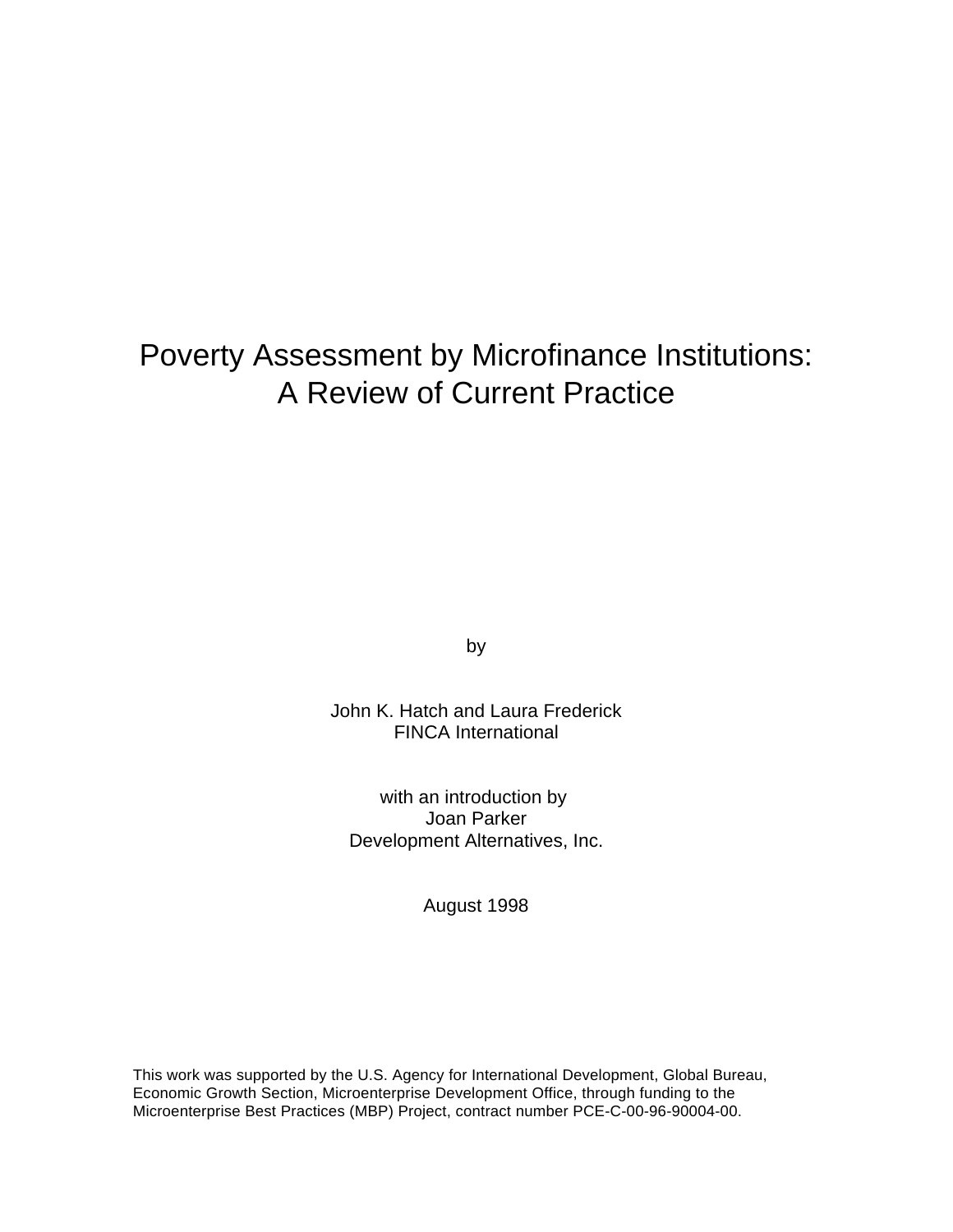*John Hatch is Director of Research and the founder of FINCA International, a nonprofit organization that pioneered the microfinance methodology known as village banking. John Hatch received his Ph.D. degree in economics from the University of Wisconsin in 1973. He is a former Peace Corps volunteer and staff member, Fulbright scholar, economist, and international consultant.*

*Laura Frederick holds a B.A. degree in mathematics from the University of San Diego and an M.A. degree in international management from the School for International Training (SIT), Brattleboro, Vermont. She served as a planning consultant to FINCA in 1997-1998, assisting with desk research for the poverty assessment paper and contacting more than 80 microfinance institutions to request information on their poverty targeting and assessment methods.*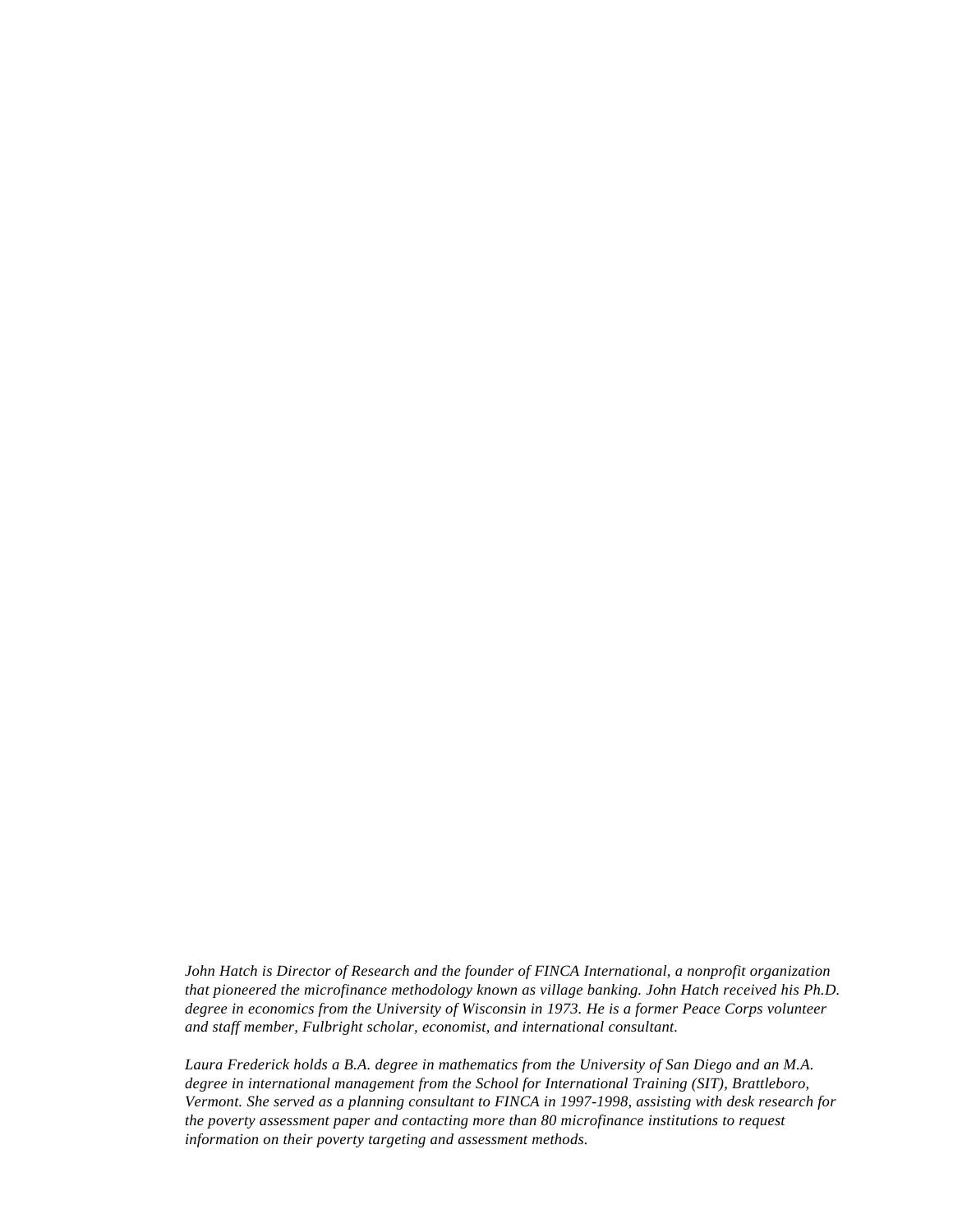#### ACKNOWLEDGMENTS

The authors wish to thank a number of colleagues for their timely contributions to this paper. Beth Rhyne and Monique Cohen of AID made many technical and organizational suggestions that greatly helped to balance and focus the paper. The exceptional analytical and editorial talents of Joan Parker of DAI, as reflected in her introduction, have served to strengthen virtually every paragraph, page, table, and heading found in the document. Richard Meyer and Geetha Nagarajan of Ohio State University provided innumerable insights into the issues involved with poverty measurement indicators. Further assistance from the academic community was gratefully received from Claudio Gonzalez Vega of Ohio State University, Richard Yoder of Eastern Mennonite University, and Gary Woller of Brigham Young University. Microfinance practitioners who provided useful documentation of poverty targeting instruments included Muhammad Yunus of Grameen Bank; David Gibbons of Cashpor; Anton Simanowitz, Peter Sekobela, Jan Gottschalk, and John de Wit of Small Enterprise Foundation; Barbara MkNelly of Freedom from Hunger; Susan Cheston and Christy Stickney of Opportunity International; Laura Lopez of Trickle-Up; Ingrid de Segovia of Centro de Apoyo para la Microempresa (Microenterprise Support Center); and Scott Graham of FINCA/Malawi. The authors are indebted to Andrew Rogerson of the World Bank/UK, and Mark Cohen of Bread for the World in tracking down statistics on the estimated world population living on less than US\$1 per day. Other friends and colleagues who provided substantive assistance to the project include Lawrence Yanovitch of FINCA, Robert Gailey of RESULTS, Christopher Dunford and Didier Thys of Freedom from Hunger, Sue Szabo of Canadian International Development Agency, Hans Hoyer of CARE, Mark Edington and Christine Braun of Save the Children, Charitha Ratwatte of Sri Lanka Business Development Center, Elisa Sabatini of World Share, and Devorah Miller of Lassen Associates.

> John K. Hatch and Laura Frederick FINCA International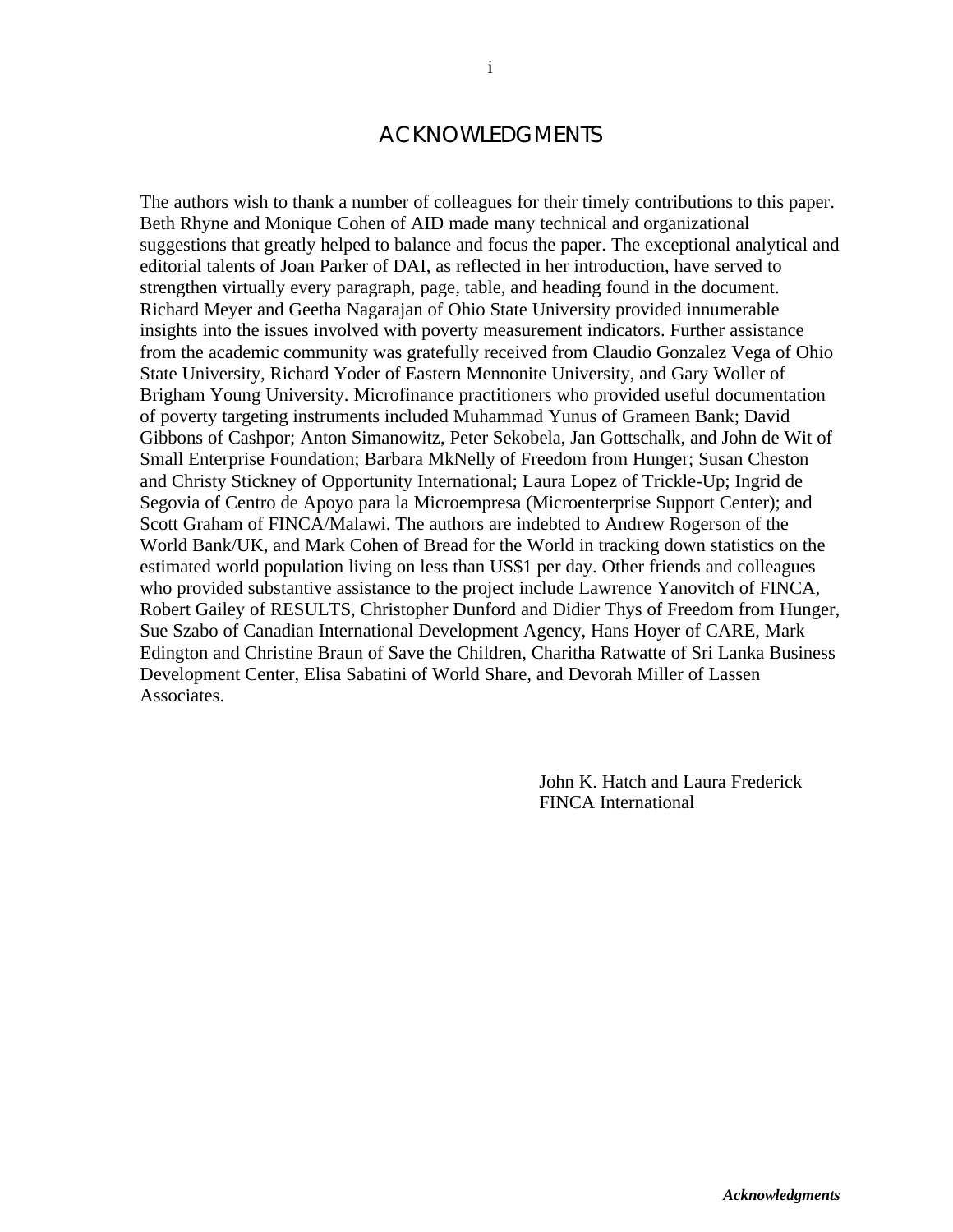| <b>TABLE OF CONTENTS</b> |  |  |  |  |  |  |  |  |  |  |
|--------------------------|--|--|--|--|--|--|--|--|--|--|
|--------------------------|--|--|--|--|--|--|--|--|--|--|

| <b>ASSESSING POVERTY OF MICROFINANCE CLIENTS:</b><br>AN INTRODUCTION FROM THE MICROENTERPRISE BEST |
|----------------------------------------------------------------------------------------------------|
|                                                                                                    |
|                                                                                                    |
| <b>CHAPTER ONE</b>                                                                                 |
|                                                                                                    |
|                                                                                                    |
|                                                                                                    |
| USES OF POVERTY ASSESSMENT TOOLS BY DIFFERENT MICROFINANCE STAKEHOLDERS  4                         |
|                                                                                                    |
|                                                                                                    |
|                                                                                                    |
| Uses of Poverty Assessment for Bilateral and Multilateral Donor Agencies 5                         |
|                                                                                                    |
| <b>CHAPTER TWO</b>                                                                                 |
|                                                                                                    |
|                                                                                                    |
|                                                                                                    |
|                                                                                                    |
|                                                                                                    |
|                                                                                                    |
|                                                                                                    |
|                                                                                                    |
| POVERTY ASSESSMENT METHODS II: RAPID ASSESSMENT METHODS  15                                        |
|                                                                                                    |
|                                                                                                    |
| POVERTY ASSESSMENT METHODS III: ECONOMIC VARIABLE MEASURES  19                                     |
|                                                                                                    |
| Means Test: Kabalikat para sa Maunlad na Buhay, Inc. (KMBI/Philippines)  21                        |
| POVERTY ASSESSMENT METHODS IV: INTEGRATIVE VARIABLE MEASURES  22                                   |
|                                                                                                    |
| Pre-loan Evaluation: The Microenterprise Support Center (CAM)  24                                  |
|                                                                                                    |
|                                                                                                    |
|                                                                                                    |
|                                                                                                    |
|                                                                                                    |
| MFI and Donor Roles in Enhancing Existing Poverty Assessment Methods  30                           |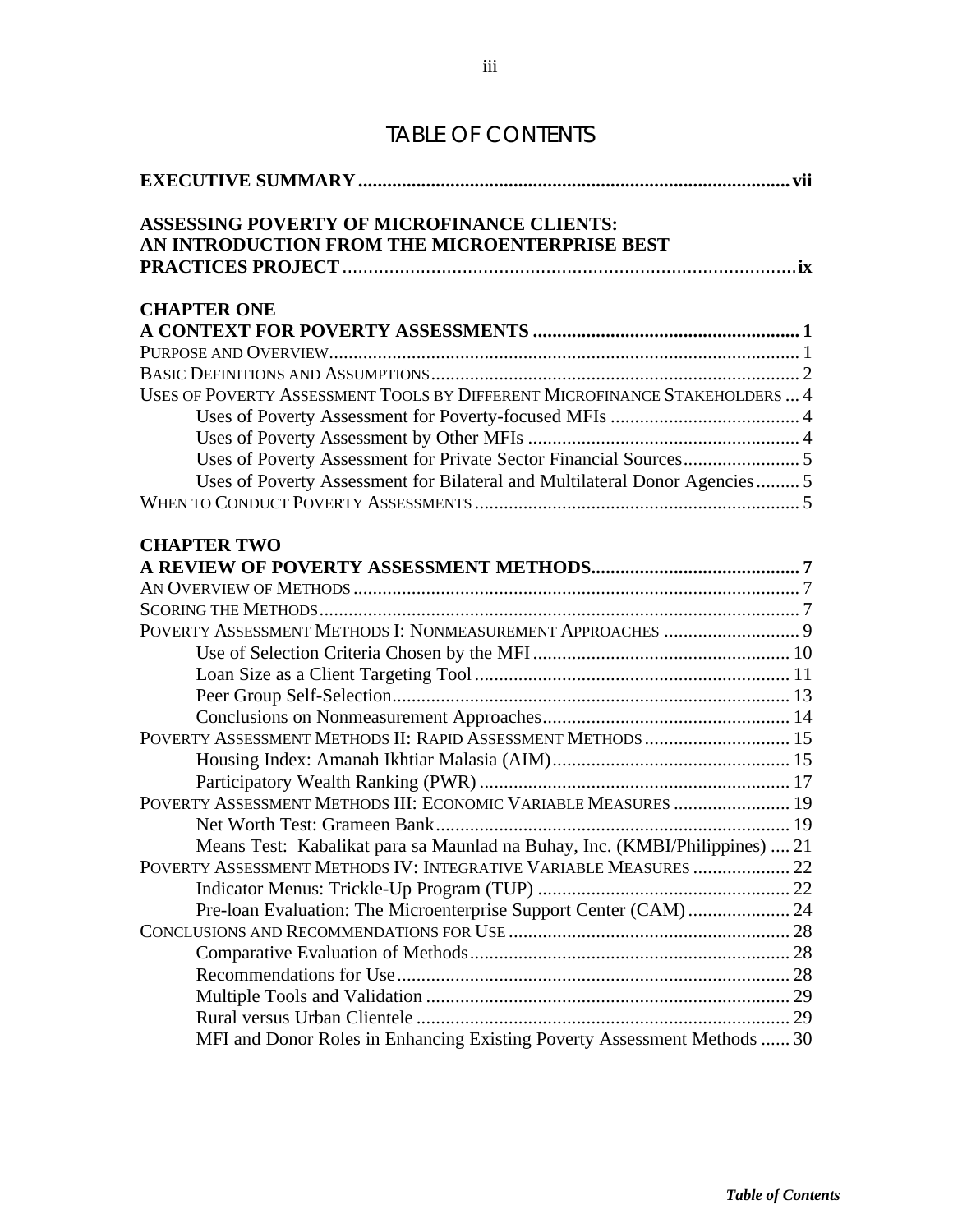| <b>CHAPTER THREE</b> |                                     | 31        |
|----------------------|-------------------------------------|-----------|
|                      |                                     | <b>33</b> |
|                      | APPENDIX 1: AIMS HOUSING INDEX      | $1 - 1$   |
| <b>APPENDIX 2:</b>   | <b>GRAMEEN NET WORTH TEST</b>       | $2 - 1$   |
| <b>APPENDIX 3:</b>   | <b>KMBI MEANS TEST FORM</b>         | $3-1$     |
| <b>APPENDIX 4:</b>   | <b>TUP INDICATOR MENU</b>           | $4 - 1$   |
| <b>APPENDIX 5:</b>   | <b>CAM PRE-LOAN EVALUATION FORM</b> | $5 - 1$   |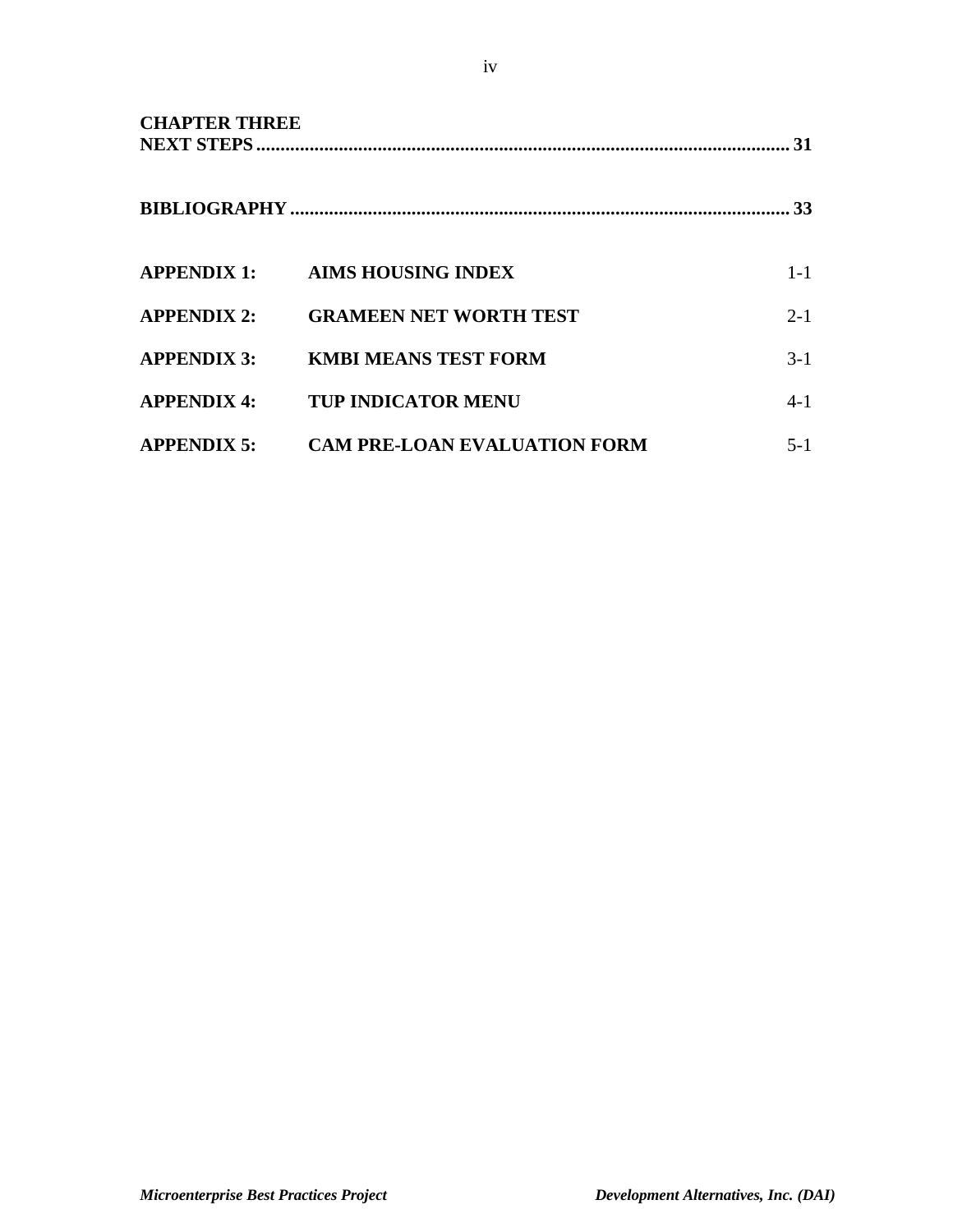## LIST OF TABLES

| <b>Table</b> |                                                     |    |
|--------------|-----------------------------------------------------|----|
|              | <b>Evaluation of Poverty Assessment Methods</b>     | 26 |
|              | Aggregated Evaluation of Poverty Assessment Methods |    |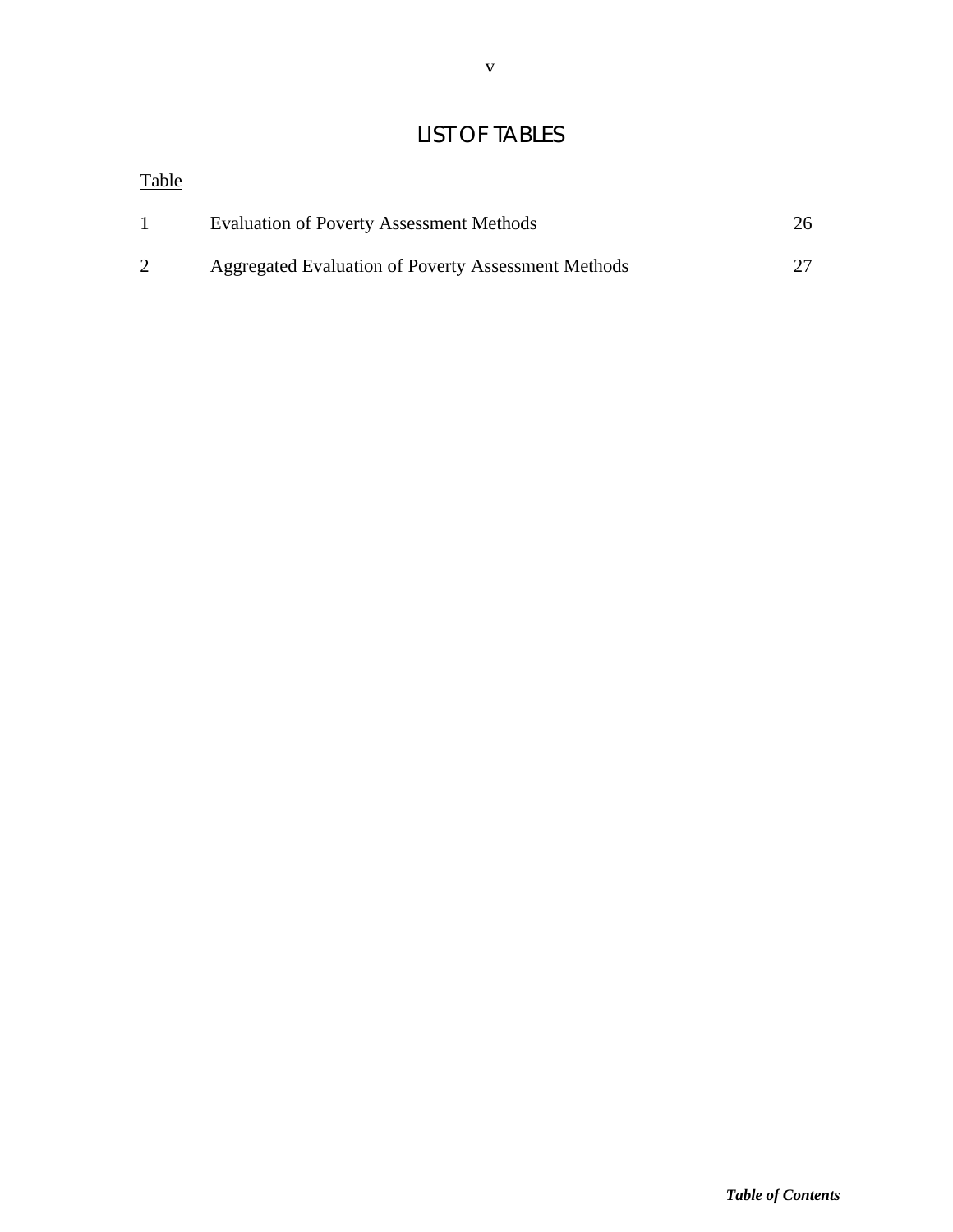### EXECUTIVE SUMMARY

This paper looks at methods used by microfinance institutions (MFIs) to assess the poverty level of potential or new clients. It is based on self-reported information from twelve MFIs, collected and analyzed in 1997 by FINCA International. The paper categorizes different methods of poverty assessment, then evaluates the methods according to six technical criteria that reflect the ease of use of the method for the MFI and the strength of the information the method provides. The paper concludes with recommendations to help MFIs select a poverty assessment strategy that is appropriate for their clientele, institutional objectives, and operating conditions.

Poverty assessments serve as yardsticks by which donors can identify which programs serve which clientele on the poverty continuum. But they are more valuable to MFIs, both those that target the poor or the extremely poor and those that do not. For MFIs, poverty assessment methods serve multiple purposes: they guide client selection; they monitor who is actually entering the program; they provide operational information for better fitting financial services to client needs; they establish baselines of client poverty levels for later impact assessment; and in some cases, they are implemented in multiple stages as client monitoring tools.

Overall, four categories of poverty assessment methods have been identified: (1) nonmeasurement techniques to identify or attract poor clients; (2) rapid assessment methods that rank households using simple proxies or community-based techniques; (3) instruments requiring household visits and detailed questionnaires focusing mainly on economic indicators; and (4) "integrative" instruments that cover a broader menu of indicators using simple techniques and very short interviews. Each method is evaluated with regard to six criteria: (1) simplicity, (2) practicality, (3) cost, (4) the ability to discriminate among different levels of poverty, (5) quality of the data, and (6) reliability of the data.

Nonmeasurement techniques include three general categories: (1) use of selection criteria such as geographic area, gender, or participation in other programs; (2) use of loan size as a targeting tool; and (3) peer group self-selection. The first two are based on MFI procedures, while the third incorporates actual clients' decisions in the new client selection process. These methods are extremely low cost and can be implemented as part of the MFI's regular operational tasks. Unfortunately, however, these methods do not provide information about the poverty level of those who actually enter the program or those who choose not to participate, nor do they provide information for fitting financial services or for subsequent client monitoring.

Rapid assessment methods include visual indicators of poverty, such as housing quality, as well as methods in which members of the community identify households by poverty level. In both cases, the methods can be applied to each household within a preselected area but without a household interview. In sum, rapid assessment methods provide a low-cost and relatively effective method of ranking households by poverty level. Visual indicators, which are prone to mistakes, are best combined with follow-up household interviews to verify results if the MFI intends to use the results for targeting purposes. Community wealth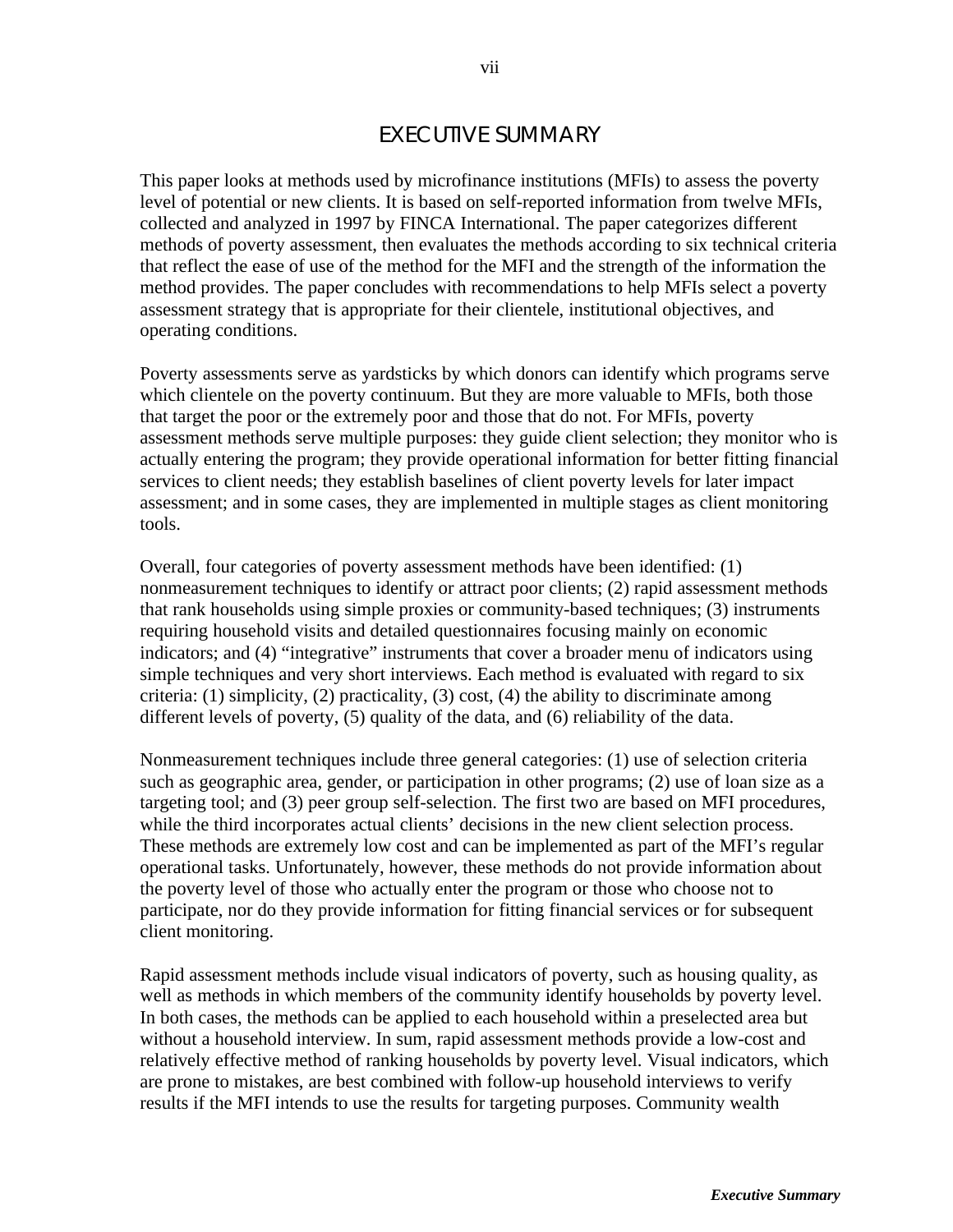rankings can provide high-quality information if implemented by well-trained staff and with internal checks for consistency.

The third group of methods—economic variable measures—are designed to precisely measure the poverty level of households in terms of income, assets, or net worth. They are the most costly and rigorous of the methods examined in the paper, and involve detailed household interviews with potential clients. Institutions that use such methods to target the poor typically pair the economic variable measure with a visual indicator of poverty, where the economic variable measure confirms or rejects the findings of the rapid appraisal method. Economic variable measures are probably best used by mature or larger programs with sizeable research budgets.

The final category of methods—integrative variable measures—include a broader range of poverty variables than simply economic variables, while aiming for absolute simplicity and very brief interviews with potential clients. These methods provide a bare minimum approach for small or new programs, and require further testing to determine their accuracy.

Overall, the rapid assessment methods and economic variable measures received the highest scores on both ease of use for the MFI and strength of information provided. Integrative variable measures were not far behind, and will score well if examined more carefully for rigor. And nonmeasurement techniques, which perform poorly as stand-alone instruments, can be successfully paired with either rapid assessment or economic variable measures.

In conclusion, the poverty assessment field is a work in progress. All the methods surveyed in this study have strengths that are worthy of emulation, and all have weaknesses that could benefit from more active interchange of experience and expertise. It appears that most microfinance institutions do not correlate their local poverty indicators with the national poverty lines of their respective countries, a step that is necessary to confirm the quality of the assessment method. Some MFIs with already established poverty assessment capacity have not yet submitted their existing poverty indicators, measurement criteria, and weighting systems to a rigorous inspection and certification by external professionals. For these reasons, it can be concluded that many poverty-focused MFIs could derive great benefit from technical assistance in the poverty assessment area. Donor agencies could make an important contribution enhancing existing poverty assessment tools by: (1) coordinating the creation of poverty assessment tool kits; (2) sponsoring the development of checklists and similar instruments to certify the adequacy of MFI poverty assessment capacity; (3) making available to MFIs, on a cost-share basis, the services of evaluation consultants to upgrade inadequate poverty assessment capacity; and (4) providing grant funding to assist young MFIs in building the capacity to assess and monitor their clientele.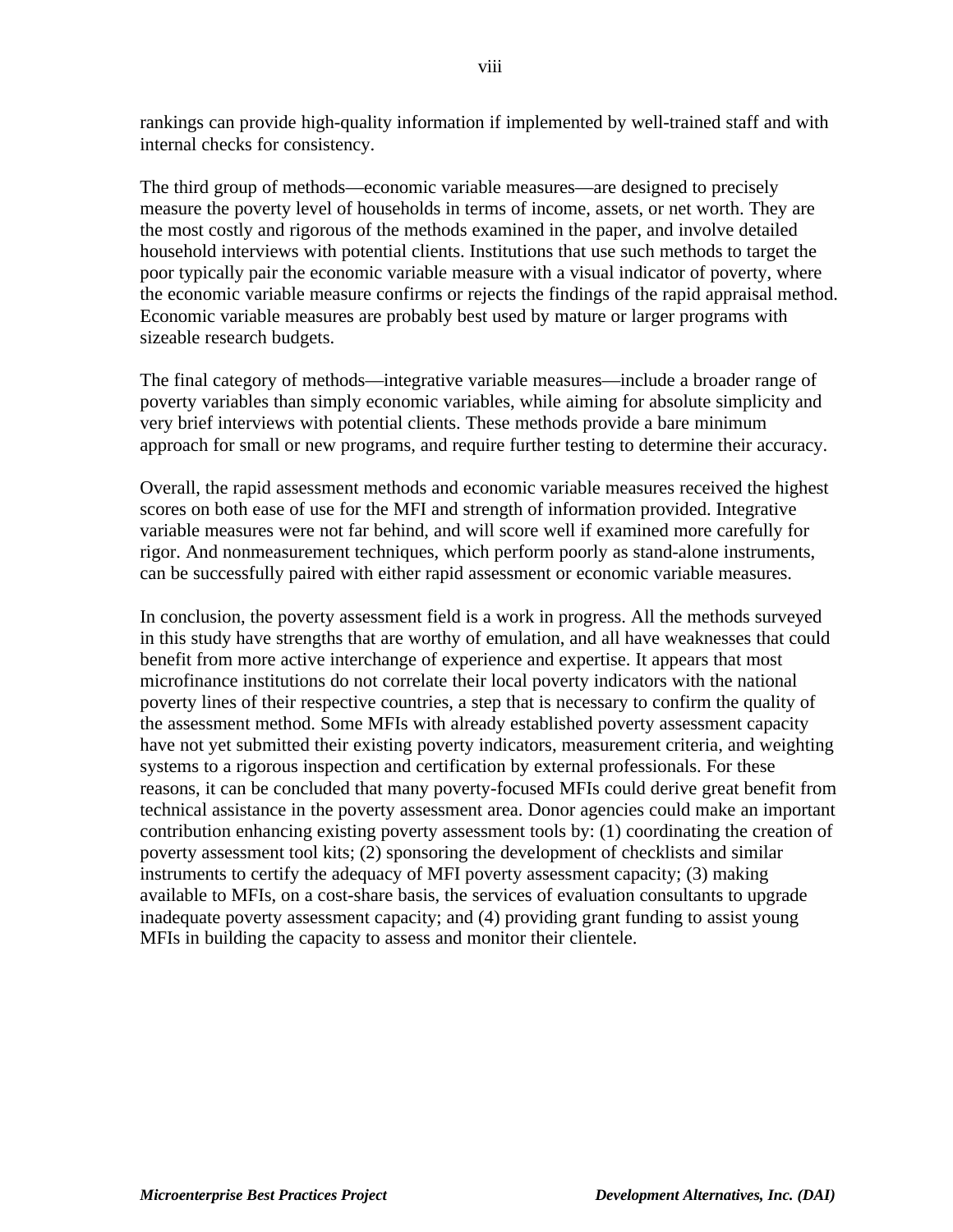by Joan Parker, DAI

Before presenting the Review of Current Practice, it is useful to step back and ask what the USAID-funded Microenterprise Best Practices (MBP) Project hopes to achieve with this document. This introduction outlines why we find poverty to be a topic requiring careful research, what we mean by poverty, and what we hope can be accomplished in the field of poverty assessment, both through MBP and through other means.

Poverty has always been a concern of microfinance. In the early days of the microfinance revolution, practitioners celebrated the creation of new financial methodologies that allowed institutions to reach families below the poverty line. As the microfinance field has matured, subfields have emerged. Some microfinance institutions (MFIs) use methodologies that target the very poor as a separate client group, while others are based on nontargeted financial services for all those who lack access to formal credit institutions. As these various branches of microfinance have developed, the field has seen increasing debate about which programs and methods serve not only the poor, but also the "poorest of the poor."

There are multiple efforts under way to identify the depth of outreach of programs in poor communities—some undertaken by practitioners and others by donors. For practitioner organizations, these efforts have typically been attempts to empirically test whether they are reaching their target clientele. More recent practitioner and donor efforts have tried to collect information from a wide range of MFIs, looking for poverty assessment methods that have been successful. $<sup>1</sup>$ </sup>

What does USAID's MBP Project hope to achieve by supporting efforts to assess the poverty level of microfinance clients? First, MBP strives to support the development of costeffective and accurate methods of measuring clients' poverty level—methods that allow some comparability among institutions and settings. Once there is more comparable poverty information from a range of institutions, the microfinance field can better understand which methods and services best serve the needs of various populations within the poor. While it may be outside the timeframe of the MBP Project, we hope that a greater understanding of the linkages between poverty and microfinance methods and services will lead to the next wave of microfinance innovations.

<u>.</u>

<sup>1</sup> A major practitioner effort to share information is now under way through the Microcredit Summit's Poverty Measurement Discussion Group, which can be found on the World Wide Web at w*ww.microcreditsummit. org*. Mathie's recent work (1998) was funded by the World Bank's Consultative Group to Assist the Poorest (CGAP) and the Canadian International Development Agency (CIDA); this MBP report was funded by the U.S. Agency for International Development (USAID).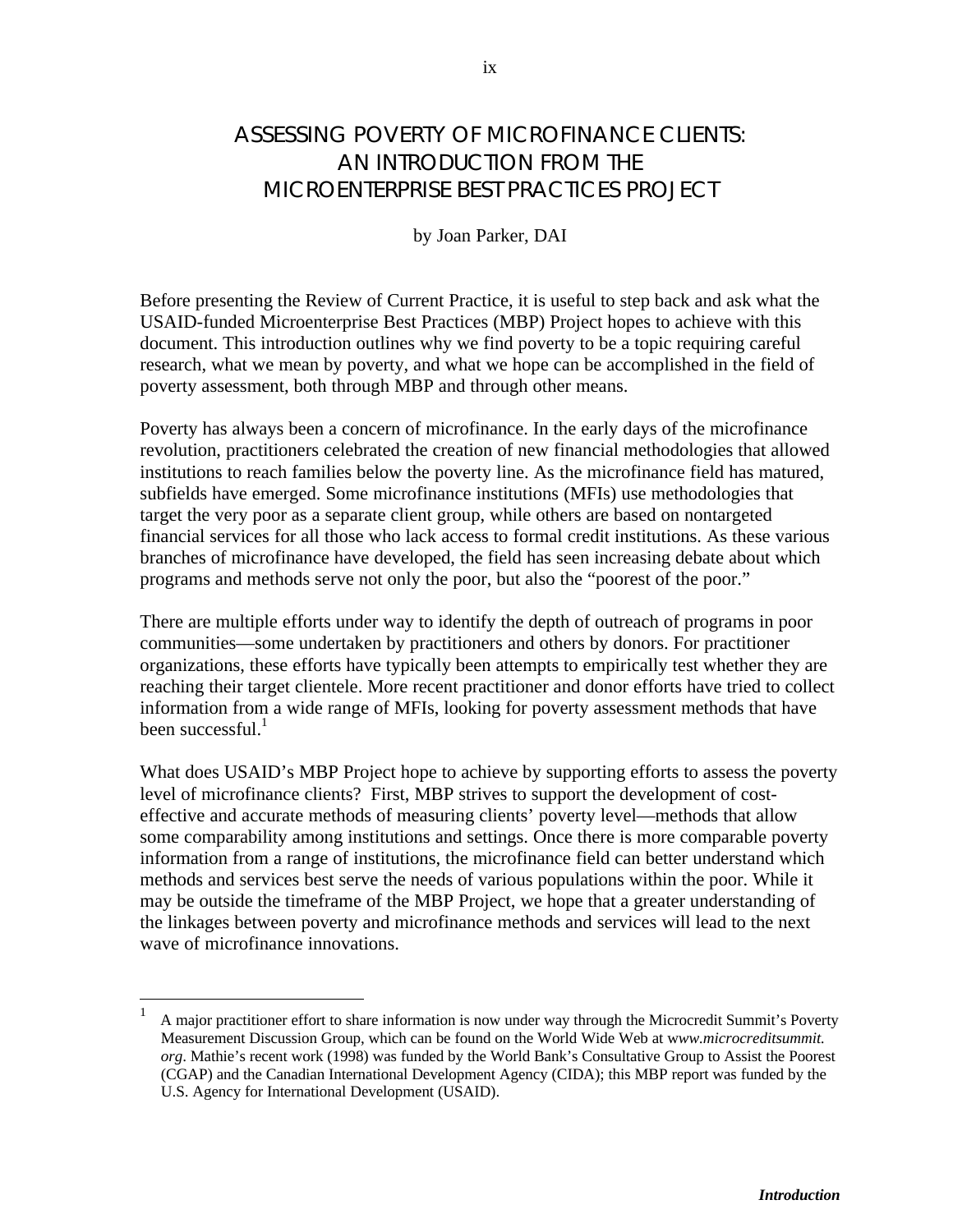#### POVERTY IS A CONNECTION TO OTHER MICROFINANCE THEMES

Many view the current poverty debate as one that entails wading into dangerous political waters. But in reality, all microfinance practitioners can benefit from discussions about poverty, just as the microfinance field benefits from open discussions on issues of institutional sustainability or economic growth. In fact, we would argue that exploring the issue of poverty will directly contribute to our understanding of other goals of microenterprise development. Following are two examples: MFI financial sustainability and microenterprise sector-generated economic growth.

- ß **Poverty and Financial Sustainability:** Providing different products and serving different clienteles engender different cost structures. Do poorer clients require more costly services and methodologies, and if so, what effect will this have on the timeframe for reaching financial sustainability? Can a case be made for ongoing subsidies to serve a particular clientele? If so, what sort of subsidies are required? As addressed directly by Morduch (1997) and Hulme and Mosley (1996), and discussed frankly among many practitioners, the issue of subsidies for serving the very poor is one that needs to be revisited—after we learn more about the types of services that the very poor require, the benefits they receive from those services, and the costs of providing them.
- **Poverty and Economic Growth:** In the past few years, economic growth has fallen off many microfinance practitioner maps as an important theme, and is rarely discussed in microfinance fora or publications. But despite the relative silence, it remains an important theme for programs that deal with the transition of microenterprises to small enterprises, and for donors with economic growth as a strategic objective. Within the microfinance community, the low profile of economic growth is due to the realization that the largest mass of microentrepreneurs—those at the bottom of the poverty pile—are unlikely to make great contributions to economic growth in terms of employment generation, linkages to other business, or even income growth for the microentrepreneur him/herself. Clearly, there may be some trade-off between poverty alleviation and enterprise expansion. But we still need to know: How does the poverty level of the client affect whether a loan (or series of loans) will likely generate new income or employment? At the aggregate level, the question becomes: How does the level of poverty of the population served affect the potential for labor absorption and GDP growth? If we cannot identify the level of poverty of our clientele, we will not understand the interconnection between poverty and growth, nor will we later be able to predict the economic growth outcomes of different types of microfinance activities.

Clearly, our ability as development practitioners to understand the poverty level of potential clients can have multiple benefits regarding our ability to clarify and reach various goals. In addition to the goals of economic growth and financial sustainability discussed here, similar questions may be raised about other goals of those engaging in microfinance activities, such as client empowerment, community development, or linking microfinance programs to health or environmental objectives. More knowledge about our clientele can only enhance our ability to develop better programs across the board.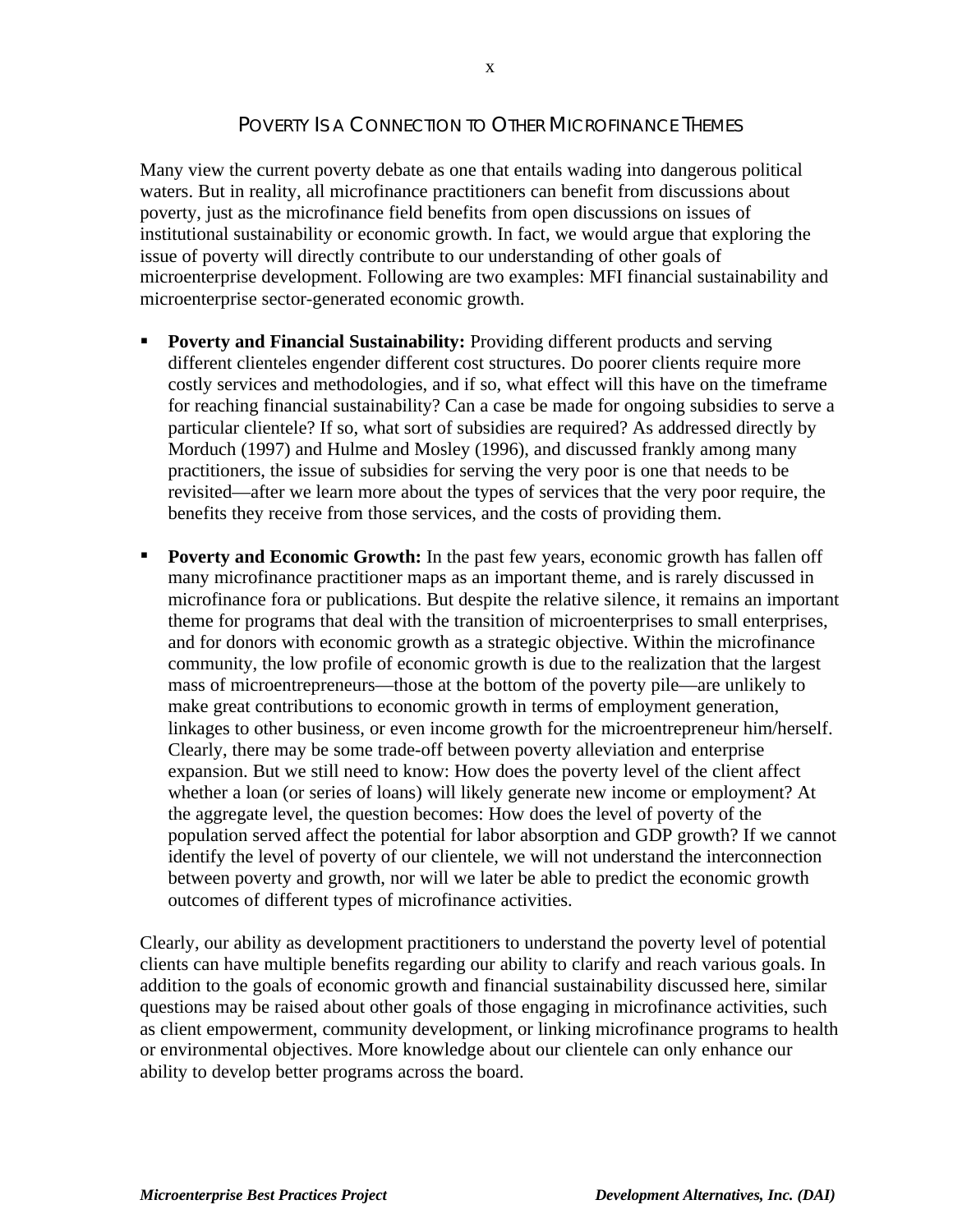#### DEFINING POVERTY IN A MICROFINANCE CONTEXT

What exactly is poverty in the microfinance context? There is no single definitive answer to this question, which makes discussions of client poverty inevitably subject to individual judgment. Everyone agrees that poverty connotes some form of deprivation and vulnerability. But what yardsticks provide the best measure to show who is poor, and how poor?

Those tasked with developing national poverty lines must often reduce the many dimensions of poverty to more limited calculations of household income or food consumption. More than eighty countries have national poverty lines based on estimates of income or consumption. But quantifiable estimates of poverty based on either of these measures may be insufficient for understanding the fundamental realities of poverty. As Hulme and Mosley (1996) report:

"...(t)he many forms of deprivation that very poor people identify themselves as experiencing ... are not captured by income-poverty measures. These include vulnerability to a sudden dramatic decrease in consumption levels, illhealth and physical weakness, social inferiority, powerlessness, humiliation and isolation. Such dimensions of poverty are significant in their own right and are also essential analytical components for the understanding of income poverty." (pp. 105-106)

In its ongoing work to assess the impact of microfinance services, the USAID-funded AIMS Project (Assessing the Impacts of Microenterprise Services) developed a framework for analyzing expected impacts of microfinance services on the very poor. According to project documents, one of the key areas in which microfinance is expected to have an impact is a reduction in the risk faced by very poor households. Even if income itself is relatively unchanged, access to microfinance services would have the positive effect of consumption smoothing and improved the ability to undertake forward planning. Such changes reduce the vulnerability discussed by Hulme and Mosley, and would thereby reduce the effects of poverty.

Identifying measurable indicators of household vulnerability may therefore provide supplementary means of measuring poverty that may better separate the merely poor from the very poor. The effort to do so has led many microfinance institutions to focus on household assets as the key indicator of level of poverty. Assets are important for the vulnerable household because they can be used either as a source of liquidity or as collateral for loans to respond to unexpected needs. Assets can be measured in many ways. Some examples include the amount of land owned; the quality of the household's shelter; or the presence of physical implements such as pots and pans. The use of assets as a measure of vulnerability assumes that all households require such assets, and therefore that the absence of those assets indicates a definite vulnerability and probably an extremely low level of income.

But any single measure of vulnerability will not serve for all microfinance clientele. Because geographic, social, cultural, climatic, and other differences will cloud comparisons, a relevant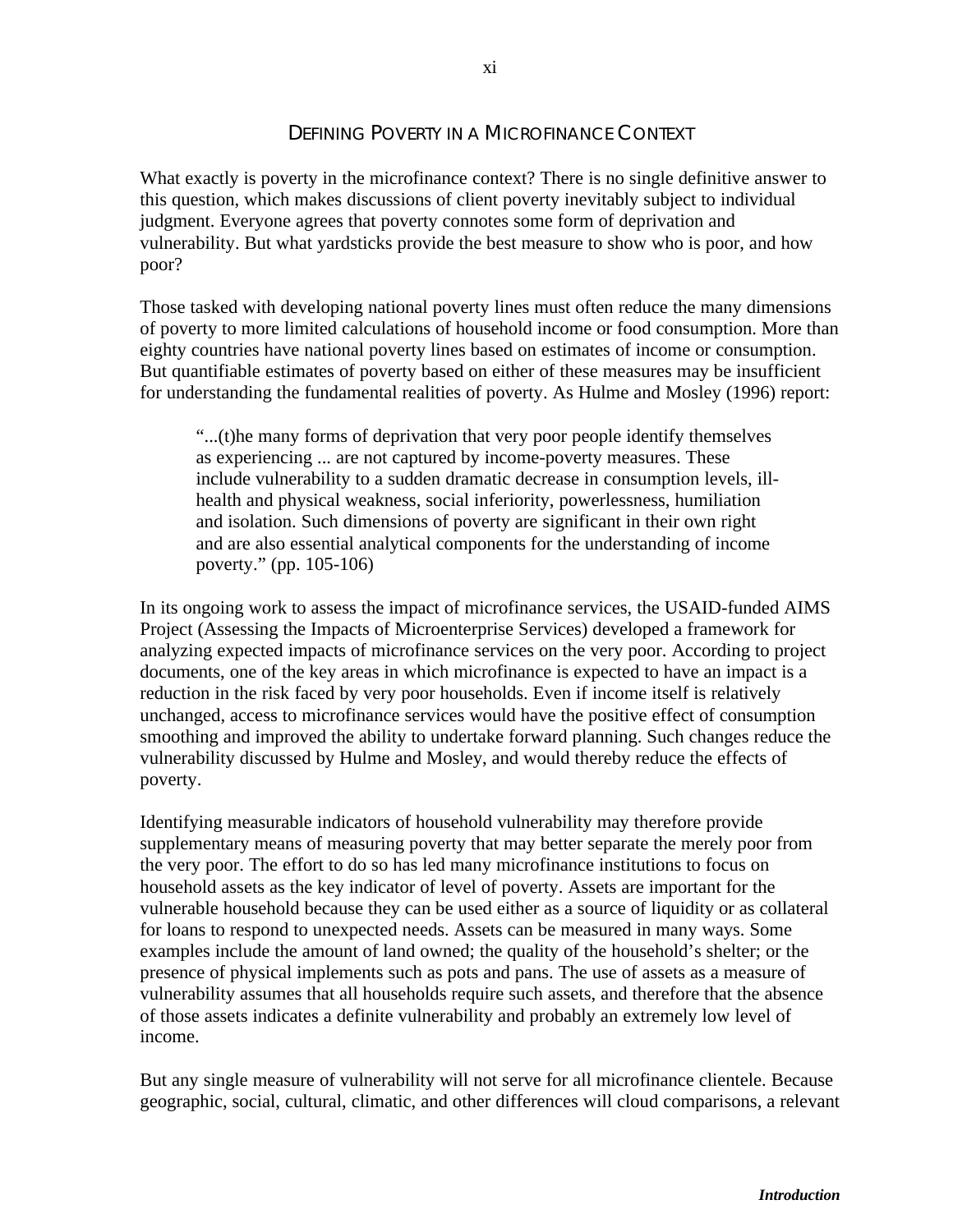asset-based measure of poverty will be locally determined to some extent. This highlights the difficulty in identifying locally appropriate definitions of poverty, while retaining comparability among institutions operating under very different circumstances. This issue reappears in the following report and in much of the dialogue among practitioners.

There remains another difficulty as well: Although we might decide that income is an insufficient single definition of poverty for microfinance clients, do we need to build a link between our chosen indicators of poverty and existing income-based poverty lines that are (at least in theory) comparable from location to location? Until we can better understand how other measures of poverty correlate with income measures, the answer is probably yes, at least in some simple form. One way is to combine an income measure with variables that reflect the vulnerability of the clientele. An alternative is to test the correlation between preferred variables and the income-based poverty line so that there is a bridge between indicators. This is a task that some MFIs have already undertaken, and which MBP is researching for a program in Peru.

#### WHAT CAN POVERTY ASSESSMENTS ACCOMPLISH?

As is clear from the above discussion, creating a consensus around which to develop reliable and comparable poverty assessment tools is not an easy task, and may become mired in sticky discussions of terminology and methodology. Is it worth it? The answer depends on our willingness to evaluate assumptions about whom we are serving and how effectively we are doing so. Some individual microfinance institutions already are undertaking poverty assessments as a monitoring activity, which has led to important operational learning for the institutions. If there is a consensus within the practitioner and donor community that comparable information of a given quality among programs is required, then there is reason to devote resources to this effort.

Reliable assessments of clients' poverty levels lead to benefits both for individual microfinance institutions and for the field as a whole. And while microfinance institutions that target the very poor may have pressing operational reasons for undertaking poverty assessments, all microfinance institutions stand to benefit from such efforts.

#### For Institutions That Target Clients by Poverty Level

- Assessing the poverty level of potential clients allows the institution to maximize coverage and minimize leakage to nontargeted groups. Not only does this enable the institution to remain true to its mandate, but it also increases the program's efficiency and effectiveness.
- Even after targeting, measuring the poverty of those that actually enter the program can provide essential information for operational decisions. If the targeted group is not responding to the program as expected (for example, not taking advantage of specific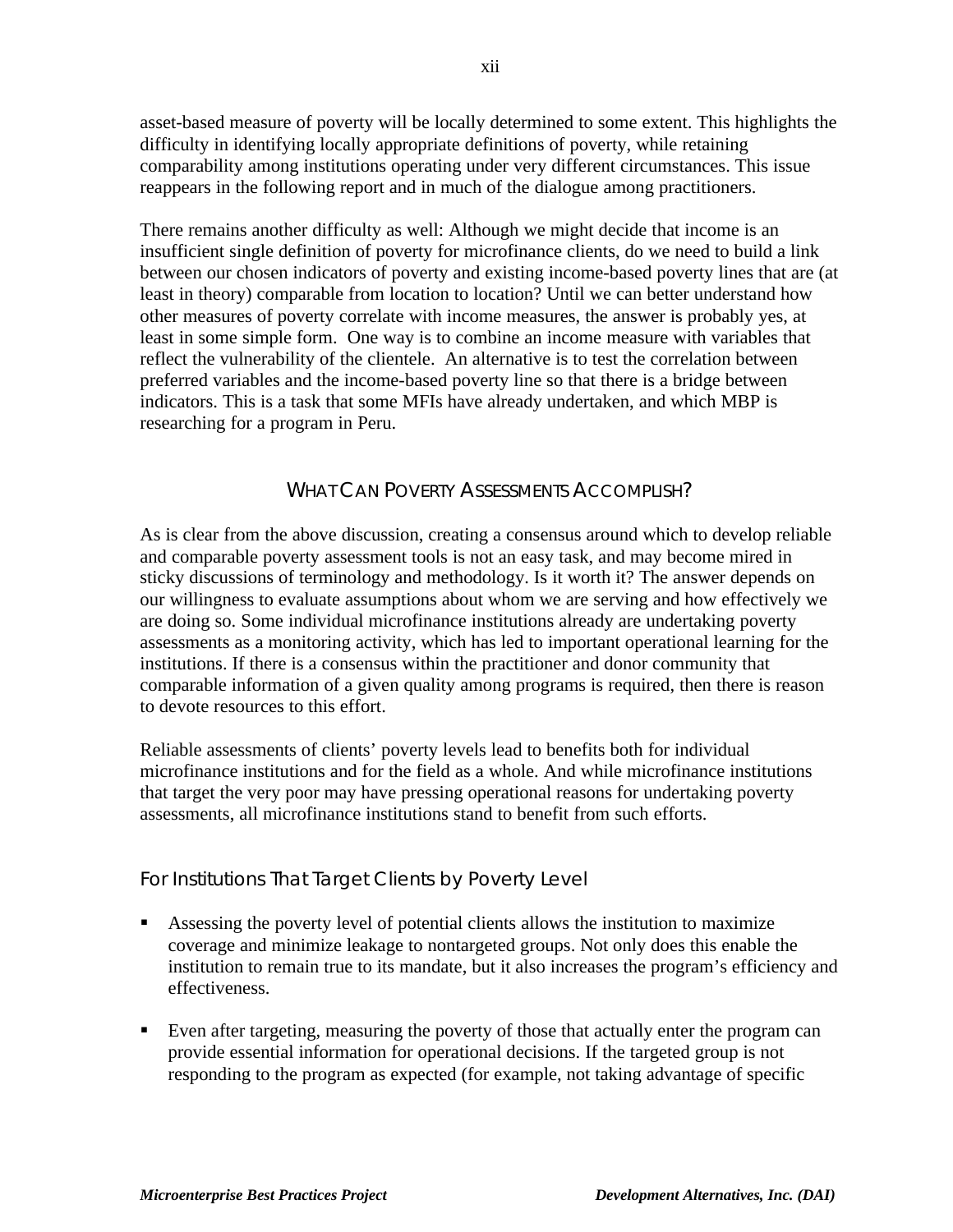services or dropping out of the program), the institution can evaluate its methodology and services to better meet the needs of that population.

#### For All Microfinance Institutions

- ß Identifying different groups of potential clients by poverty level at the program design stage enables an institution to explore which types of services are required by clients at different levels of poverty. Such market research illuminates whether the very poor require different services than the moderately poor, and the appropriate delivery mechanisms for each. This information is essential for institutions determined to be demand responsive rather than supply driven in their choice of products and methodology.
- ß Once the program is under way, understanding the poverty level of new clients enables program managers to determine what types of clients the program attracts, and which of the financial products and services are in fact used by different client groups. It also facilitates cost analysis so an organization can identify which product lines and clientele groups contribute to generating profits and costs.

For the entire microfinance industry, understanding differences that arise due to the poverty level of the client can lead to new breakthroughs. By standardizing poverty assessment methods across institutions, those lessons can be synthesized across a wide range of institutions because the clientele groups can be more carefully defined. It will then be possible to understand the unique service needs of clients at different poverty levels; to compare costs of serving the poor versus the very poor; and to answer myriad other operational questions with respect to the poverty level of the clientele. As Hulme and Mosley (1996) comment, "a further phase of institutional experimentation and innovation...is required to extend financial services deeper down the socioeconomic pyramid." Poverty assessment is one tool that encourages us to do just that.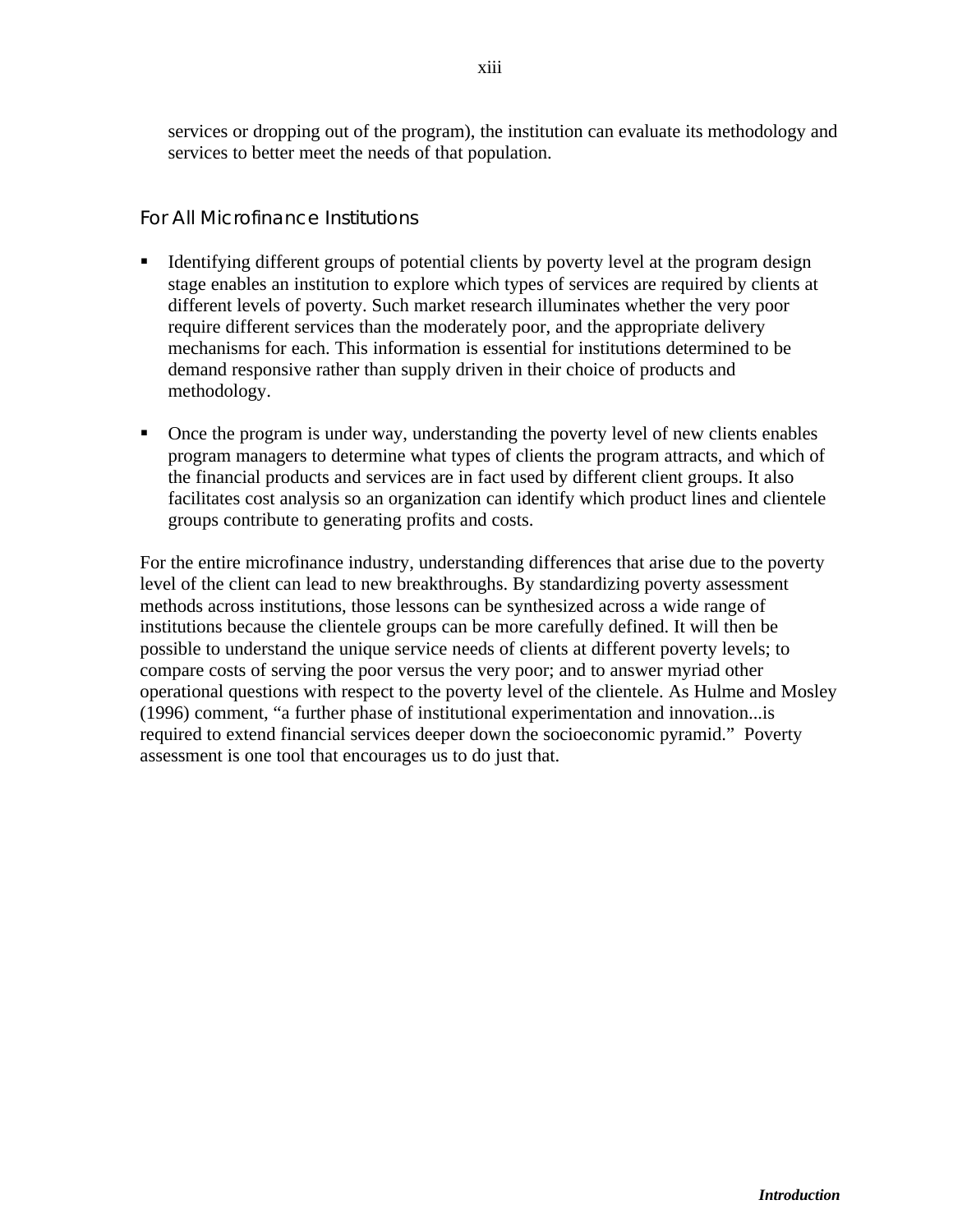## CHAPTER ONE A CONTEXT FOR POVERTY ASSESSMENTS

#### PURPOSE AND OVERVIEW

Good practice in microfinance is based on the ability to provide appropriate financial services to individuals and households that are otherwise excluded from the financial system. Most microfinance clients are poor, and many are extremely poor. Because the poverty level of clients affects how services are best delivered, as well as the types of services demanded, an important tool for microfinance institutions (MFIs) is a good method for assessing client poverty levels. This paper examines techniques (MFIs) used to assess clients' poverty level.

This study began as an exploratory effort to identify and categorize poverty assessment tools in use across the microfinance field. At the time, it was the first attempt to draw together this body of experience. In undertaking this "fishing expedition," the authors cast a wide net, contacting 80 MFIs representing every geographic region of the world, and including both those that do and do not target services to the poor. Only 12 MFIs responded by sending a detailed description of their poverty assessment method. This review is based on those responses, all of which are from MFIs that explicitly target poor or very poor clients. Although only a few cases are presented, they are sufficient to indicate a useful variety of approaches and tools for poverty assessment by MFIs. Moreover, the actual instruments used by these methods are presented in the annexes, which may prove valuable to those interested in exploring these methods further for their own use in the field. Other techniques may have been excluded inadvertently, and may merit inclusion in future research.

The paper begins with definitions and assumptions that make more intelligible the key issues of poverty assessment in the discussion that follows. These include: What do we mean by poverty in the context of microfinance? What do we mean by poverty assessment? Because many MFIs do not exclusively target the poor, for whom or for what purposes are poverty assessments most appropriate? And when should such assessments be conducted?

The remainder of the paper reviews poverty assessment approaches used by poverty-focused MFIs. Among the institutions examined, four categories of poverty assessment methods were identified: (1) nonmeasurement techniques to identify or attract poor clients (such as geographic targeting, other selection criteria, or client self-selection); (2) ranking of households using simple proxies or community-based techniques; (3) instruments requiring household visits and detailed questionnaires focusing mainly on economic variables; and (4) integrative instruments that cover a broader menu of indicators using simple techniques and very short interviews. Detailed descriptions of methods from all four categories are provided in Chapter 2. Each method is evaluated with regard to six criteria: (1) simplicity, (2) practicality, (3) cost, (4) quality of data, (5) reliability of data, and (6) the ability to discriminate among different levels of poverty.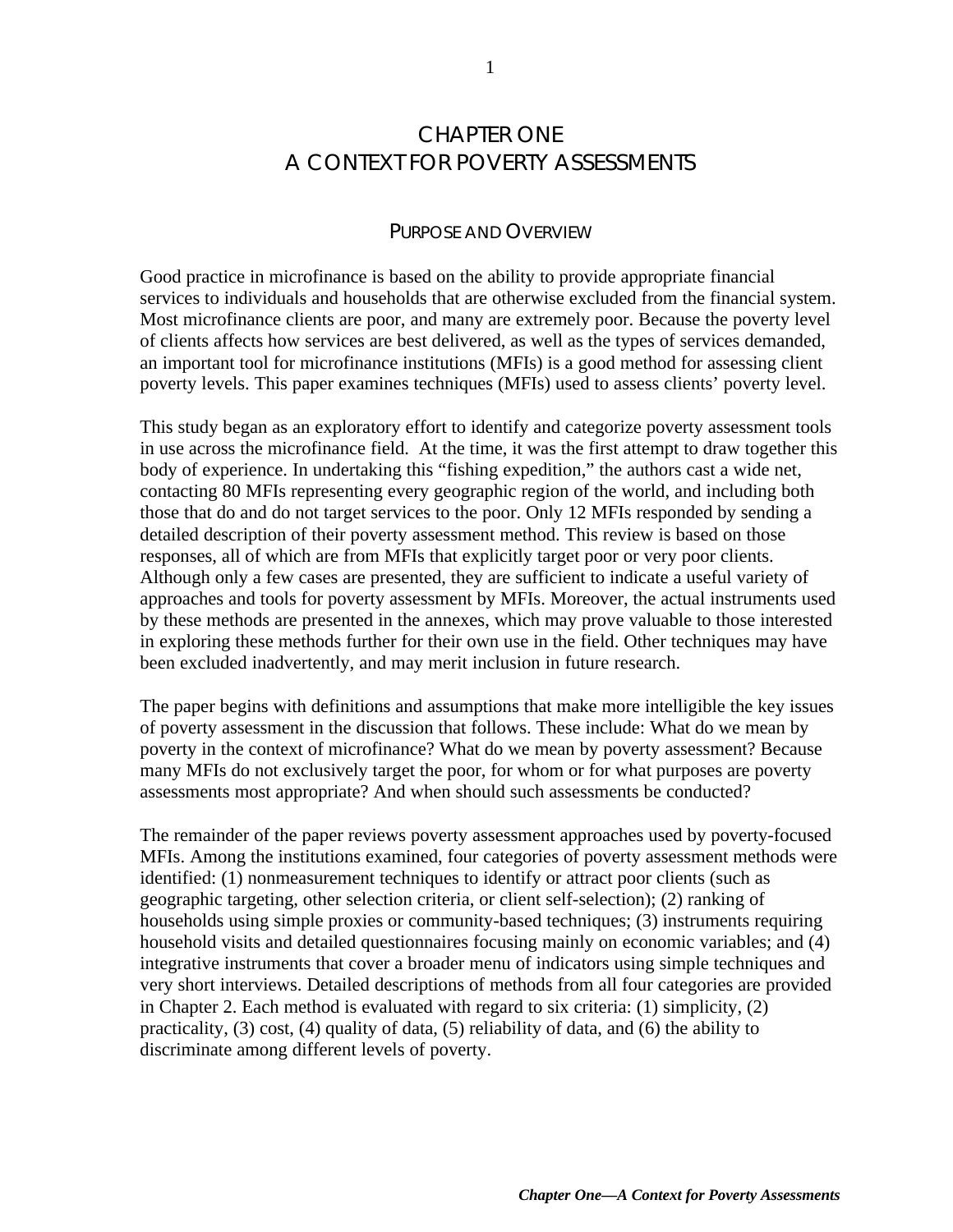The paper concludes with a set of recommendations designed to help MFIs select a poverty assessment strategy that best serves their specific clients, institutional objectives, and operating environment.

#### BASIC DEFINITIONS AND ASSUMPTIONS

It is first necessary to make explicit the definitions and assumptions on which much of this paper is based. These reference points are based mostly on field experience with microfinance programs, and in particular the work of MFIs in developing countries rather than in middle-income and industrialized countries.

**Microfinance Defined:** Microfinance refers to the delivery of financial services—such as credit, savings, and insurance—to clients who are without access to the services of formal sector financial intermediaries. By this definition, the clientele of microfinance can include the very poor, the poor, and the nonpoor. Thus, microfinance is not synonymous with serving the poor, nor is poverty alleviation a primary objective of all or even most MFIs.

**Poverty and Levels of Poverty Defined:** Webster's University Dictionary defines poverty as "lack of means of providing material needs or comforts." Within the development community there is no consensus as to how best to define poverty in more precise terms. National poverty lines are typically based on quantitative measures of household income or food expenditure. Such measures are complicated, and may miss important qualitative forms of deprivation and vulnerability such as ill-health, a lack of defense against crises or cyclical losses of income, and powerlessness and isolation. What definition of poverty is most important for microfinance? Drawing on a dialogue already under way within the development community, $2$  it seems appropriate to define two subgroups among the poor: those that meet a minimum threshold of security (however defined), and those that fall below that level. Those above the threshold can withstand cyclical downturns or crises, and may suffer less from social forms of poverty such as isolation.

Such a definitional distinction is relevant to microfinance in that it may identify a cutoff point between potential clients that can thrive on debt-based services and those that are illprepared to manage debt. It may also draw the line between those that can thrive on credit alone versus those that require additional services such as training or empowerment and community development support. It might be that, from a microfinance perspective, the somewhat poor have more in common with the nonpoor than with the extremely poor in terms of the types of services required. If so, MFIs may find it more important to understand and have methods for identifying distinctions within the poor than just to separate the poor from the nonpoor.

 $\frac{1}{2}$  Defining poverty in the microfinance context is an ongoing process. The approach taken here draws on Hulme and Mosley (1996), Hatch (1998), USAID's ongoing AIMS (Assessing the Impact of Microenterprise Services) project, and discussions with multiple donors and practitioners. The consensus appears to be that poverty is a multifaceted condition that has both quantitative and qualitative characteristics. In addition, the consensus is that a distinction should be drawn between extreme poverty and the merely poor, and that an even more refined set of distinctions may be required. Hatch (1998), for example, advocates a three-level distinction.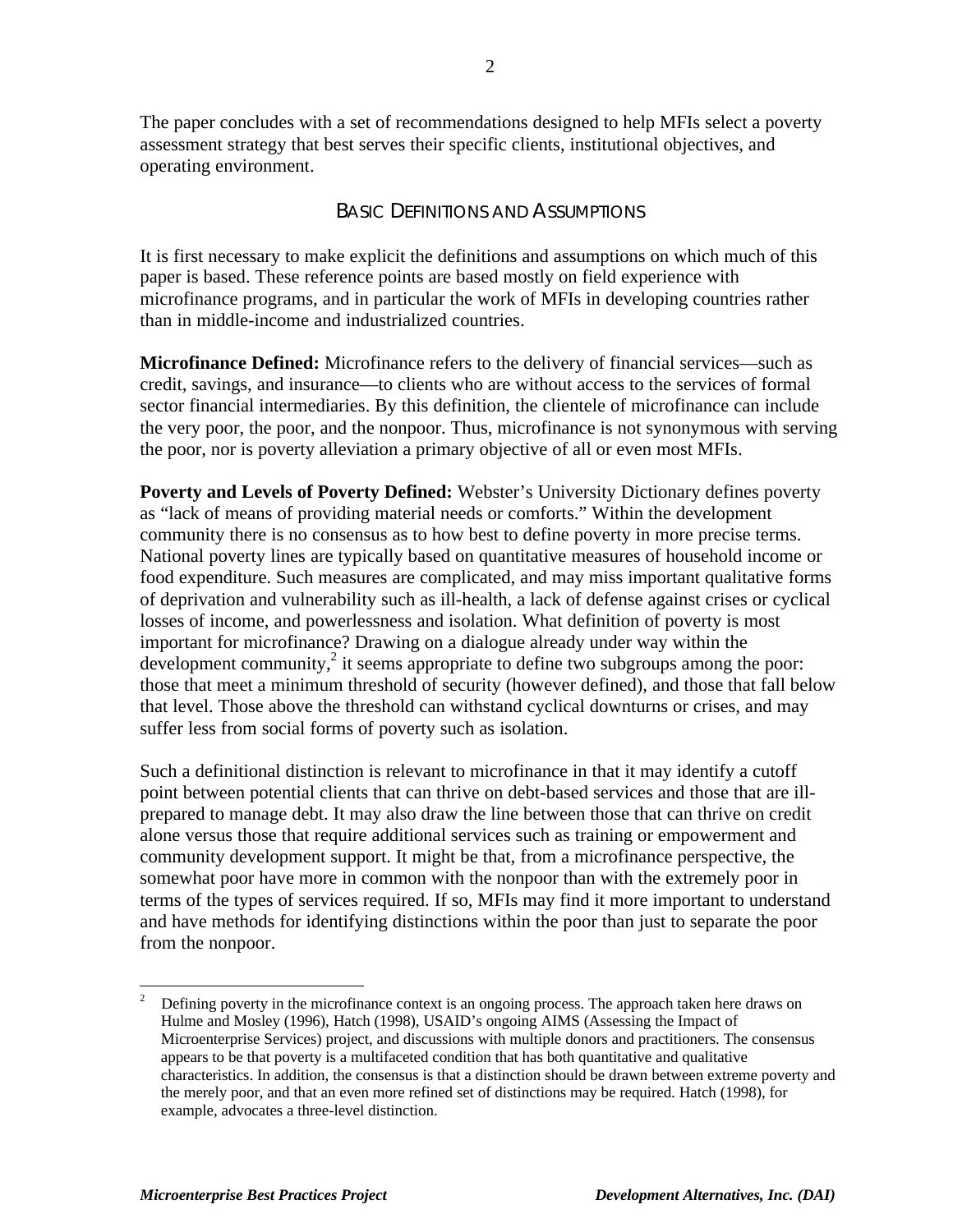Identifying cutoff points among levels of poverty is a difficult task, and depends on developing concrete indicators of the minimum security threshold. Assets are most often chosen as reliable indicators, whether measured as land, number of pots and pans, or housing quality. Because of the ease of measuring assets, as well as their effectiveness in signaling the level of poverty, more MFIs rely on an asset-based indicator as one stage in their poverty assessment method than rely on income, as will be shown later in the paper.<sup>3</sup>

**Clients Defined:** The term client refers not only to the individual that has primary contact with the MFI, but also to the adult head-of-household, male or female, who represents and/or is responsible for supporting a nuclear family of one or more dependents. Beyond this definition, however, we must recognize there are different kinds of clients, with different characteristics and different microfinance needs. For example, women clients must balance economic activities with family support responsibilities. They tend to borrow smaller amounts, reach loan plateaus more quickly, and often prefer diversified micro-investments run by family labor rather than growing a single business that employs nonfamily labor to an ever-larger scale. In contrast, men clients tend to borrow larger amounts, their loan demand is less likely to plateau, and they are more likely to grow a single business to ever-larger scale.

**Market for Microfinance in Developing Countries:** In developing countries the potential clientele for microfinance services is very broad, usually encompassing at least half the entire population. This situation occurs precisely because the formal banking system has concentrated its services on the most affluent (and smallest) portion of the population, leaving a huge unserved population for microfinance to address. This population includes not only the poor, but also the disadvantaged nonpoor. Indeed, it is the unsatisfied demand of the disadvantaged nonpoor that creates an often irresistible pull for many MFIs to provide everlarger (and more profitable) loans to nonpoor clients, a phenomenon sometimes referenced in the microfinance literature as "loan creep" or "leakage.<sup>54</sup> But even if some MFIs focus on the disadvantaged nonpoor as their major clientele, other poverty-focused MFIs may service a far poorer clientele, often with different services and methodologies. Overall, the potential market segment to be served by the microfinance industry is so wide that there is room for specialization among MFIs with regard to clientele and objective.

**Poverty Assessment Defined:** For purposes of this paper, poverty assessment is defined as the process of measuring the *presence* and *severity* of poverty. What is being measured is the relative deficiency of *households* in providing for their material needs and comforts. Severity of poverty is determined with reference to specific categories and values that allow the observer to distinguish one level of poverty from another. Who does the measuring and for what purpose are elaborated upon below.

 $\frac{1}{3}$  The MFIs' use of poverty measures not based on income results in a mismatch between MFI data and national poverty lines, which generally define households as poor or nonpoor on the basis of income. While the MFI measures may give a more accurate indication of the depth of poverty, their use results in a lack of comparability among institutions and an inability to relate the poverty level of clients to the national population.

<sup>&</sup>lt;sup>4</sup> The argument that there is leakage of poverty-alleviation resources to the nonpoor is most cogently presented by Gibbons (1997).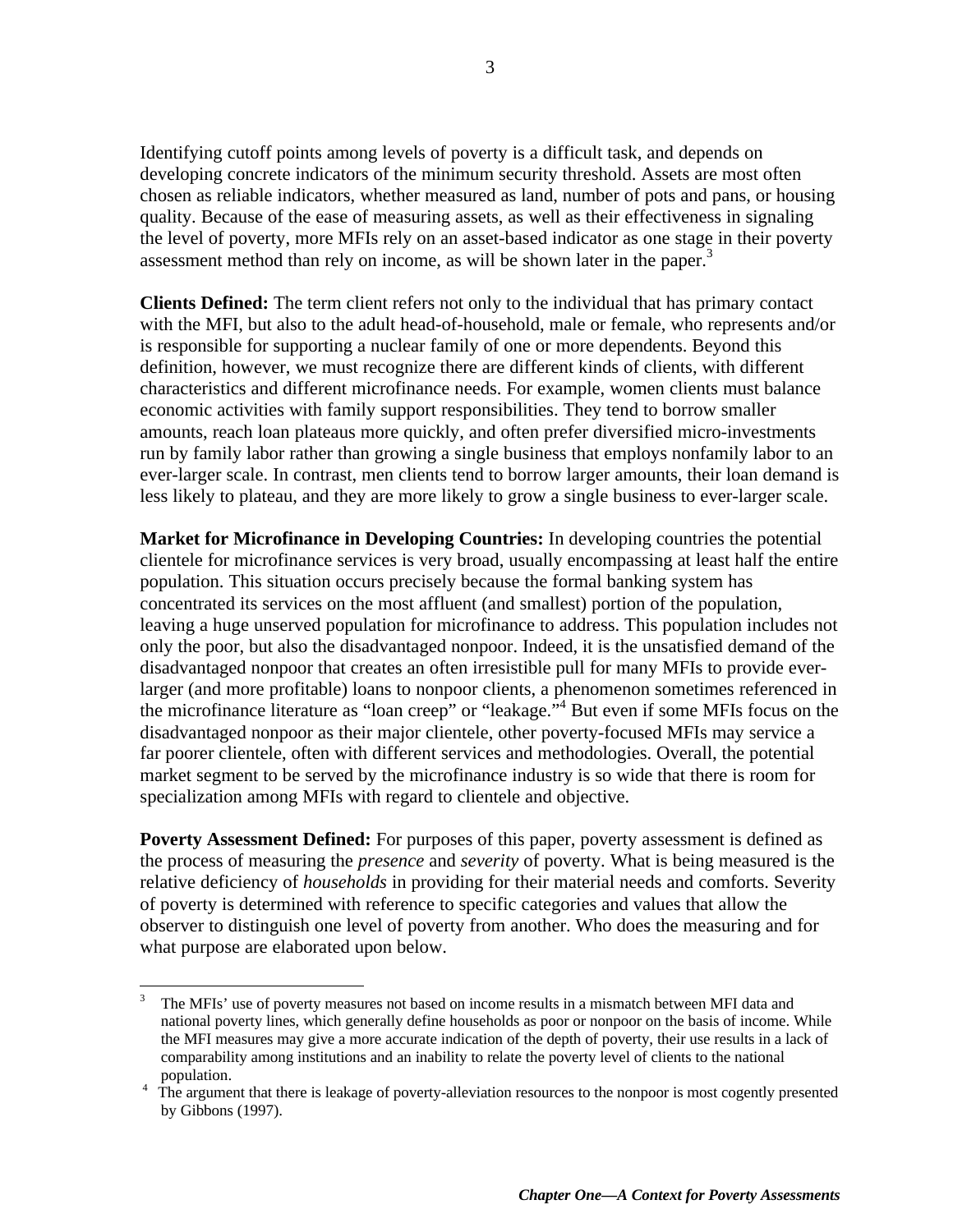#### USES OF POVERTY ASSESSMENT TOOLS BY DIFFERENT MICROFINANCE STAKEHOLDERS

In the context of the microfinance industry, there are three principal clients for poverty assessment: (1) the MFIs themselves, (2) private sector sources of financing, and (3) government or multilateral donors. With regard to the practitioner agencies, poverty assessment is not necessary for all MFIs; rather, it is particularly important to povertyfocused MFIs; hence this group of practitioners is examined separately.

#### Uses of Poverty Assessment for Poverty-focused MFIs

For MFIs that strive to serve only the poor or the very poor, poverty assessments may serve as many as five purposes.

- **Client Selection:** The first and principal use of poverty assessment is to enable povertyfocused microfinance practitioners to better target, screen, and select clients who are poor or very poor.
- **Validation:** For poverty-focused MFIs that rely on nonmeasurement methods (such as geographic or gender targeting) to attract poor clients, a second use of poverty assessment tools is to verify that they are in fact attracting clients at the poverty level intended.
- **Fitting Financial Services to Client Needs:** A third use of poverty assessment is to help MFIs design credit, savings, training, and insurance products to better fit the needs of clients at different levels of deprivation. A related use is to help MFIs analyze the economic capacity of different clients to pay for the products they wish to design.
- **Establishing Client Baselines:** Poverty assessment is primarily a front-end activity, conducted *before* clients are accepted into the MFI's program. Therefore poverty assessment data can be extremely useful in establishing a baseline picture of the client's poverty level prior to receiving program services.
- ß **Client Monitoring:** Some MFIs may apply the same instrument used for poverty assessment to the same client at later points in time (say, at annual or biannual intervals) to understand changes in the client's poverty level. Although less rigorous than formal impact assessments, this exercise can reveal client progress as well as inform the MFI about clients' evolving needs.

#### Uses of Poverty Assessment by Other MFIs

While many MFIs do not specifically target the poor and may include the nonpoor as a major client group, they may still want to understand the poverty level of their clientele. For funding or monitoring purposes, some MFIs are required to report to donors or their boards on the number of poor or very poor clients in their portfolio. From an operational perspective, MFIs may want to better understand the type of clientele their products and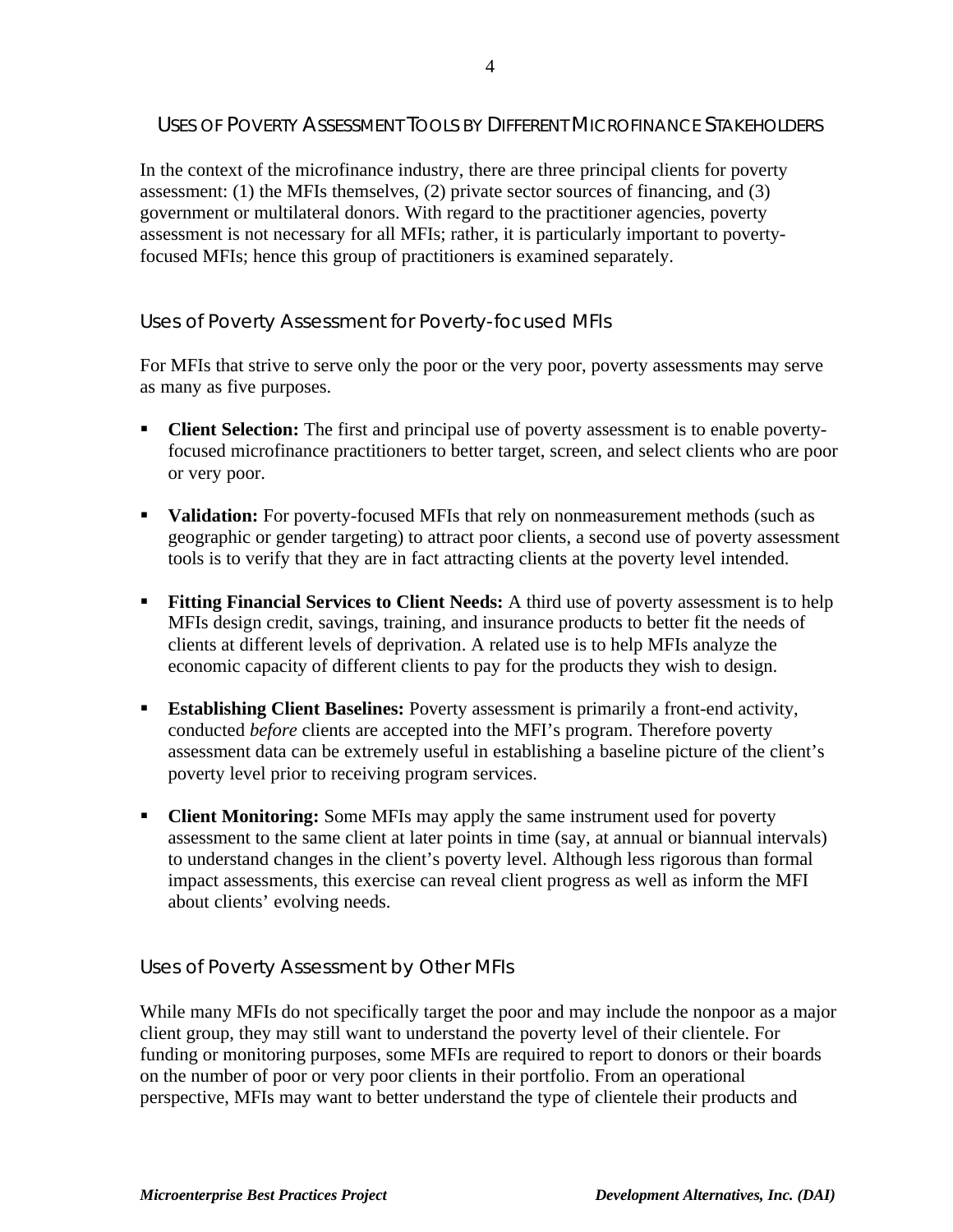methodologies attract (or fail to attract). Indeed, MFIs that do not specifically screen clients based on poverty level may still want to serve the poor and very poor, and need tools to measure their success in doing so. Using the terminology set out above, these institutions do not want methods that serve a selection function, but may want poverty assessment methods that satisfy their needs for validation, fitting financial services to client needs, establishing client baselines, and client monitoring.

#### Uses of Poverty Assessment for Private Sector Financial Sources

Private sector investors (particularly conventional bankers) are becoming increasingly fascinated by the possibility that microfinance can alleviate poverty, enhance economic development, and expand employment, and do so using strictly market techniques. It is not only profit motivation that drives this growing interest but the possibility of doing well by doing good.<sup>5</sup> While poverty assessments have not been the first priority of such players in the MFI field, these investors may soon want to document the success of their efforts; hence, the need for poverty assessment tools.

#### Uses of Poverty Assessment for Bilateral and Multilateral Donor Agencies

The donor community and multilateral institutions such as the World Bank and its regional counterparts are increasingly funding microfinance. Some, under growing pressure to focus on poverty alleviation, give priority to MFIs that (1) predominantly target the poor, or (2) can demonstrate—with poverty assessment tools—that their clients are indeed poor. These donors may insist that MFIs receiving funding utilize poverty assessment tools as part of regular screening or client intake, or may require regular reporting on the poverty level of incoming clients.

#### WHEN TO CONDUCT POVERTY ASSESSMENTS

Poverty assessment is primarily an up-front activity. Its fundamental purpose is to measure the poverty level of potential clients *before* they receive microfinance services. Poverty assessments are intended to answer either or both of the following two questions: (1) Is a potential client poor enough to qualify for a loan or other services from our program? and (2) At the time the client entered the program, did she represent a very poor, poor, or nonpoor family? The first question is designed for targeting particular clients, while the second is designed for monitoring which clients enter.

Why not use poverty assessment tools *after* microfinance services have been received? Because that would tell less about where the client began than where the client is now. Such

<u>.</u>

<sup>&</sup>lt;sup>5</sup> For an excellent review of the emerging interest in microfinance by the conventional banking community, see Montagnon (1997).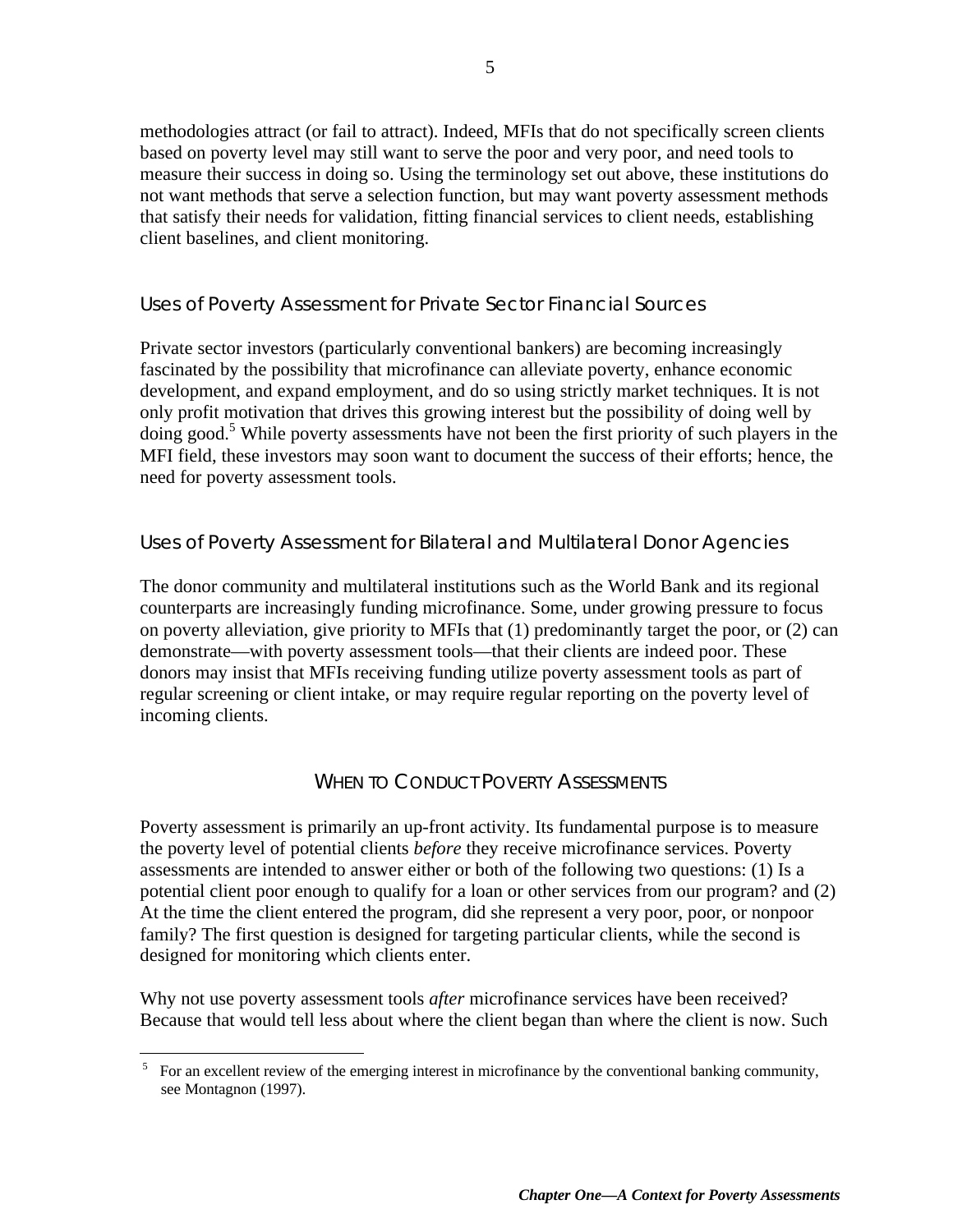a practice would make it impossible to know whether the client—who today might be nonpoor or moderately poor—was already that way when she entered the program, or came in at a level of severe poverty and ratcheted her way up. In other words, examining clients after they partake of services changes the issue from one of *client selection* to one of *impact of services* —a related but distinct issue for a microfinance institution. And if the poverty assessment mixes ongoing and new clients, it obscures learning on both issues.

There are, however, compelling reasons to conduct poverty assessments at other critical moments for monitoring and learning purposes. One example is the assessment of the poverty level of clients that exit the institution. Such an exercise may reveal who is leaving and why.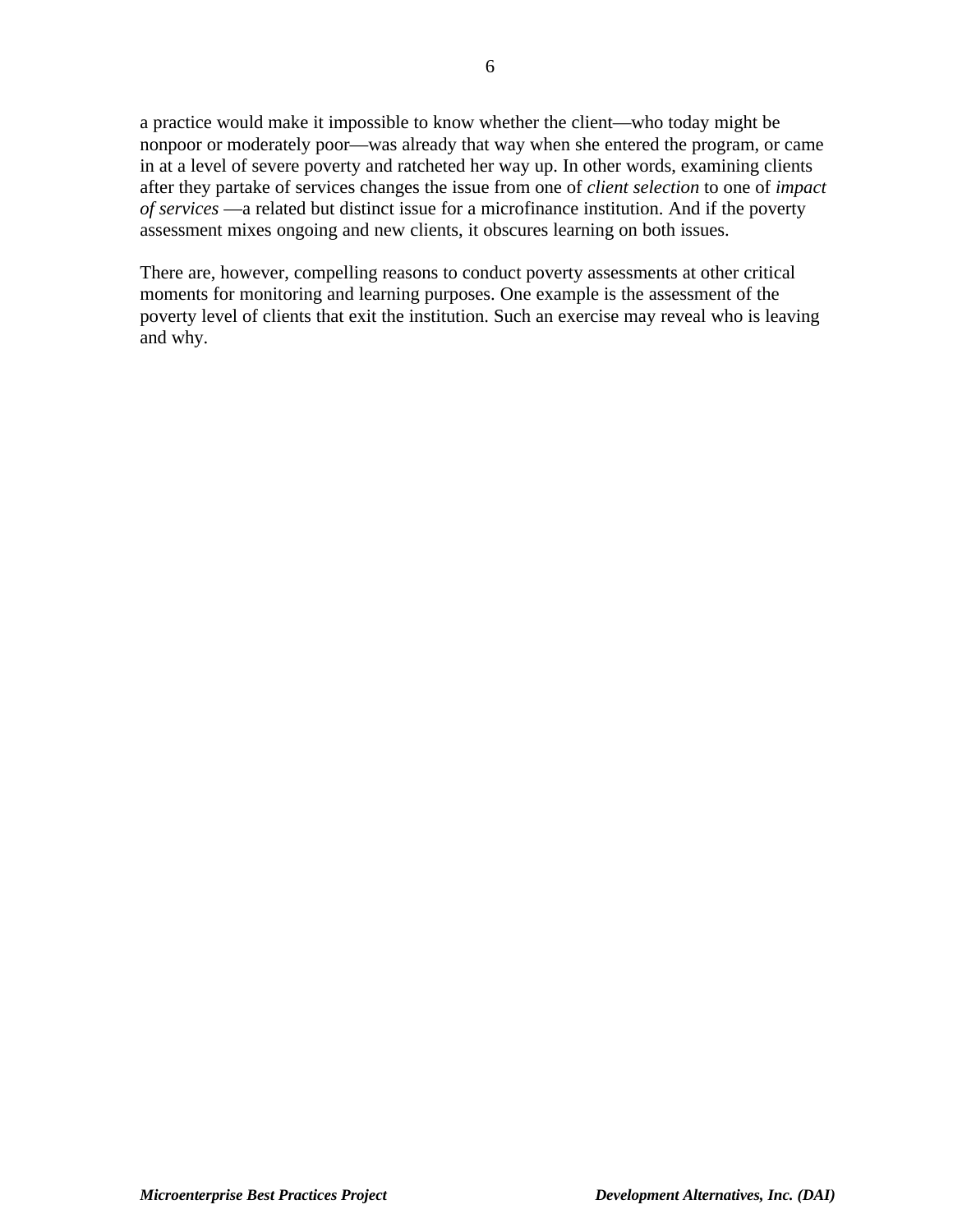## CHAPTER TWO A REVIEW OF POVERTY ASSESSMENT METHODS

The preceding discussion examined what is meant by poverty in the context of microfinance. Up to this point, we have implied that poverty is a *measurable* phenomenon. It remains to be demonstrated whether poverty *can* be reliably measured by MFIs, and how best to do so. This chapter takes a first step in that direction by examining different means now used by MFIs to measure poverty, with insights into the strengths and weaknesses of each method.

#### AN OVERVIEW OF METHODS

This review of MFI poverty assessment methods revealed four fundamental approaches. First, there are MFIs that do not employ any poverty measurement tool *per se;* rather, they use selection criteria and/or employ client self-selection methods to target the poor and the very poor. A household interview with the potential client rarely is conducted. Second, some MFIs apply quick methods to simply rank with reasonable accuracy the poverty level of different households, either through visual indicators such as a housing index, or through a community-based ranking procedure such as the participatory wealth ranking technique. Third, there are MFIs that conduct formal measurements of poverty, invariably requiring lengthy (30-60 minute) household interviews. Their dominant focus is on estimating economic variables such as income, assets, or net worth. And finally, there are MFIs that attempt to create relatively simple questionnaires that capture information on both social indicators (nutrition, health, education, sanitation, and home improvements) and economic variables. These instruments are often based on brief (5-10 minute) interviews with clients, and may not include a home visit.

#### SCORING THE METHODS

It is important to reiterate that this review is based on limited information from written and oral interviews, and that in no case were the authors able to visit the programs or observe the poverty assessment method first hand. But despite the inevitable limitations of such a desk study, we still attempt to score each poverty assessment method according to six criteria: (1) simplicity, (2) practicality, (3) cost, (4) ability to differentiate among different levels of poverty, (5) quality of the data, and (6) reliability of the data. Each criterion was defined and scored as follows:

(1) **Simplicity** refers to how many questions are asked during the poverty assessment. Based on the assumption that programs will more consistently implement and use the data from a simpler system, higher scores were given to the methods based on the shortest questionnaires. *Scoring*: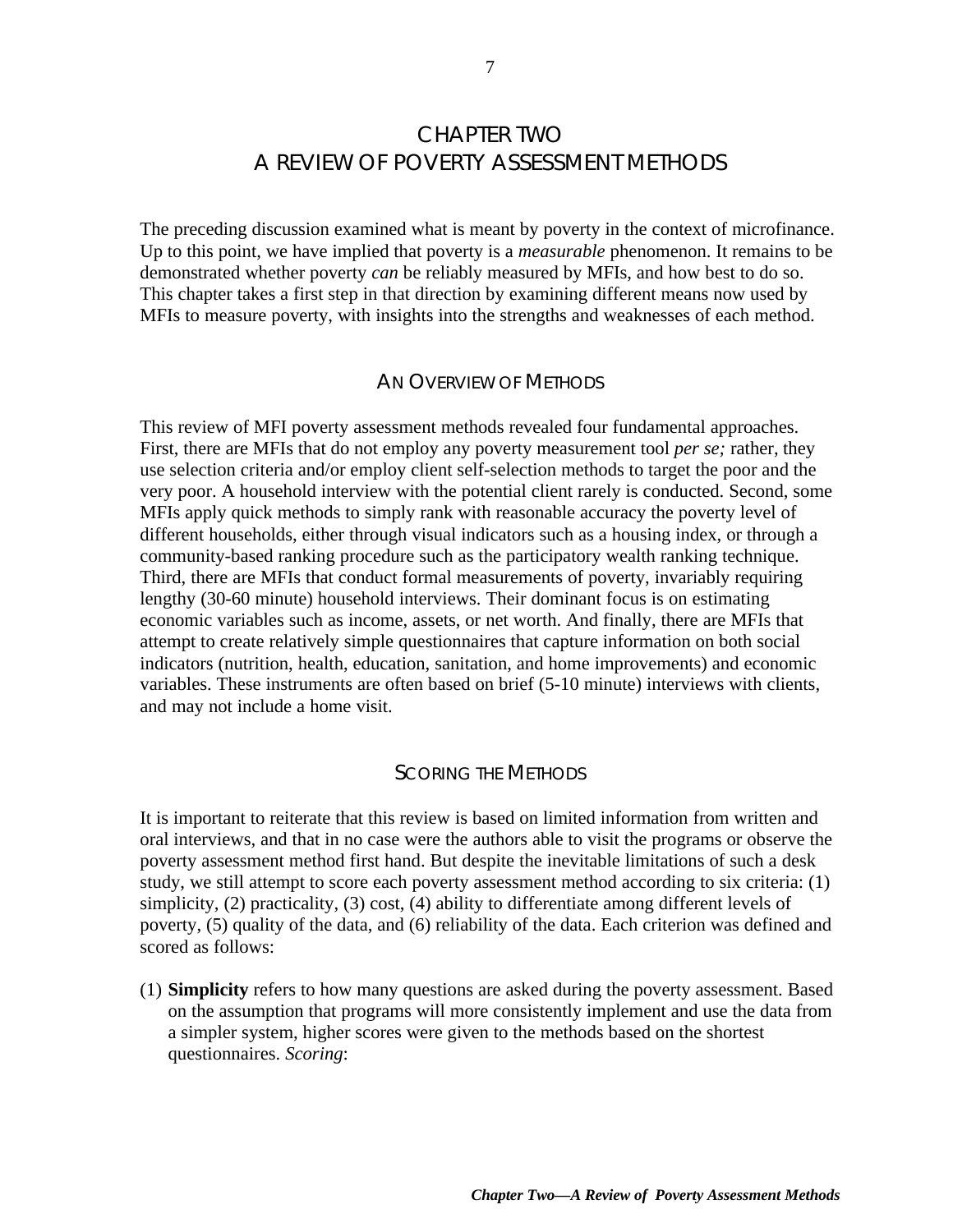| 1-4 questions        | $\equiv$ | 2 points |
|----------------------|----------|----------|
| 5-10 questions       | $=$      | 1 point  |
| 11 or more questions | $=$      | 0 points |

(2) **Practicality** refers to whether the instrument is integrated into an existing operational task (such as completion of the loan application process) and can be conducted with existing staff or whether it requires a discrete, extra activity and/or requires additional staff to implement. As with simplicity, higher scores were given to methods that were integrated into other activities and used existing staff, on the assumption that they will be more consistently implemented within the MFI. *Scoring:*

| Integrated task | 1 point  |
|-----------------|----------|
| Extra task      | 0 points |

(3) **Cost** refers to an estimate of staff time required to apply the assessment instrument with each potential client. The instruments requiring less time received higher scores, on the assumption that MFI staff will more consistently use shorter instruments. *Scoring:*

| 1-19 minutes         | $=$ | 3 points |
|----------------------|-----|----------|
| 20-40 minutes        | $=$ | 2 points |
| 41-60 minutes        | $=$ | 1 point  |
| More than 60 minutes | $=$ | 0 points |

(4) **Ability of the instrument to differentiate among levels of poverty rates** refers not only to the ability to distinguish between poor and nonpoor but also to the ability to distinguish among levels of poverty. Instruments that could do both received the highest score.<sup>6</sup> Scoring:

| Distinguishes among levels of poverty       |              |
|---------------------------------------------|--------------|
| as well as between poor and nonpoor         | $= 2$ points |
| Distinguishes only between poor and nonpoor | $= 1$ point  |
| Does not distinguish poverty levels         | $= 0$ points |

(5) **Quality of the data** refers to whether the instrument yields very precise information and is cross checked for consistency. Methods resulting in the most precise information received the highest score. *Scoring:*

| High quality (with cross checks)                                     | $= 2$ points |
|----------------------------------------------------------------------|--------------|
| Medium quality (without cross checks)                                | $= 1$ point  |
| Low quality (records respondent opinion without probing) $= 0$ point |              |

(6) **Reliability** refers to the risk of falsification of data by field staff or the respondent. *Scoring:*

 $\overline{a}$ 

 $6$  To the authors' knowledge, only one of the MFI methods reviewed was compared with national poverty estimates to validate its ability to differentiate accurately between levels of poverty. Thus, this variable can be taken with the proverbial "grain of salt."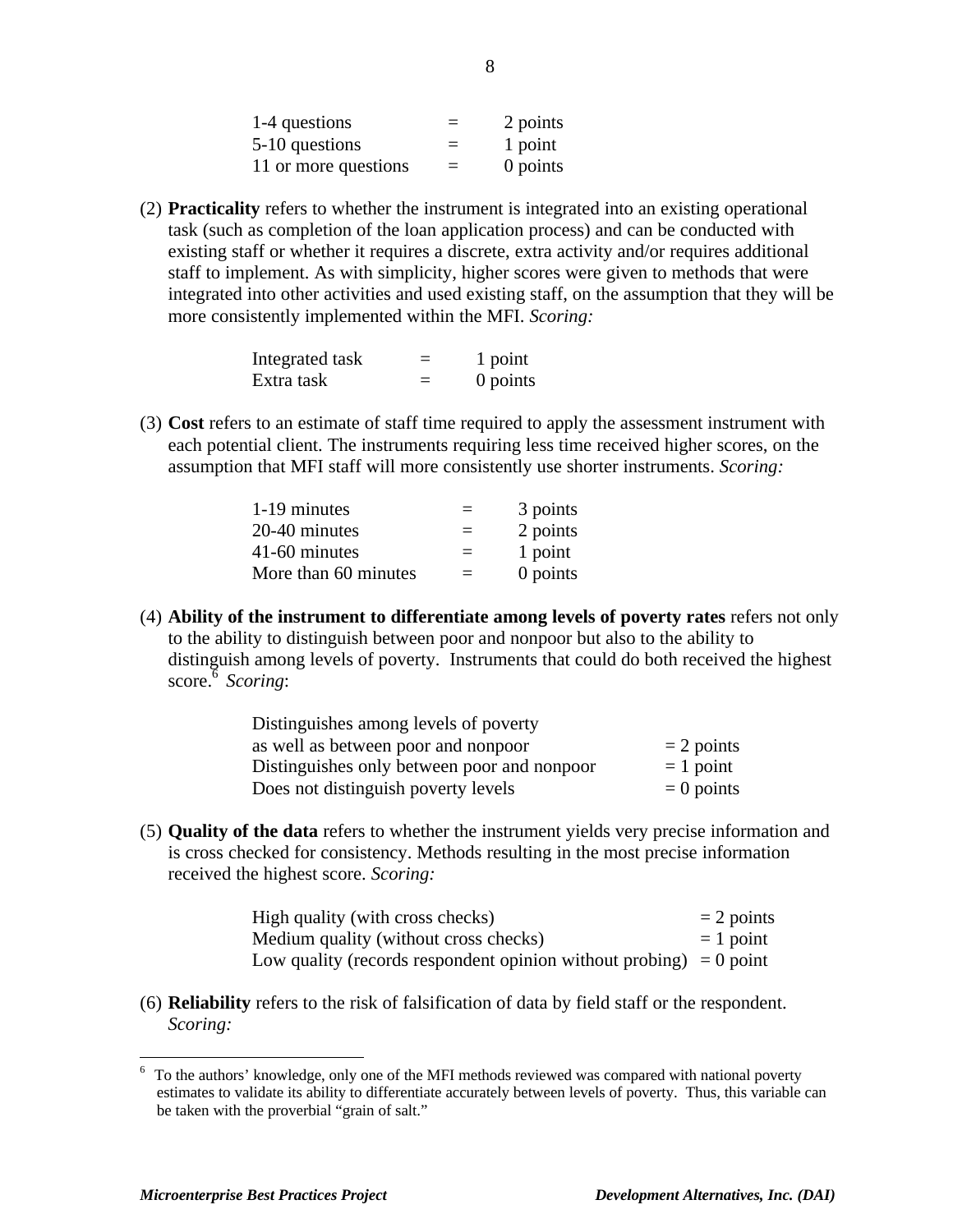| Low risk (interview is witnessed by others)           | $= 2$ points |
|-------------------------------------------------------|--------------|
| Medium risk (interview data reviewed by supervisor)   | $= 1$ point  |
| High risk (interview not witnessed, data not checked) | $= 0$ points |

These six criteria for evaluating poverty assessment methods can be grouped into two categories. The first three criteria—simplicity, practicality, and cost—together define the burden the method places on the MFI, its staff, and its clients. Methods receiving a high score are those that can be more easily taught to staff, are more likely to be used regularly, and are accepted more easily by clients. Methods that score poorly are likely to be seen as a burden to staff and may cut into time spent on other critical MFI tasks, such as loan processing and monitoring or portfolio management. The highest total score for these criteria is six points.

The second three criteria—ability to differentiate among levels of poverty, quality of data, and reliability of data—together define the quality of the instrument. Methods that score well are likely to provide fairly reliable indicators of poverty, while those that score poorly are likely to provide very weak indicators. Again, the highest total score for these criteria is six points. Thus the scoring system gives the same weight to a method's technical quality and to the simplicity with which it can be implemented.

Other criteria were considered but discarded for this analysis based on lack of information. Three such criteria are: (1) whether the data easily can be compared with national poverty estimates to rank clients against the national population; (2) whether the data can be drawn from operational records (such as loan size) rather than collected as a separate exercise; and (3) whether the data can be used for purposes other than initial poverty assessments, including such tasks as market development, product and methodology development, or impact assessment. Should a specific method be subjected to rigorous field analysis, these three criteria may prove useful additions to the six used in this study.

#### POVERTY ASSESSMENT METHODS I: NONMEASUREMENT APPROACHES

This section describes client screening methods MFIs use that do not require questionnaires, do not collect data by interviewing potential clients, and in general do not measure how poor these potential clients are. These are methods that cannot distinguish among potential clients based on poverty level. Instead, they allow potential clients to select themselves into the program, or to decide against participating. In all, the review identified and examined three categories of nonmeasurement approaches:

- (1) Use of selection criteria chosen by the MFI;
- (2) Loan size as a client targeting tool; and
- (3) Peer group self-selection.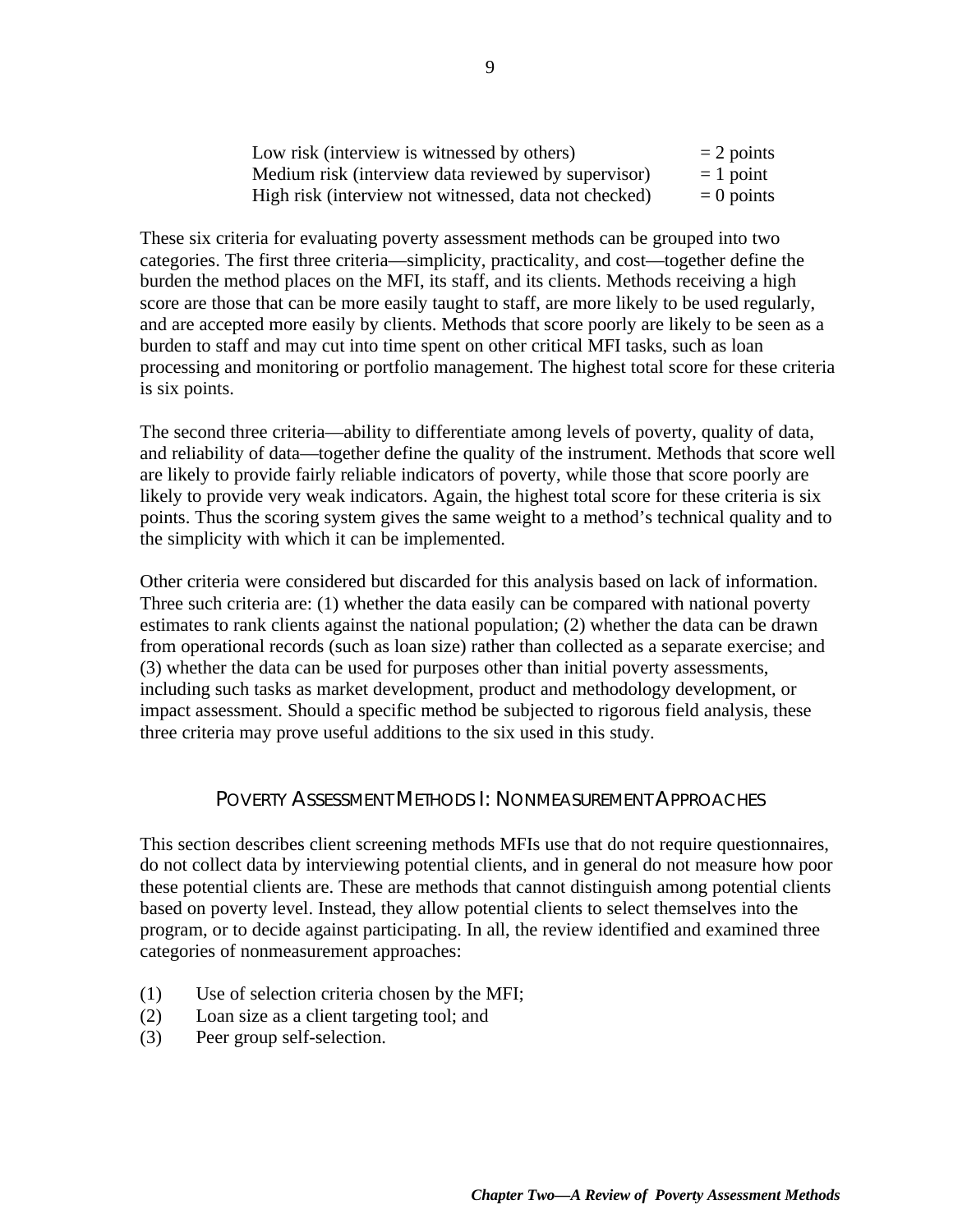#### Use of Selection Criteria Chosen by the MFI

#### *Description*

Most microfinance institutions that do not conduct formal poverty assessment (i.e., do not use measurement and scoring tools) rely on client selection criteria to determine whom the program will serve. Many MFIs employ such client criteria as (1) women only, (2) residents of the same neighborhood or community, which in turn are (3) human settlements that can be empirically judged to be poor. In some cases (such as Freedom from Hunger, FFH), this means targeting the most remote and rural communities possible. In others (such as the CAM in El Salvador<sup>7</sup>), the MFI will further refine gender criteria to select for (4) mothers with children, and/or (5) mothers who are single parents. Other nongovernmental organizations (NGOs), for which microfinance is only one service among several (World Vision, Foster Parents Plan, and Project Hope), usually provide loans to (6) families who are already beneficiaries of other services the agency provides, such as a feeding program or a well-baby clinic. Even MFIs that use highly sophisticated poverty assessment tools still employ criteria to define their target clientele. One example is BRAC's<sup>8</sup> Vulnerable Group Development Program for women who have been receiving public assistance for two years (see Zaman 1997).

#### *Analysis*

 $\overline{a}$ 

All of these selection criteria represent characteristics MFIs use to define clients who are poor or very poor. Although not a poverty assessment tool *per se*, selection criteria merit attention in this study for two reasons. First, they often result in the identification of clients who appear empirically to be poor. And second, such criteria often represent the *only* method an MFI uses to select its clients.

For MFIs that wish to assess the poverty of incoming clients without targeting the poor exclusively, these methods are obviously inappropriate. This is because, using the language in Chapter 1, these methods serve a *selection* function but not a *validation* function. But for MFIs that do wish to target the poor, these client selection criteria represent both the starting point and the bare minimum prerequisite for establishing a poverty targeting capacity. For without such criteria, the MFI simply does not have a meaningful definition of poverty or a target clientele. This said, the issue to be resolved by each MFI is whether to use such selection criteria as its only tool, or to reinforce them with other poverty assessment tools.

<sup>7</sup>  *Centro de Apoyo a la Microempresa*, or the CAM, is a FINCA-affiliated microenterprise support center based in El Salvador.

<sup>8</sup>BRAC, Bangladesh Rural Advancement Committee.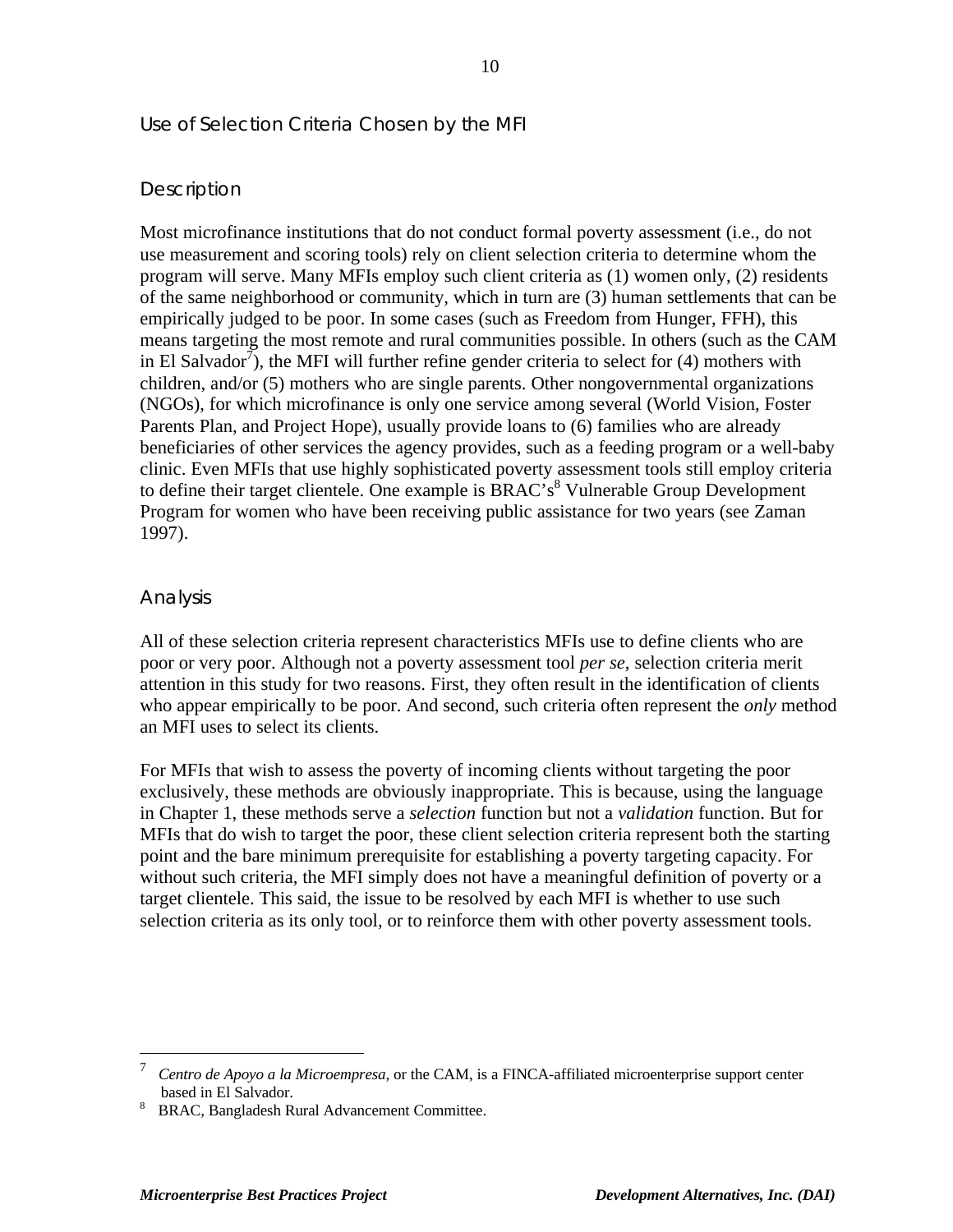#### *Scoring*

As the only tool used, selection criteria have three advantages: they score well on simplicity (2 points), practicality (1 point), and time cost (3 points) because they do not require the collection of data. Of course, the disadvantages of using selection criteria alone are that the method is unable to distinguish among levels of poverty (0 points), the quality of the data is low (0 points), and the selection process can be easily manipulated by both staff and potential clients (0 points). Total score: 6 points.

#### *Recommendation*

It is suggested that all MFIs give attention to refining their client targeting criteria. Programs using selection criteria as their sole means of reaching the poor should verify that the criteria indeed select the intended client group and do not lead to high leakage of funds to the nonpoor, which would reduce the program's effectiveness. Such verification also would serve to assess whether the client selection outcome matches the program mandate. Reviewing whom the targeting method captures also provides an opportunity to think through the implications of the type of growth path that clients are expected to take. For example, capturing more clients who are less poor or even nonpoor has different implications for the types of services required, future services that may be required, and expected impacts.

#### Loan Size as a Client Targeting Tool

#### *Description*

It is commonly suggested that loan size is closely related to the poverty level of the client. Expressed differently, loan size is considered a good proxy for the client's income level. This view can be expressed from two separate perspectives: (1) the smaller the loan, the poorer the client; or (2) the smaller the loan, the more likely that nonpoor potential clients decide not to join the program. Similar arguments could be constructed regarding length of loan, interest charged, savings requirements, loan repayment schedule, and meeting frequency of the borrower group because these requirements establish a price in terms of time and cost burdens placed on clients. Presumably, each potential client would then decide whether or not that price is too high relative to the benefits he or she might receive from program services, given the loan size limitations. This should result in a choice to either select themselves into the program or to refrain from participating.

#### *Analysis*

Loan size may be a reasonable mechanism to discourage nonpoor clients from joining credit programs, but only in situations where other similarly priced financial services are available to that population. Should no alternative financing be available to the nonpoor, then they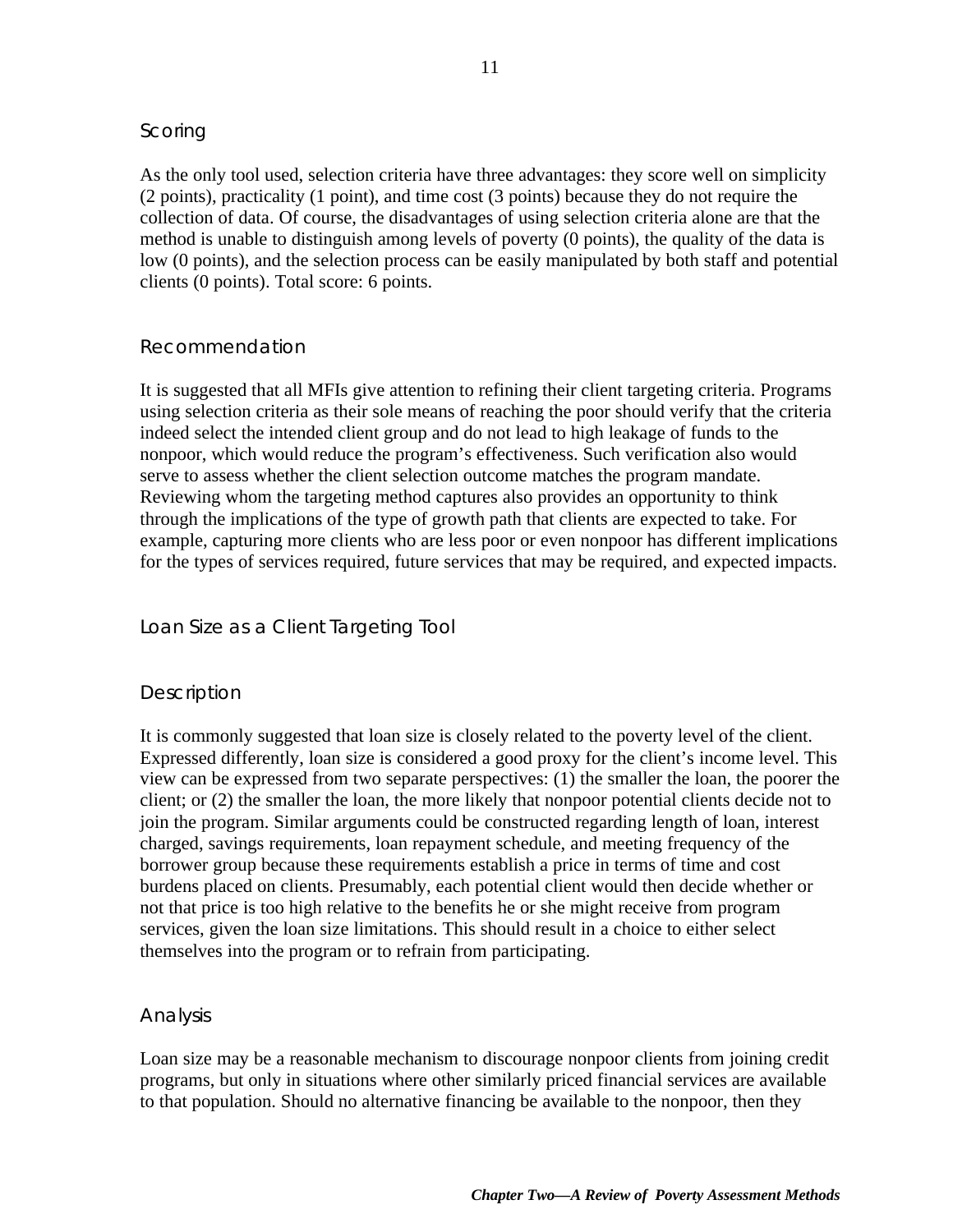might accept small loan size in the hope that they can later gain access to larger loans. And even in cases where loan size might serve as a useful device for separating the poor from the nonpoor, this indicator is a rather ineffective instrument for determining *different levels* of poverty. The amount of the initial loan offered new clients can vary widely from one MFI to the next. Some MFIs offer the same initial loan amount to *all* first-time borrowers, regardless of their repayment capacity or business experience. Furthermore, even loans as small as US\$50 still constitute too much risk for some very poor borrowers and may result in their self-selection out of the program.

Box 1 is a summary of empirical research undertaken by Ohio State University in which the relationship between loan size and poverty was examined for Bolivia, based on data from five MFIs. It highlights some of the problems of using loan size as a proxy for poverty level.

#### **Box 1. Loan Size and Poverty in Bolivia**

Analysis conducted at Ohio State University concerning the clients of five MFIs in Bolivia revealed the unreliability of loan size as a poverty proxy. Clients were randomly selected from three urban and two rural MFIs, all of which are committed to lending to poor clients.\* The analysis revealed that clients from the rural MFIs systematically received smaller first loans than those from the urban MFIs. Because the rural clients were poorer in general than the urban clients, a negative overall correlation appeared between poverty level and initial loan size (the greater the client's poverty, the smaller the initial loan size). However, within programs, this relationship disappeared: there was no systematic relationship between first loan size and the poverty level of the client. This finding was particularly strong for group lending programs.

Did a relationship appear between poverty of the client and *subsequent* loan size? For programs using group lending methodologies, the average size of the current outstanding loan did not vary systematically by poverty level. However, for the two MFIs using individual lending technology, there was a clear pattern of making larger repeat loans to wealthier clients.

In sum, it appears that a combination of group lending technologies and resource constraints contributed to making same-size loans to clients irrespective of their poverty. Individual lenders, which serve a somewhat wealthier clientele, used their lending technology to better discriminate among repeat borrowers by poverty level.

\* The urban MFIs included in the Ohio State University study are BancoSol (Banco Solidario S.A.), FIE (Centro de Fomento a Iniciativas Económicas), and Caja los Andes (Caja de Ahorro y Préstamo los Andes, S.A.); the two rural MFIs are PRODEM (Fundación para la Promoción y Desarrollo de la Microempresa) and Fundación Sartawi.

Loan size as a proxy for client poverty is attractive to MFIs because it is a passive mechanism that only requires analysis based on existing operational data, and is therefore extremely simple and low cost. But for all the reasons presented here, it is a weak mechanism for selecting poor clients or excluding nonpoor clients. Moreover, it cannot serve the other poverty assessment functions of validation, fitting financial services to client needs, establishing client baselines, and providing data for client monitoring.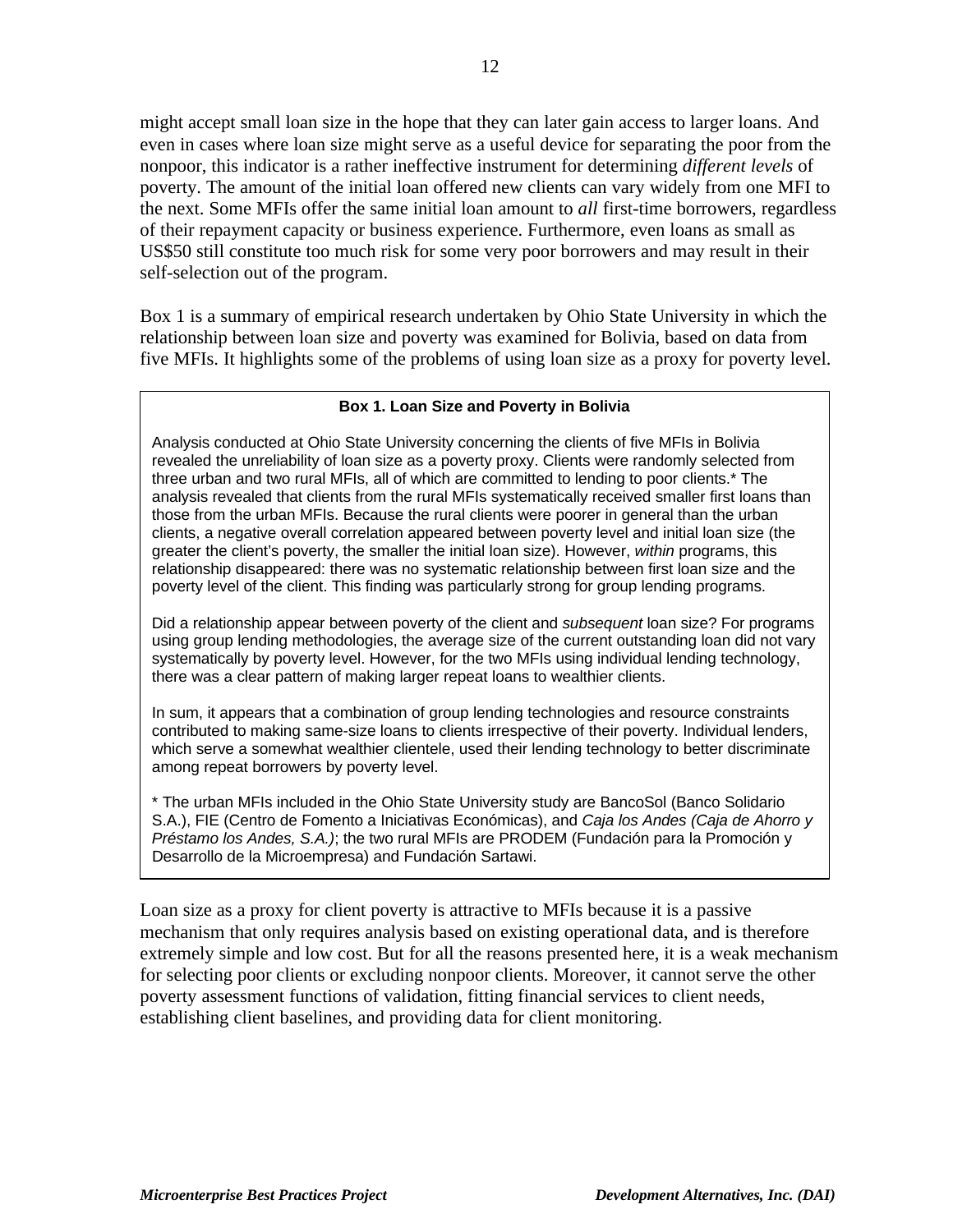#### *Scoring*

Applying the six evaluation criteria used in this study, loan size scores high on simplicity (2 points), practicality (1 point), and cost (3 points). It scores very poorly on poverty differentiation (0 points), quality of data (0 points), and reliability of data (0 points). Total score: 6 points.

#### *Recommendation*

It is recommended that an MFI should never rely on loan size as its only poverty targeting method. Moreover, donors should not rely on loan size as a proxy for the poverty level of different MFIs' clientele, particularly for those MFIs utilizing group lending methods. However, this should not discourage individual MFIs from experimenting with loan size as a way to effectively match their services to the poverty level of clients, and as a way of attracting the type of clients they wish to serve.

#### Peer Group Self-Selection

#### *Description*

A related nonmeasurement approach that some MFIs use to select clients is to allow potential clients to select each other. Within the microfinance industry there are two types of group self-selection approaches—small groups and large groups. The small group approach allows prequalified candidates to organize "solidarity groups" (usually 4-5 members each) for the purpose of sharing a mutual loan repayment guarantee. Once clients are organized in this way for management purposes (loan supervision and collection), the MFI has the option of (1) treating each small peer lending group as a single administrative unit, or (2) combining several such groups (usually 6-8) into a larger administrative unit that manages 20-40 borrowers. The large group approach starts with peer lending groups of 20 or more members. They are variously known as "centers" (Grameen), "village banks" (FINCA), "trust banks" (Opportunity International), or "credit associations" (Freedom from Hunger).

#### *Analysis*

Creating peer lending groups in which members choose each other for risk-sharing purposes can be an important procedure for determining an MFI's clientele. Whether implicitly or explicitly, group participants undoubtedly employ very specific criteria in choosing peers with whom they do or do not wish to share risk. Precisely what gives self-selection its importance is the fact that it introduces an expanded set of selection criteria—those of the clients as well as those of the MFI. However, client-based criteria may or may not serve the goal of targeting the poor and the very poor. On one hand, self-selection by peer groups may be exactly the right tool to encourage groups of very poor clients (who already know each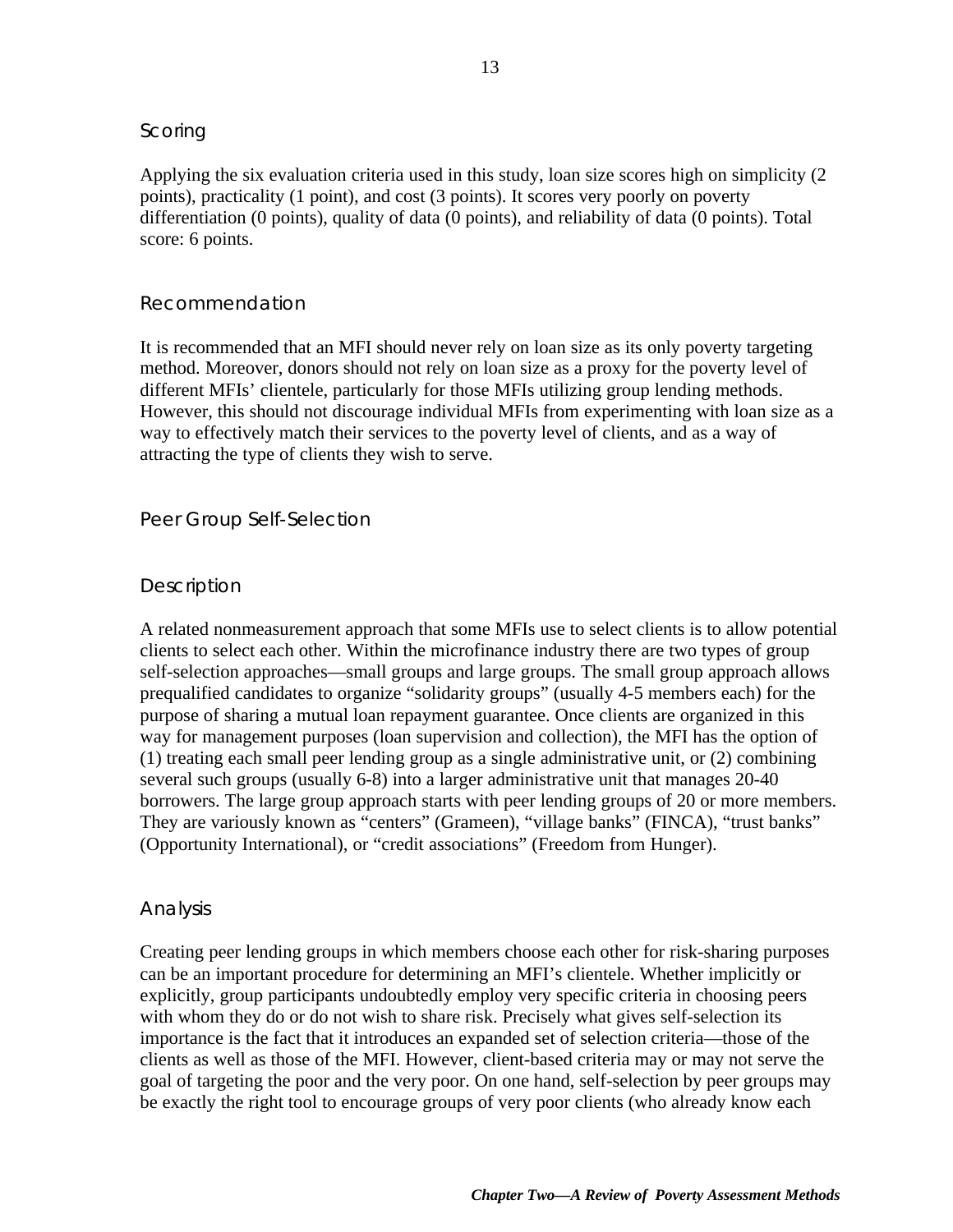other) to join the program. On the other hand, a partially formed peer group looking for reliable members with whom to share risk is *more likely* to reject candidates they consider most risky, namely the very poor. For self-managed peer groups, there may be additional pressure against choosing the very poor, since they may not have the skills to manage group finances without significant investments from the institution's staff.

#### *Scoring*

Self-selection scores high for simplicity (2 points) because it asks no written questions and collects no data. It also does well for practicality (1 point) and cost (3 points) because it makes no significant demand on staff resources. However, it does not differentiate among levels of poverty (0 points), provides no data to inform the selection decision (0 points), and therefore scores zero on data reliability as well (0 points). When used alone, the advantages of this instrument (simplicity, practicality, and cost) become questionable because there is no way to confirm the accuracy of client targeting and selection. It can, however, be used in conjunction with another instrument such as wealth ranking or client interviews, in which case it may serve to draw in the targeted clientele. Total score: 6 points.

#### *Recommendation*

While attractive from a participatory standpoint, peer group self-selection does not adequately control against the natural bias of not selecting new members from among the very poor. For poverty-focused MFIs, it may be necessary to introduce an instrument such as a simple application form for potential members that provides data on their poverty level. This could be combined with an MFI-enforced quota system that favors a search for poorer members. For example, there could be a rule that for every nonpoor new member selected, at least two very poor members must be selected. If this fails, it may be necessary to create groups that predominantly target the very poor, even though that may increase the transaction costs (or even the financial risk) borne by the program and change the incentive structure facing clients.

#### Conclusions on Nonmeasurement Approaches

Before moving on to consider rapid appraisal and measurement approaches to poverty assessment, it is useful to draw some initial conclusions about the nonmeasurement techniques described above. These methods score very well on ease of implementation, and very poorly on indicator quality.

Of all the potential objectives of poverty assessments—selection, validation, fitting services to client needs, establishing baselines, and impact evaluation—the nonmeasurement methods focus solely on accomplishing the selection function, and are not even technically able to assess whether the selection was successful. Even so, these methods are understandably attractive to MFIs in that they do not divert operational and management resources to client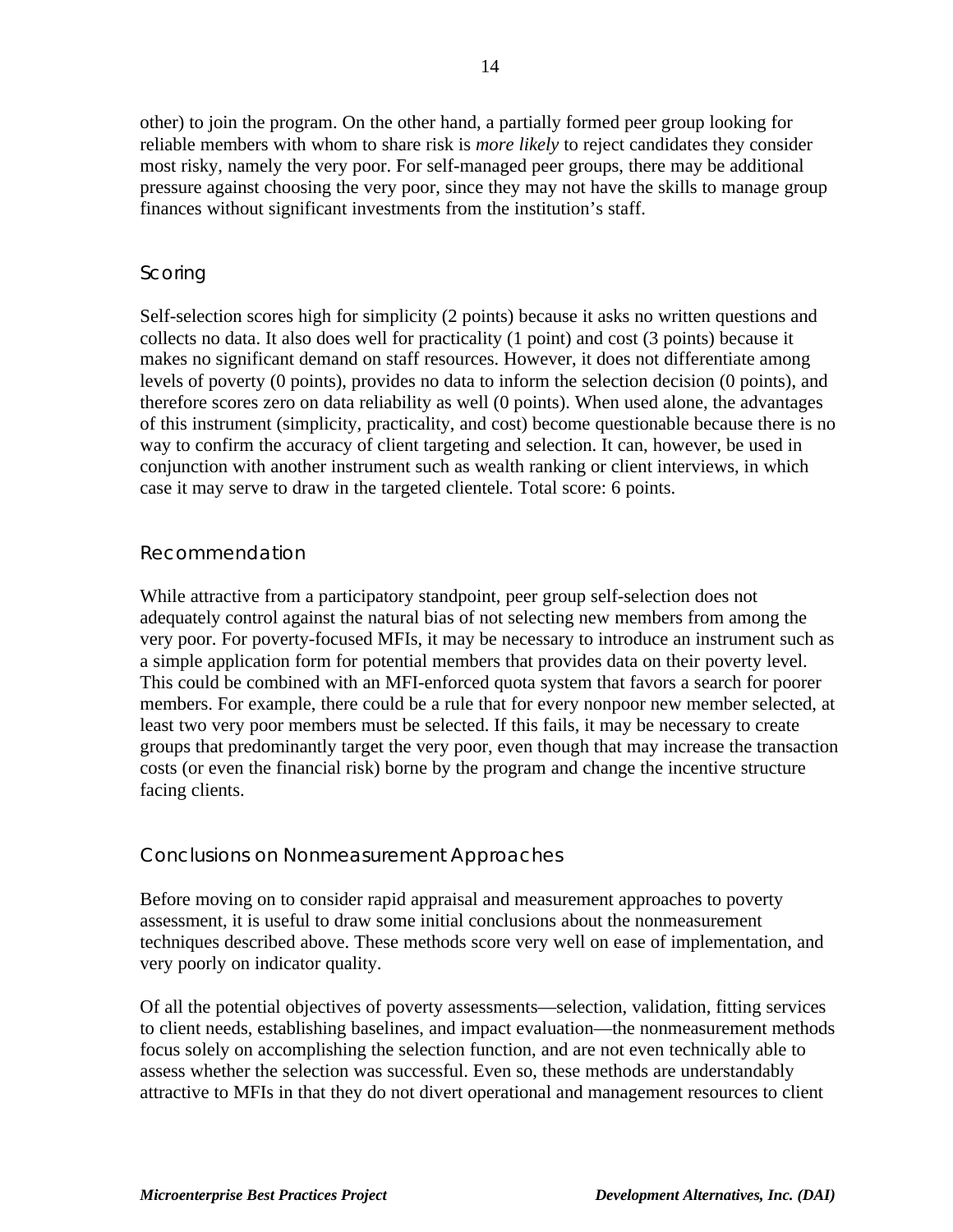selection activities. If MFIs or donors wish to have higher quality indicators such as those discussed below, there is clearly a price to be paid.

#### POVERTY ASSESSMENT METHODS II: RAPID ASSESSMENT METHODS

These methods strive to rank households within a target area by poverty level, but without resorting to individual interviews. Visual indicators of poverty, such as those based on housing quality, are employed by many MFIs at least as a starting point for identifying the poverty level of potential clients. Given its popularity, we review one such instrument—the housing index of Amanah Ikhtiar Malasia (AIM) in Malasia. Another method, which draws on members of the community to define poverty and rank households accordingly, is called participatory wealth ranking. We examine this interesting alternative as well.

#### Housing Index: Amanah Ikhtiar Malasia (AIM)<sup>9</sup>

#### *Description*

Amanah Ikhtiar Malasia (AIM) is one program that uses a housing index to identify new clients who are very poor. The housing index is based on the hypothesis that the level of poverty of a client's household will be reflected in the quality of his or her dwelling. It is notable that AIM uses the index as only the first step in its poverty assessment process, and follows it with a means test to more closely examine the poverty level of the household. Because some programs use a housing index as their only means of measuring poverty, AIM's index is examined and scored independently in this section, rather than in tandem with AIM's means test.

AIM's housing index is designed with eight housing variables: (1) size of the building, (2) number of stories, (3) structural condition, (4) roof material, (5) wall material, (6) electrical supply, (7) piped water supply, and (8) motorized vehicle (car or motorbike). Each indicator is accompanied by specialized scoring criteria, (e.g., wall material: brick=2, cement=2, wood and brick=1.5, bamboo=0, attap=0), with possible scores ranging from 4 to zero, and total score per house from 2 to 24. Any house scoring less than the cut-off point (say, 10 points) is considered very poor (although how the cutoff is determined or validated is not clear). Once scored, the location of the house is then indicated on a map for subsequent visitation by field staff to conduct an interview and complete a household means test. AIM's housing index instrument is shown in Appendix 1.

 9 Cited in Grameen Trust (1995), Section 3, pp. 13-18.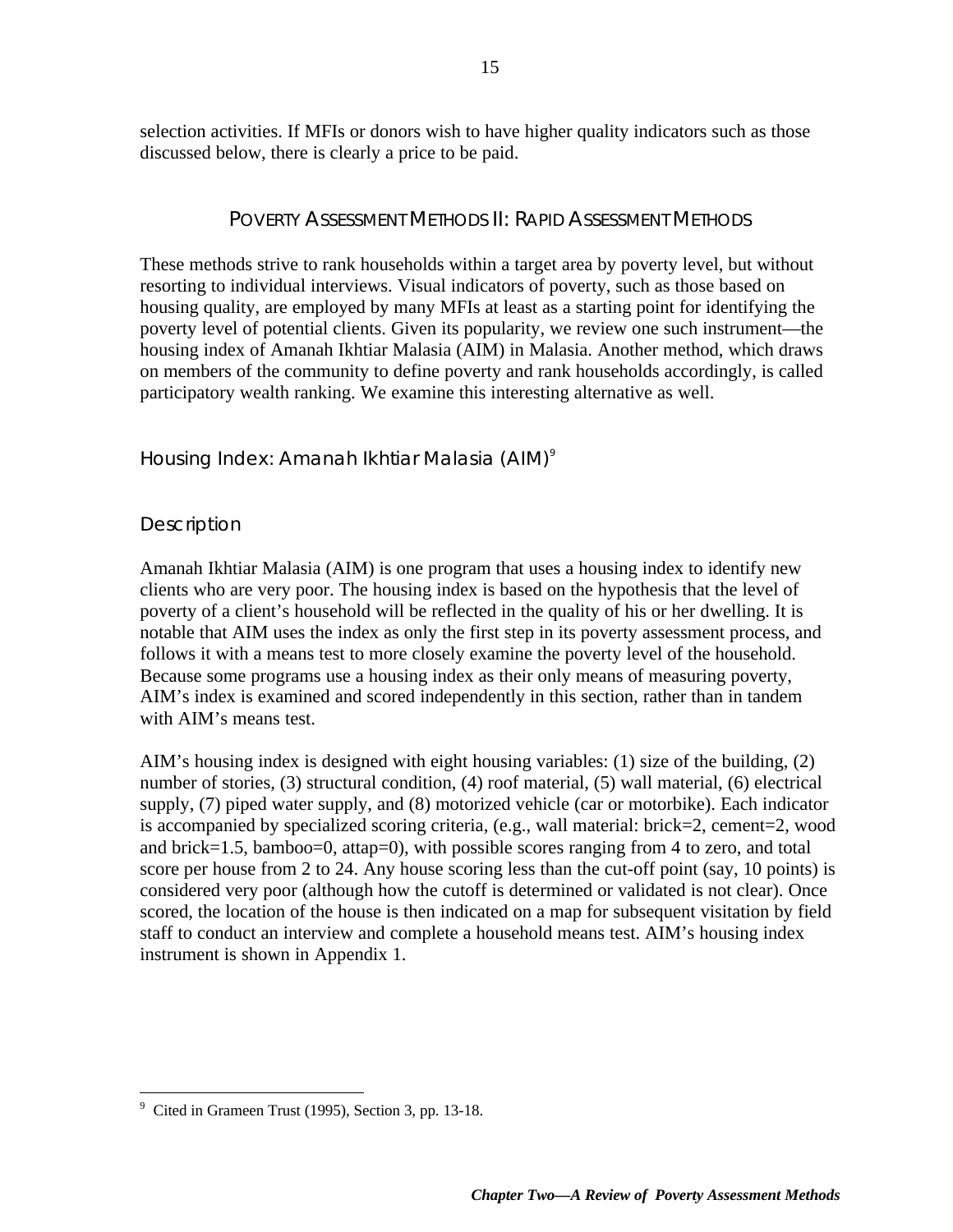#### *Analysis*

As a poverty assessment tool, the housing index is based on the expectation that the level of wealth or poverty of a household will be generally reflected in the quality of the family's dwelling. This is probably accurate in most cases; since home improvements are usually done in small increments over many months or years, they can reflect the economic progress of a household. But housing quality is not a very accurate indicator of short-term fluctuations in income. For example, a family with a nice home could be the victim of a recent death of the breadwinner, plunging the family into decapitalization and poverty. On the other hand, in some cultures it is not uncommon for people in poverty to lavish scarce resources on the exterior of their home to present a public image that their family is better off, while in other cultures families may go to great lengths to hide their wealth to avoid being targeted by thieves or being asked to sponsor a community event. It is noteworthy, therefore, that the AIM housing index is only used as a first estimate, to be followed by home visits designed to (1) observe the inside of the home, and (2) collect more specific information on income and assets.

#### *Scoring*

 $\overline{a}$ 

The AIM housing index is given a medium score for simplicity (1 point) because it asks between 5-10 questions. It scores one point for practicality because membership screening is a routine staff task. It scores high on cost (3 points) because it takes less than 20 minutes of staff time. The method should be able to broadly discriminate among levels of poverty (2 points). The quality of the data is medium (1 point) unless a second instrument such as a home visit is used as a cross check. The instrument is given a moderate score for reliability of data (1 point), presuming that data will be reviewed by a supervisor.<sup>10</sup> Total score: 9 points.

#### *Recommendation*

The housing index is a simple-to-use screening tool that works best when combined with another instrument, preferably a personal interview with the borrower conducted inside the home. It is most effective in harsher climates, where housing is a more essential asset. Overall, it appears that the index should be considered one of the support tools for poverty assessment, but perhaps not the main instrument. Research is now under way for urban Peru to better understand the correlation between different types of housing indicators and the income level of the household. This research may provide better insight into the viability of using a housing index as a stand-alone poverty assessment tool.<sup>11</sup>

 $10$  In AIM's case, the housing index in tandem with the means test would score quite differently: it would get a lower score on simplicity and cost, since the length of the assessment process for each client goes up, but would get a higher score on the quality and reliability of data.

<sup>&</sup>lt;sup>11</sup> This research is being carried out by Ohio State University's Rural Finance Program under the auspices of the Microenterprise Best Practices Project. It is examining data from ACP/Peru (Acción Comunitaria Peru). Upon completion (expected in late 1998), the findings will be available at the MBP website, *www.mip.org*.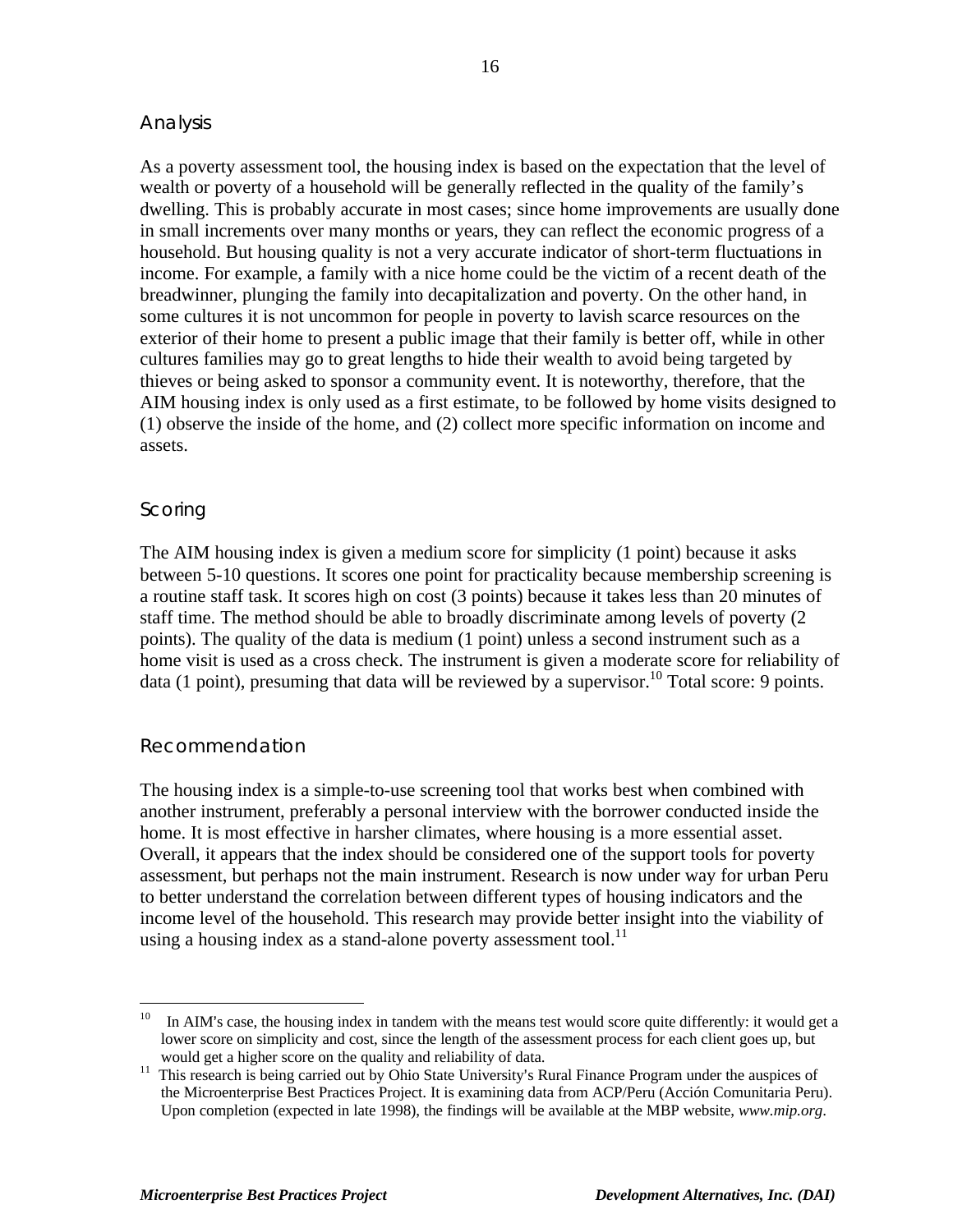#### Participatory Wealth Ranking (PWR)

#### *Description*

Wealth ranking represents a method that attempts to bridge the gap between nonmeasurement and measurement poverty assessment tools. In this procedure, all families in a community (preferably no more than 100 households) are identified by placing their names on cards. Next, the cards are sorted into a number of piles representing different levels of wealth. This sorting can be done in two ways. The first way (practiced by Freedom from Hunger/Thailand<sup>12</sup>) is to use a locally elected official (such as the village headman) who is considered to be knowledgeable about the community. The second way (practiced by the Small Enterprise Foundation, SEF, of South Africa<sup>13</sup>) uses four to five reference groups of local residents, with two to five members per group, to conduct the sorting. The process requires careful facilitation by an external professional, especially in the case of sorting by reference group, in order to: (1) establish common criteria of wealth relevant to the community being measured, (2) ensure that these criteria are used consistently within the sorting process, and (3) help identify the special poverty characteristics common to each pile. During the process of sorting, there is an opportunity for discussion during which much information can be gained about the participants' views of wealth and poverty. After sorting and scoring, cutoff points can be established that define different levels of poverty. These cutoff points form the basis of deciding who is eligible for the program.

#### *Analysis*

The wealth ranking method is attractive to practitioners favoring highly participatory microfinance programs. It is also a very rich method because it opens the door to myriad poverty indicators suitable to the local community of which outsiders may not be aware. However, the greatest strength of the method (namely, its adaptation to local conditions and perceptions) may also be the source of its greatest disadvantage—namely, the difficulty of creating poverty indicators that are widely applicable to different communities, regions, and even perhaps from one country to another. In addition, the method may not be good as a screening device because the event itself could raise the expectations of participants (village headman, other local officials), whom it might subsequently be hard to exclude as clients. This problem is likely to be mitigated by following the SEF approach of triangulating findings among multiple reference groups.

The Small Enterprise Foundation adopted the participatory wealth ranking as a replacement for a housing index called the Visual Indicator of Poverty (VIP). Box 2 presents SEF's comments on the use of wealth ranking for poverty assessment.

 $\overline{a}$ 

<sup>&</sup>lt;sup>12</sup> MkNelly and Watetip (1993).

<sup>&</sup>lt;sup>13</sup> Simanowitz and Sekgobela (1996).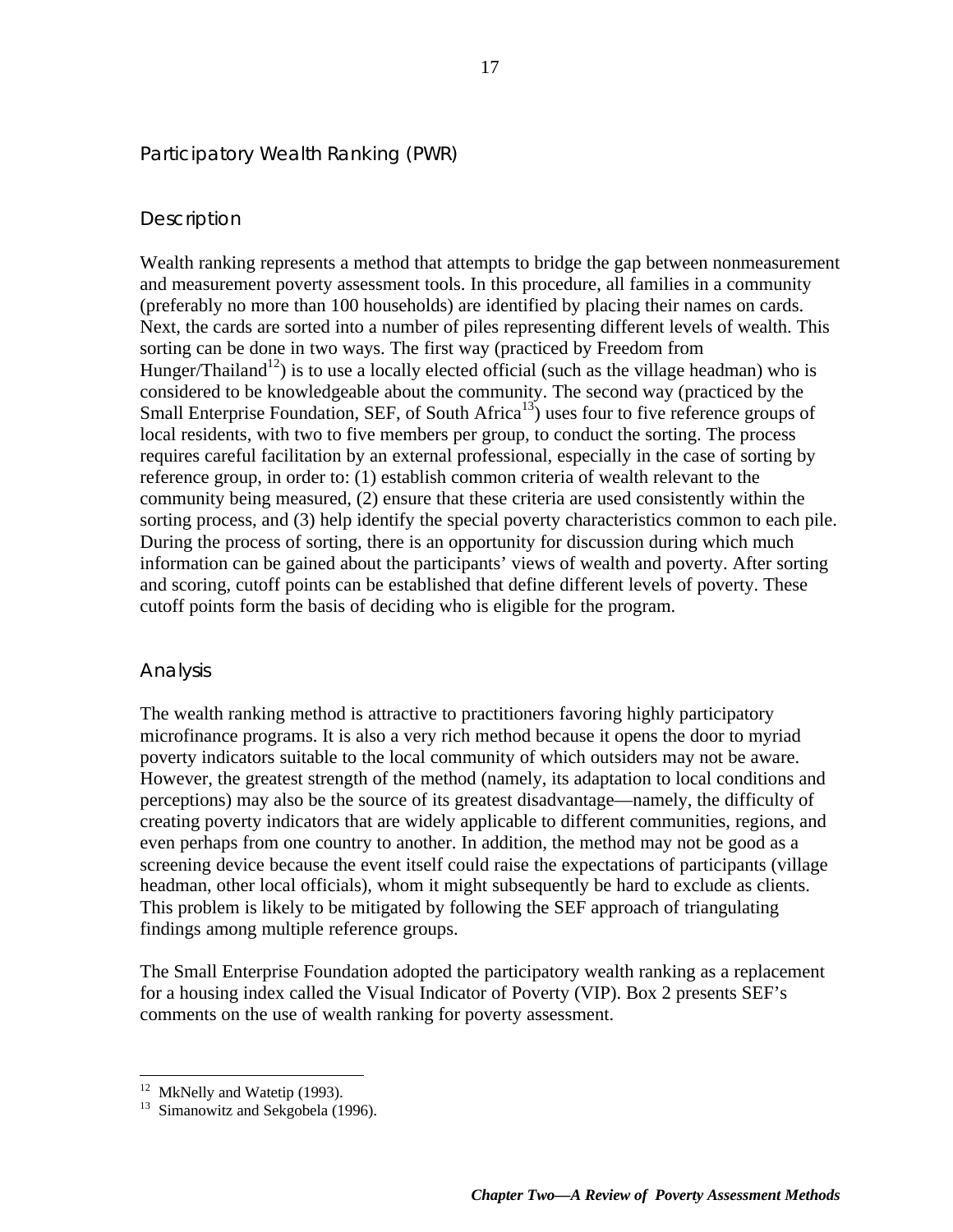#### **Box 2. SEF's Participatory Wealth Ranking**

"PWR is simple in conception and very transparent. Although no attempt is made to generalize the findings beyond the community in which the ranking is conducted, comparisons can be made to similar communities where the ranking criteria tend to be fairly consistent. Although the subjectivity of the results may create 'anomalies' when compared with accepted 'objective' measures of poverty, this is balanced by the acceptance gained within the communities of programs that work according to the perceived needs of these communities and which affirm the validity of community-defined poverty criteria.

"The process generates increased understanding of the livelihoods of members, their perceptions of poverty, and the consequences of poverty. This is useful for deciding where the cutoff point should lie, but is also useful in designing financial products and in measuring impact.

"With triangulation (i.e., the repetition of the process with different reference groups), a high degree of reliability and validity can be achieved.

"The cost is about the same as the VIP method, depending on how many reference groups are used. However, the process generates a lot of awareness of the program, and therefore saves time spent by field staff doing motivational work.

"However, the practice is more complicated than the idea. Facilitators need to be skilled and sensitive. If the method is applied without full understanding, flexibility, and sensitivity, then poor results are obtained....The main challenge, therefore, has been the identification of the most sensitive elements in the method, so that the training and assessment of field staff can be strengthened accordingly."

Source: Mathie (1998).

#### *Scoring*

The wealth ranking method scores well for simplicity (2 points) because only a few questions are needed to induce local participants to conduct their assessment. However, it scores no points for practicality because it may require an outside facilitator (or additional staff training) and represents an extra task. The method is moderately costly because it requires a significant amount of time; however, the unit cost per respondent (20-40 minutes) is still quite low (2 points). The method differentiates well among levels of poverty in a given community, but loses a point for its lack of comparability across communities (1 point). The quality of data is high, particularly if the rankings are conducted by multiple groups, which serves as a cross check mechanism (2 points). Data reliability is also very high (2 points) because the wealth ranking exercise is witnessed by staff and other community leaders. Total score: 9 points.

#### *Recommendation*

Every poverty-focused MFI is encouraged to learn more about and experiment with this tool, particularly in that it provides an essential kind of "ground truth" as to what communities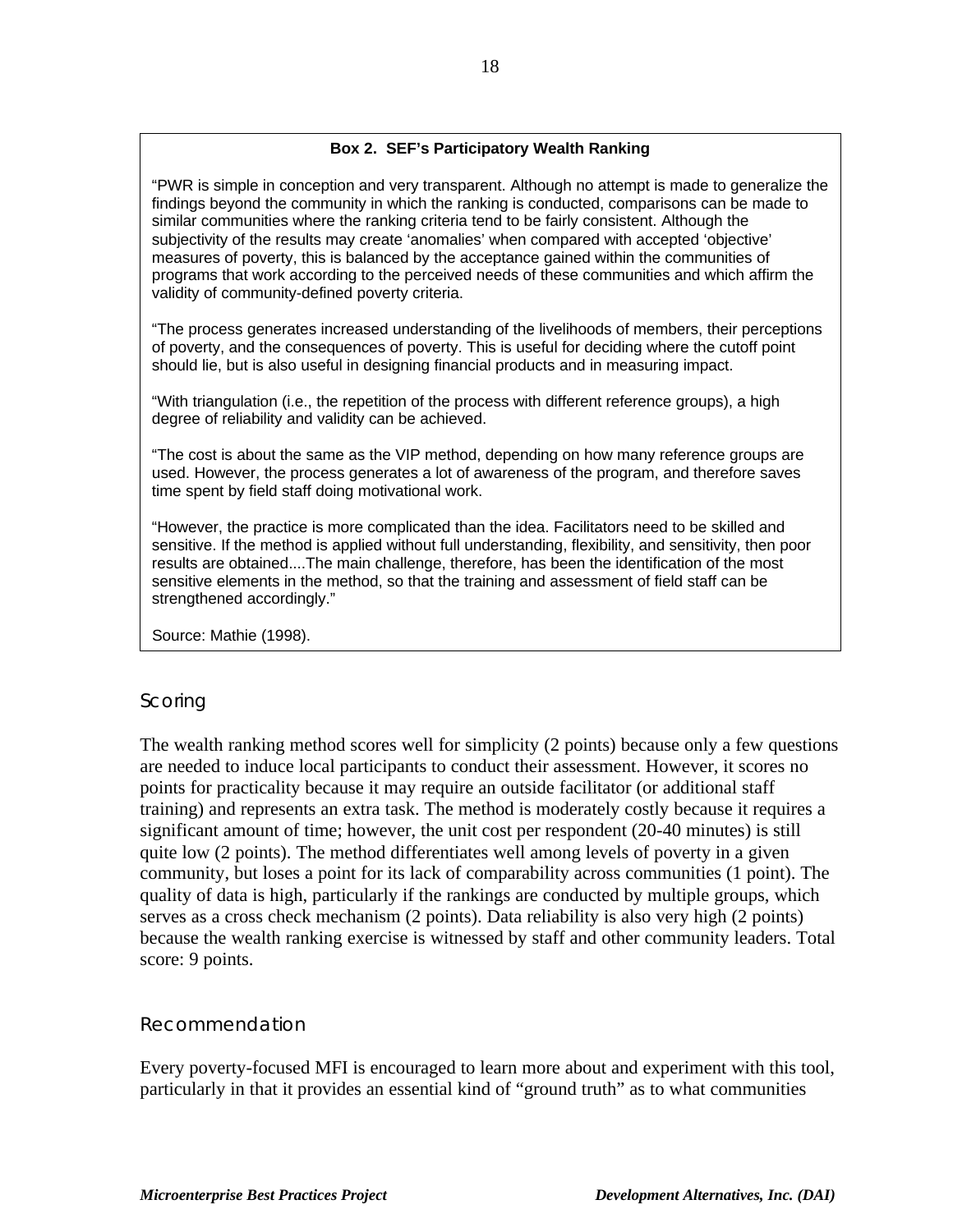targeted for microfinance initiatives think about what defines wealth and scarcity. Ultimately, the greatest benefit of this very participatory technology might be its potential for sensitizing MFI staff about how their clients see themselves—before, during, or after receiving program services. As a poverty assessment tool, wealth ranking is potentially very useful, although it may be stronger when paired with another poverty assessment instrument.

#### POVERTY ASSESSMENT METHODS III: ECONOMIC VARIABLE MEASURES

This section describes instruments used by two poverty-focused MFIs—the Grameen Bank in Bangladesh and Kabalikat para sa Maunlad na Buhay, Inc. (KMBI) in the Philippines—to measure the poverty level of their potential clients. These detailed tools are designed to measure poverty in more precise terms such as income, assets, or net worth, and typically involve questionnaires administered to the potential client within his or her home. These more rigorous methods are often paired with a rapid assessment tool, with in-depth interviews conducted for those households that meet, for example, visual poverty criteria. In addition, these measurement tools are likely to follow some form of nonmeasurement selection criteria, such as initially choosing to locate the program in a poorer geographic area. In effect, then, there may be as many as three stages to a poverty assessment process, which might look something like this: (1) choose a poor area; (2) conduct a rapid assessment to find the poorer households; then (3) conduct detailed interviews to confirm eligibility.

#### Net Worth Test: Grameen Bank<sup>14</sup>

#### *Description*

Grameen Bank's Net Worth Test is the second stage of its poverty assessment process, following upon and validating its housing index. As with the AIM approach, we are reviewing Grameen's Net Worth Test separately from its housing index in order to understand it as a unique measurement tool. Obviously, it can be paired with another instrument, as Grameen Bank has done.

Grameen Bank's Net Worth Test is administered to households that occupy small, dilapidated dwellings. It is conducted by means of an interview with the head of household and, ideally, his or her spouse. The Grameen version of the net worth test, which is specialized mainly for rural populations, is divided into three sections: (1) agricultural land (including irrigated and nonirrigated), (2) other assets, and (3) liabilities. Agricultural land is subdivided into (a) currently owned, and (b) currently cultivated but not owned, with the latter category further subdivided into land sharecropped and land that is leased or rented. Other assets are subdivided into (a) productive assets (e.g., large farm animals, gardens, buildings, machinery, equipment, fishing boat and equipment, stall or store and valuation of stocks, remittances or pensions); (b) house assets (e.g., house value and plot, and major

 $\overline{a}$  $14$  Grameen, op. cit., pp. 19-25.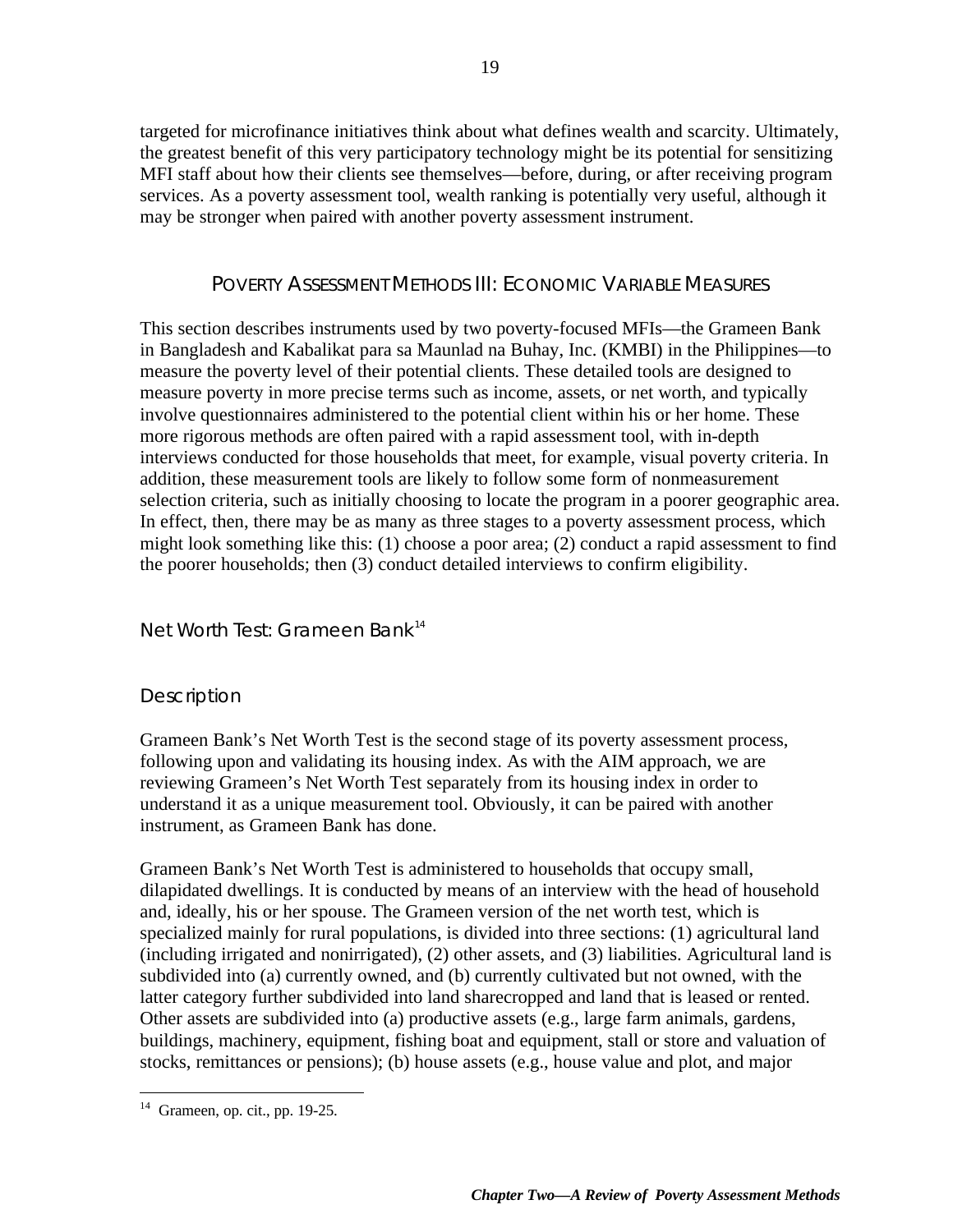consumer appliances or vehicles); and (c) financial assets (e.g., savings, jewelry, and other nonproductive assets. Finally, liabilities cover indebtedness to banks and informal moneylenders, cash or in-kind debts to friends and relatives, debts to wholesalers and suppliers, and others. Net worth is determined by subtracting the sum of liabilities (section 3) from the sum total of agricultural assets and other assets (sections 1 and 2). For the household to pass the means test and be accepted into the program as a very poor family, its net worth must not exceed the average value of an acre of single-cropped, nonirrigated land. In areas where significant leakage of resources to the nonpoor is suspected, a sample of households is re-interviewed by senior staff to verify the validity of their original net worth data. This instrument is shown in Appendix 2.

#### *Analysis*

The Grameen Net Worth Test is a detailed and rigorous instrument that appears to perform well in terms of quality and reliability of data and ability to distinguish among different levels of poverty. It employs a broad list of variables, which allows it to document a household's short-term economic picture and its long-term performance. Its most unique strength is that it is specialized to a largely agricultural population, providing a guide for how to document in-kind income flows such as food produced by the family for its own consumption. Another strength of the test is that it focuses on family liabilities, an aspect often missing from questionnaires attempting to document the income and assets of the poor. Perhaps the chief disadvantage of the method is that it requires a 45-60 minute interview with each potential client, which implies a fairly high cost for the implementing institution and limited applicability to MFIs with few resources.

#### *Scoring*

The Net Worth Test scores low for simplicity (0 points). It scores one point for practicality because it is implemented routinely by field staff as part of the client screening process. The instrument scores one point on cost because it can be conducted in just under an hour. It scores high (2 points) on its ability to differentiate among levels of poverty. Finally, it scores high for quality (2 points) and reliability (2 points) of data because of its cross check and reinterview features, the latter conducted by someone other than the original interviewer. Total score: 8 points.

#### *Recommendation*

This instrument provides one approach for how to document income flows in agricultural settings. Its inclusion of questions to determine liabilities deserves wider experimentation and replication among poverty assessment practitioners. This method is more suited to povertyfocused MFIs with a substantial research budget and staff, than to startup programs needing less complicated and less expensive assessment tools.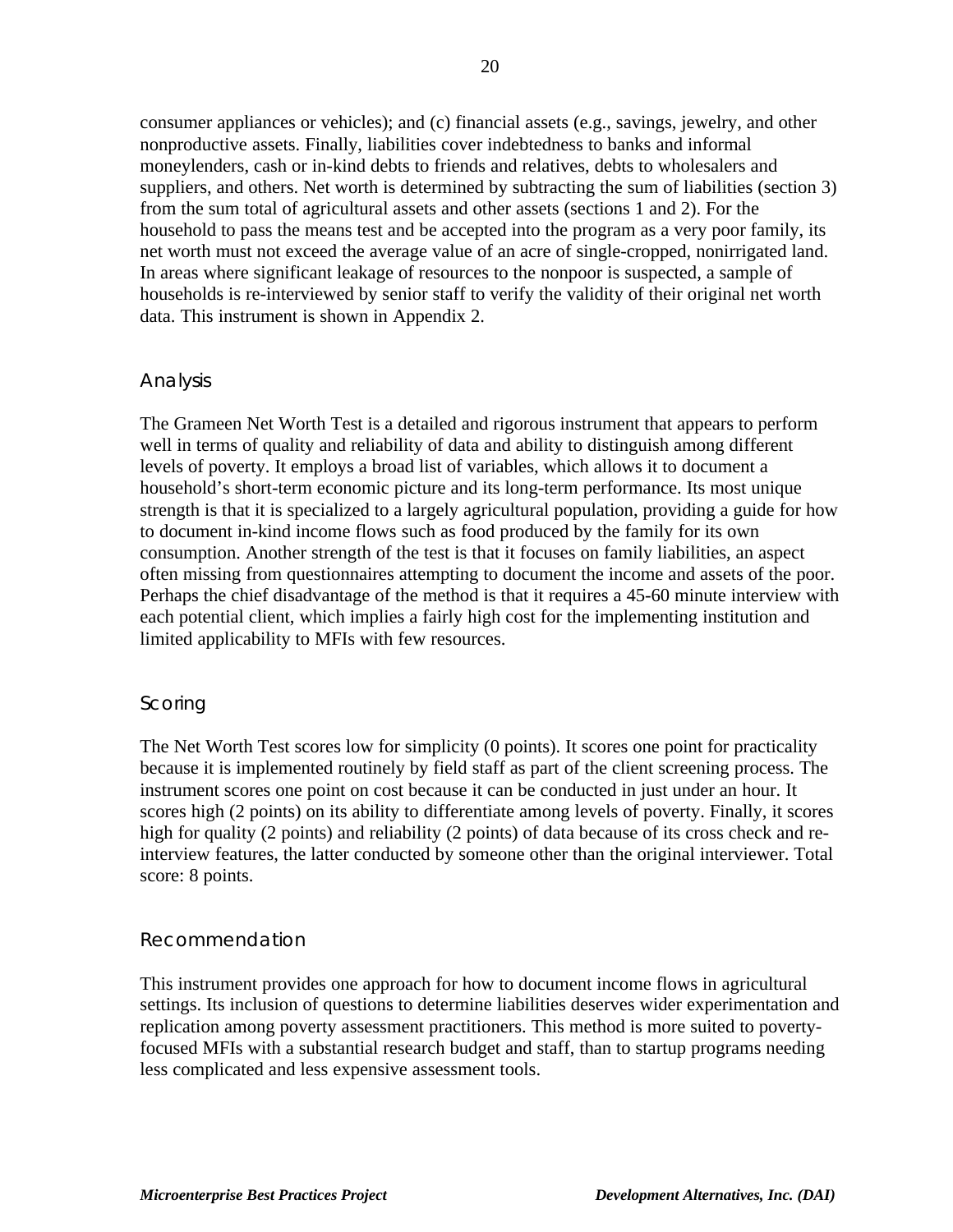#### Means Test: Kabalikat para sa Maunlad na Buhay, Inc. (KMBI/Philippines)<sup>15</sup>

#### *Description*

KMBI in the Philippines has created a composite poverty assessment instrument it calls the Means Test Form. This single-page household interview form consists of: (1) an unscored section for borrower background information (address, age, education, civil status, business experience), (2) an unscored section on income (current sources for spouse and immediate family members), (3) a 5-variable housing index, (4) a 12-variable asset index, and (5) a box for estimating the composite score. The scoring system—based only on the sum of the housing and asset indices—creates five levels of poverty ranging from level 1 or poorest (4- 15 points) to level 5 or wealthy (46-55 points). KMBI excludes potential clients with scores higher than 30. It is noteworthy that both the housing and asset sections do not require numerical estimates by the potential client; rather, the interviewer simply checks boxes with predetermined scores. Furthermore, the reported income of the household is a reference point only and does not affect the final score. Finally, data on household liabilities are not requested. This instrument is shown in Appendix 3.

#### *Analysis*

The KMBI Means Test retains most of the advantages of the AIM housing index and the Grameen Net Worth Test while overcoming most of their disadvantages. First, it combines the housing index and means test into a single household visit. Second, its flexible format appears to be equally applicable to urban and rural clients. Third, it is a simpler format based mainly on the completion of checklists, which are less intrusive than numerical estimates for the respondent and involve easier calculations for the interviewer. Finally, the instrument includes useful social variables (family size, education)<sup>16</sup> as well as a summary of the business experience of the household. However, it does not ask for information on liabilities. Nor does it document the expenditure profile of the household. It is interesting to note that KMBI also uses the information collected in the Means Test as a baseline for subsequent impact evaluations.

#### *Scoring*

This instrument scores in the mid range for simplicity because even though it asks more than ten questions it is restricted to one page and is more succinct than the other models examined (1 point). It scores high for practicality because it is conducted as a routine function of field staff screening of clients (1 point). The instrument scores fairly high for cost because it

<sup>15</sup> Women's Opportunity Fund (1997), fax communication.

<sup>&</sup>lt;sup>16</sup> Key social variables are only included in the Tagalog language version of the instrument. In the English version (included in the Appendix), social variables have been removed.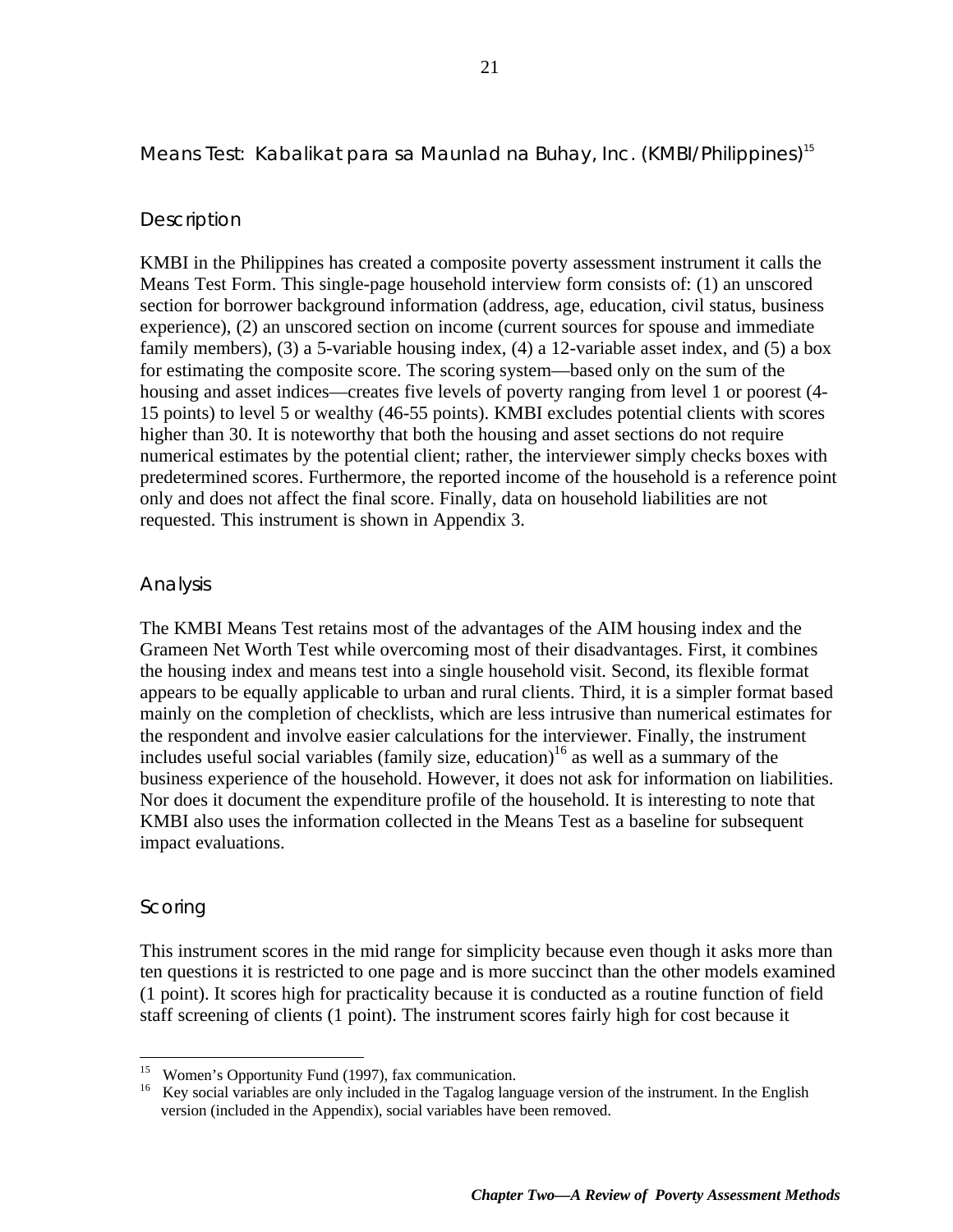requires less than 40 minutes to complete (2 points). Its point system does a good job of discriminating among the very poor, poor, and nonpoor (2 points). The quality of the data gets a high score (2 points) because of the precoded checklist system of answers, which has built-in cross checks. The reliability of the data is in the mid range (1 point) because data collection is not witnessed but forms are checked by a supervisor. Total score: 9 points.

#### *Recommendation*

It is the opinion of the authors that of all the instruments reviewed, the KMBI Means Test provides the best balance of simplicity and practicality with good quality and reliability of data. It can be completed in less than an hour and does a good job of distinguishing among levels of poverty, and could easily be refined further by adding a few variables (family size, education of the respondent, family food expenditures). This kind of instrument seems well adapted to the needs of a medium-sized poverty-focused MFI with a modest research budget.

#### POVERTY ASSESSMENT METHODS IV: INTEGRATIVE VARIABLE MEASURES

In this category we describe instruments that seek to include a broader range of poverty variables, although on a more superficial basis, while aiming for absolute simplicity and very brief interviews with potential program clients. The two institutions surveyed include the Trickle-Up Program, which is active in dozens of countries, and the microenterprise support center for village banking programs based in El Salvador, the *Centro de Apoyo a la Microempresa*, or CAM.

#### Indicator Menus: Trickle-Up Program (TUP) $<sup>17</sup>$ </sup>

#### *Description*

As a network of support agencies, the Trickle-Up Program guides its partner agencies in disseminating seed capital to very poor clients. To assist in this effort, TUP has designed an instrument it calls a Poverty Targeting Tool to differentiate the poorest from the poor in any given locale. It is based on the premise that definitions of poverty and its descriptive indicators must be *locally driven,* highly flexible, and based on local partners' definitions and understanding of poverty. $18$ 

The instrument consists of two parts. In Part I—Client Selection—the local partner is asked to describe the five most important indicators of severe poverty in the partner's working area. These are listed in order of priority on the left side of a single page. To the right of each

 $\overline{a}$  $17$  Lopez (1997), pp. 39-47.

<sup>&</sup>lt;sup>18</sup> In this aspect, the Poverty Targeting Tool is similar to the participatory wealth ranking system, which also is locally driven, flexible, and based on a local understanding of poverty.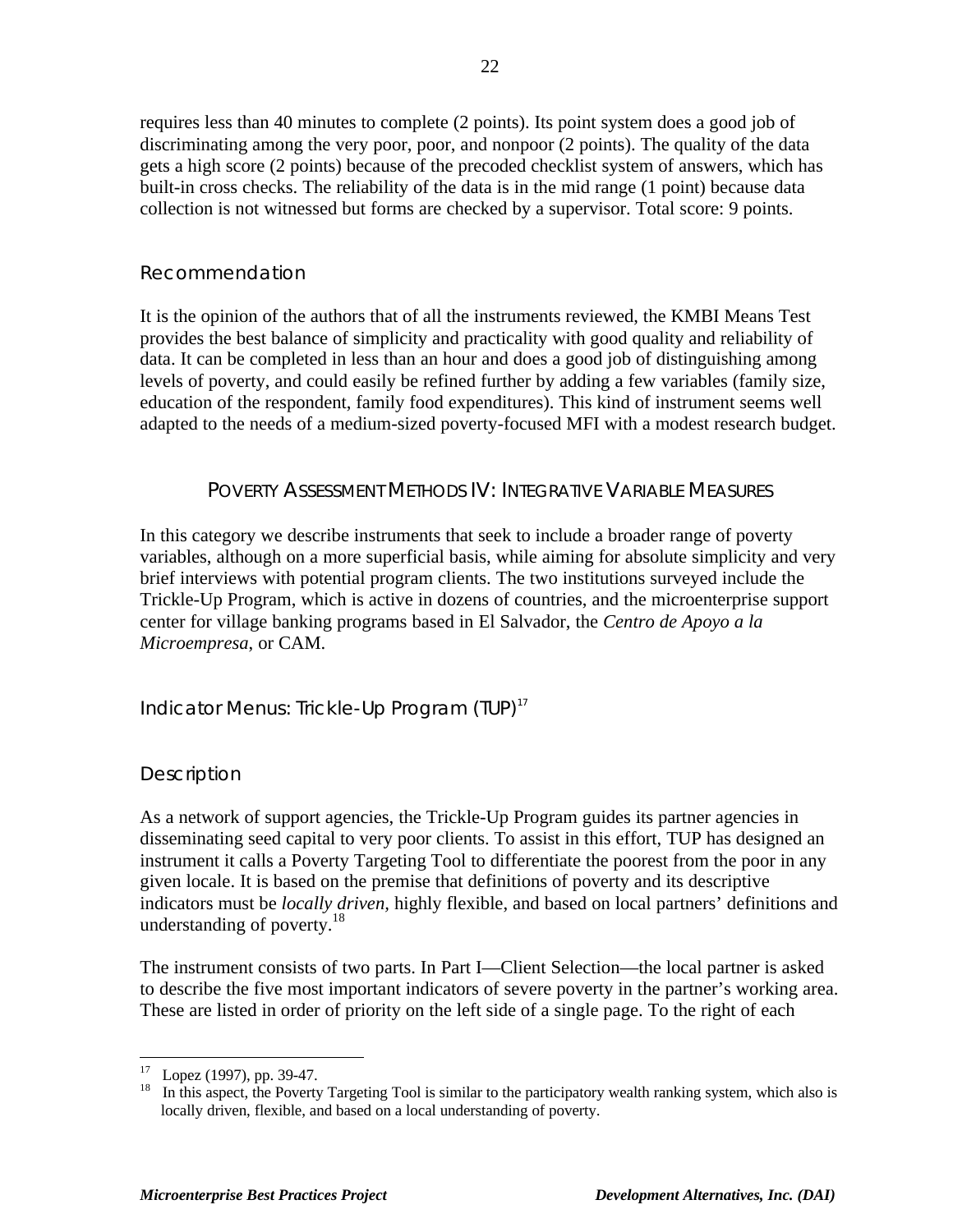indicator there is space for a yes (1 point) or no (0 points) answer. If the person interviewed scores 3-5 points he or she is considered eligible for TUP funding. Part II—Poverty Assessment—is completed only for those households that qualify for TUP services. Its purpose is to generate a more complete profile of the clients. Part II is divided into six categories: (1) dwelling, (2) education, (3) sanitation, (4) health and nutrition, (5) assets, and (6) other. To assist the partner in designing Part II, TUP provides a menu of ten categories of indicators, with 6-8 indicators per category, for a total of 63 suggested indicators. For each indicator selected the partner is then asked to come up with three measures that indicate, respectively, best condition, middle condition, and worst condition. Once this assessment template has been constructed, interviews with potential clients begin. The interview itself is likely to last only about 5-10 minutes. Only if the respondent scores 3-5 points on Part I does the interviewer continue with Part II. An example of TUP's one-page client assessment (covering both Part I and Part II), plus TUP's list of sample indicators, is shown in Appendix 4.

#### *Analysis*

To support its partner agencies, TUP has attempted to create a method that: (1) any of its partners, in any country, can adapt to local circumstances; and (2) enables its partners to conduct poverty assessments easily and very inexpensively, since many TUP partners are single individuals volunteering their services. The TUP Project Targeting Tool is, as a result, one of the simplest and certainly the most flexible of the poverty assessment methods reviewed in this paper.

The menu of indicators approach developed by TUP gives authority for final design of the instrument to its partners in the field—leaving them both the choice of final indicators and how to score outcomes. A special strength of the TUP method is that it covers ten categories of indicators, with 6-8 indicators per category, making it the most comprehensive and eclectic method reviewed. However, a salient disadvantage of the TUP system is that it is weak on the quality and reliability of data collected, and with little comparability from one site to the next.

#### *Scoring*

TUP's Poverty Targeting scores in the mid range for simplicity, because it goes well beyond ten questions but in a concise, easy-to-complete format (1 point). It scores high for practicality (1 point) and cost (2 points), because not only is the questionnaire streamlined, but it is delivered by volunteer labor. The instrument also gets a high score for differentiating among levels of poverty (2 points). However, it gets a modest grade for quality of data (1 point), because while cross checks can be designed in by the user, most users would not do so. Finally, data reliability is questionable (0 points) because data are gathered under unsupervised conditions and might not be reviewed before reaching TUP world headquarters. Total score: 7 points.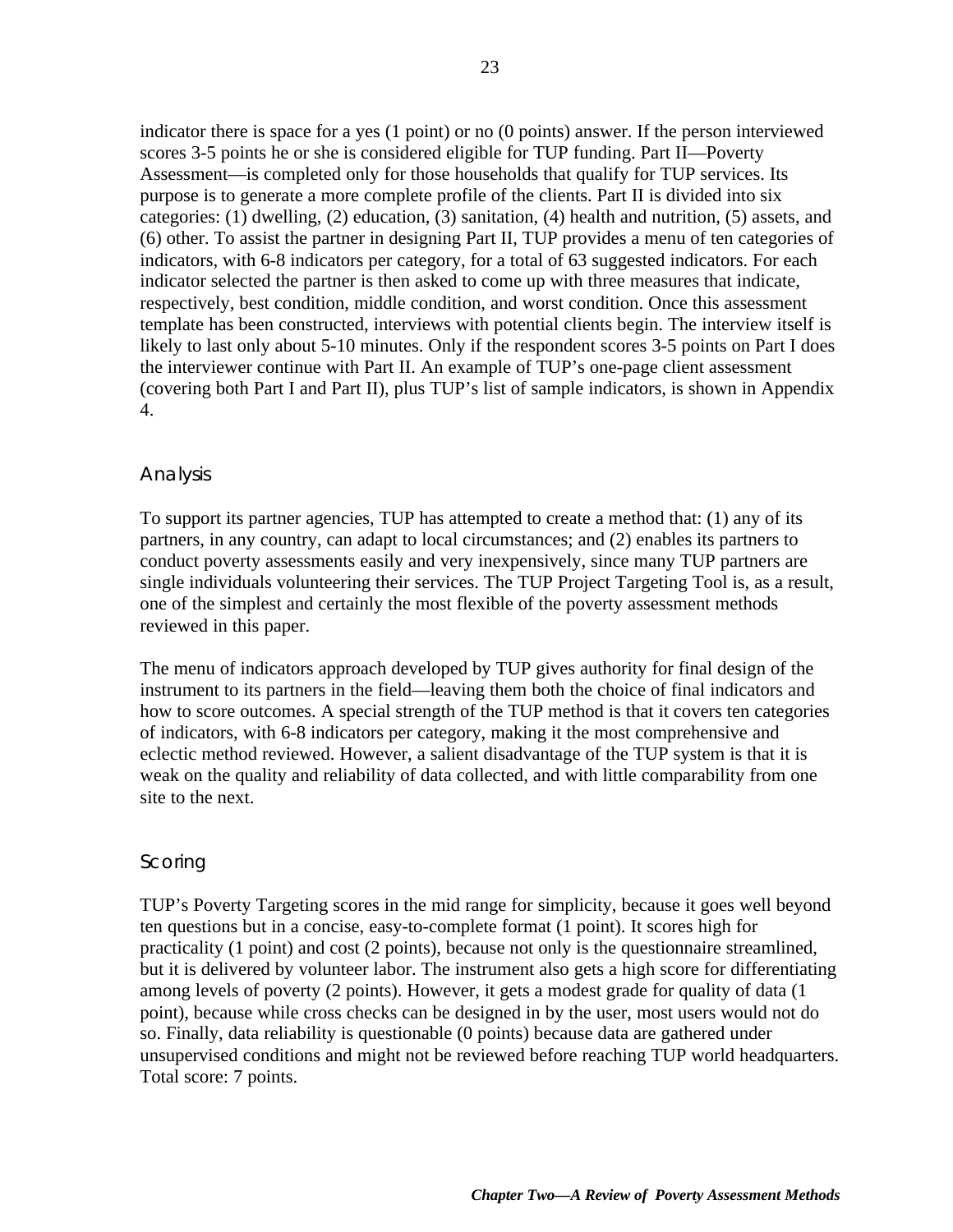#### *Recommendation*

TUP has created a great starter system in poverty assessment that even the smallest povertyfocused MFI could afford to use and adapt. Such a system might be useful to large, highbudget research efforts as well, because it could provide an inexpensive check for more costly and detailed poverty assessment instruments.

#### Pre-loan Evaluation: The Microenterprise Support Center (CAM)<sup>19</sup>

#### *Description*

The CAM program in El Salvador uses a poverty assessment tool called a Pre-loan Evaluation. This tool does not target clientele but monitors the poverty levels of existing clients once in every 4-month loan cycle. When CAM village bankers prepare their group loan application, a CAM credit officer conducts a 5-minute interview with each applicant. During this time each borrower is asked 15 simple questions, each one representing an indicator of level of poverty of his or her household. While the CAM has been adapting or redesigning its indicators for several years, they usually include: (1) family size, (2) children and infants under 5 years, (3) children in school, (4) level of schooling of borrower, (5) weekly food purchases, (6) home size, (7) water service, (8) electricity, (9) sanitation, (10) outlays for home rent or purchase, (11) recent home improvements, (12) family health status, (13) number of working adults, (14) estimated family income (all sources), and (15) average daily net income from borrower's business. Each answer is assigned a score. To facilitate the interviewer's work, the instrument is accompanied by a script for each of the 15 questions and a guide for scoring the answers. Scoring for some answers is as simple as 1 point for yes, zero for no; other answers (e.g., for income, food purchases) earn points based on numerical cutoffs; still others (number of children under 5 and children in school) earn negative points. A composite score is then calculated (maximum 20). A composite score of 7 or less is considered very poor, 8-12 points indicates poor, and over 12 indicates not poor. An interesting feature of this instrument is that the names of all loan applicants from a single village bank—along with their answers and scores—are included on a single piece of paper that is attached to the group loan application (submitted every 4 month loan cycle). This provides management with an overall profile of the credit group and each of its members three times a year. A copy of CAM's pre-loan evaluation is shown in Appendix 5.

#### *Analysis*

Unlike any of the other methods surveyed, the CAM instrument is unique for several reasons. First, although it does not serve a client targeting function because it is applied only to clients

 $\overline{a}$ <sup>19</sup> Hatch (1990-1993).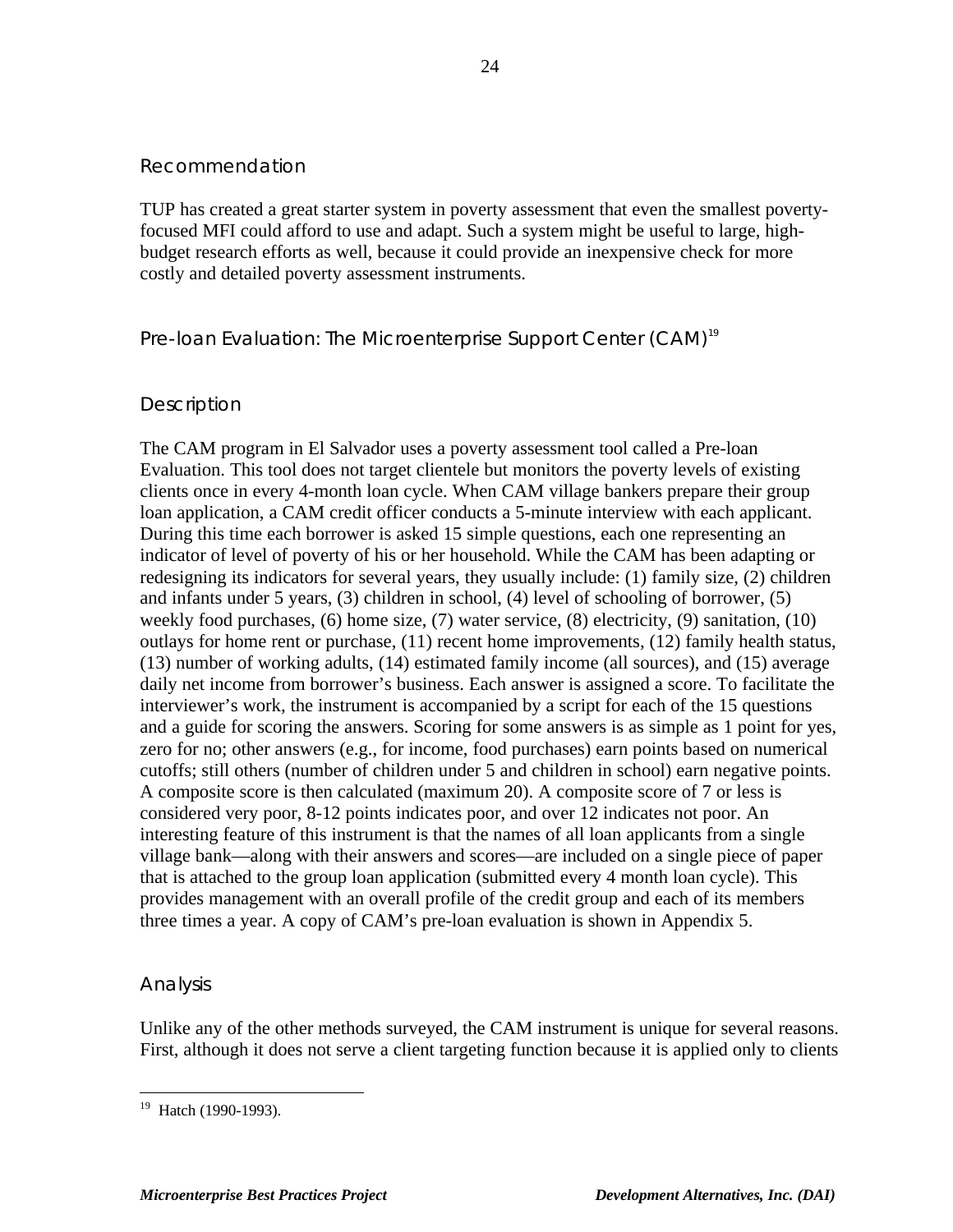who already have been accepted into the program, it does identify the poverty level of those who join the program *before they receive their loans*. Second, because it deals with both new and existing clients, the CAM Pre-loan Evaluation creates an automatic baseline for new borrowers and an impact measurement for existing borrowers. And third, it also can provide these measurements for groups of borrowers—for example, new borrowers versus those in their fourth loan cycle (after one year) or eighth loan cycle (after two years). The instrument scores well for simplicity, practicality, cost, and poverty level discernment, but scores only moderately on data quality and reliability. The 15 poverty indicators employed have not been rigorously tested by outside evaluators, and no doubt the indicator list itself—as well as the scoring scheme—could be improved. The instrument is a work in progress with potential for extensive further refinement.

#### *Scoring*

The CAM Pre-loan Evaluation (like its TUP counterpart instrument) scores in the mid range for simplicity because, while there are more than 10 questions, they are succinct and quickly administered (1 point). The tool gets a high mark for practicality (1 point) because it is integrated into the loan application process. It also receives a high score for cost (3 points) because it can be completed in 5-10 minutes, and a high score (2 points) for poverty level differentiation. However, the instrument gets a low score for quality of data (0 points) because it is based only on respondent opinion. For repeat clients, however, there is the possibility that the CAM credit officer could cross check current results with those of a previous test, which might improve the quality of the data. The instrument also gets a moderate score for reliability (1 point) because it takes place during or following a village bank meeting, and is therefore witnessed by others. Total score: 8 points.

#### *Recommendation*

The CAM's Pre-loan Evaluation represents an innovative and flexible overall framework that provides a good mix of poverty indicators, obtains data quickly and inexpensively, and does a good job of poverty differentiation. In practice, however, the CAM has repeatedly redesigned and/or discontinued the instrument's use, and has not done much with the information collected. This instrument would greatly benefit from a rigorous test, by outside evaluators, of its indicators and scoring procedures. Meanwhile, other MFIs might wish to experiment with the CAM format and adapt it to their particular needs.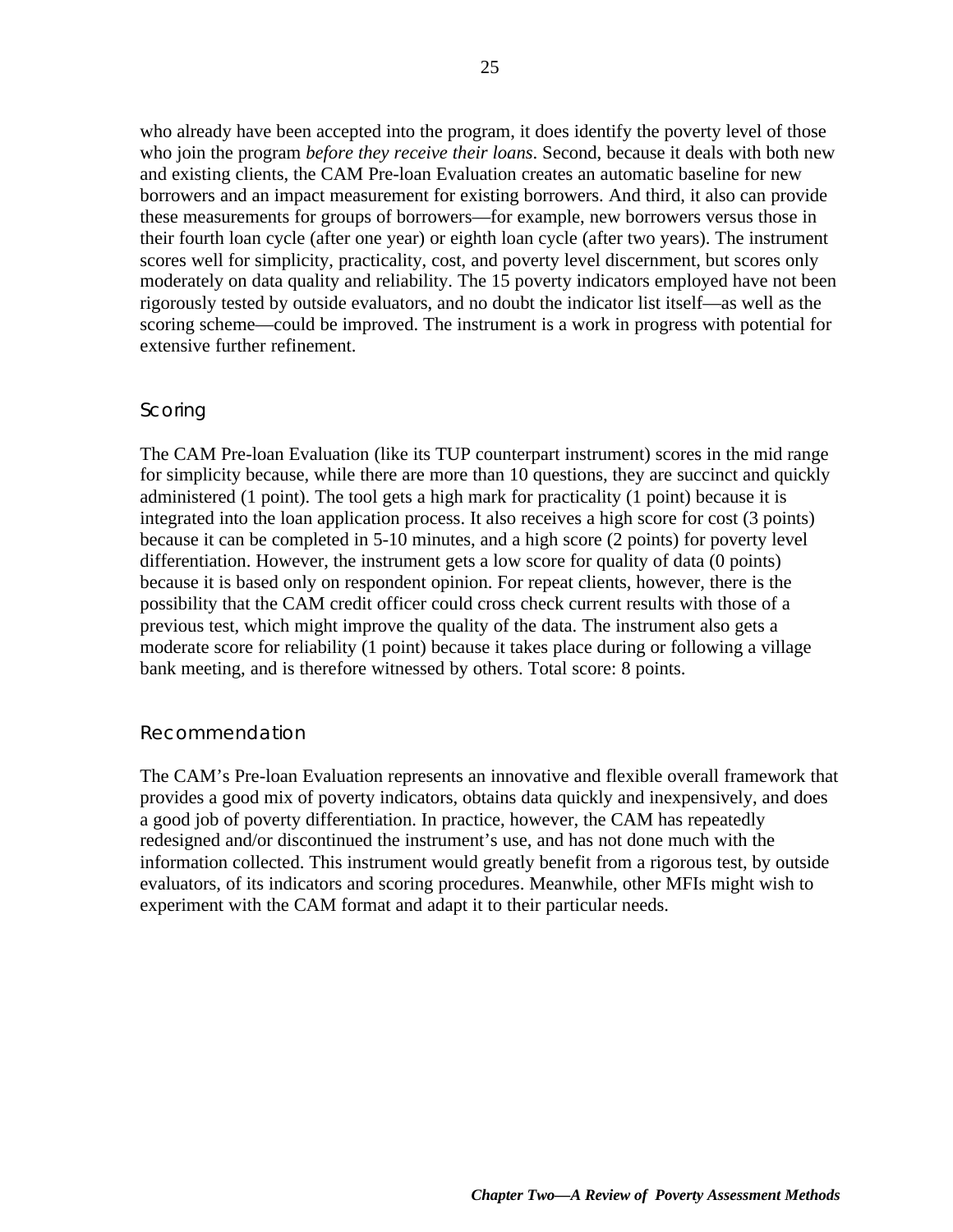|                                      | <b>Comparative Evaluation of Poverty Assessment Methods</b> |                   |                     |                |                             |                        |                            |                              |
|--------------------------------------|-------------------------------------------------------------|-------------------|---------------------|----------------|-----------------------------|------------------------|----------------------------|------------------------------|
| <b>Method</b>                        | <b>Institutions</b>                                         | <b>Simplicity</b> | <b>Practicality</b> | Cost           | Levels of<br><b>Poverty</b> | <b>Data</b><br>Quality | Data<br><b>Reliability</b> | <b>TOTAL</b><br><b>SCORE</b> |
|                                      | <b>Nonmeasurement Approaches</b>                            |                   |                     |                |                             |                        |                            |                              |
| 1. Use of Selection Criteria         | diverse MFIs                                                | $\overline{2}$    | 1                   | 3              | 0                           | $\Omega$               | $\Omega$                   | 6                            |
| 2. Loan Size                         | diverse MFIs                                                | 2                 |                     | 3              | $\Omega$                    | 0                      | 0                          | 6                            |
| 3. Peer Group Self-selection         | diverse MFIs                                                | $\overline{2}$    | 1                   | 3              | $\Omega$                    | $\Omega$               | 0                          | 6                            |
| <b>Rapid Assessment Methods</b>      |                                                             |                   |                     |                |                             |                        |                            |                              |
| 1. Housing Index                     | AIM and others                                              | 1                 | 1                   | 3              | $\overline{2}$              |                        | 1                          | 9                            |
| 2. Participatory Wealth<br>Ranking   | SEF and FFH                                                 | $\overline{2}$    | 0                   | $\overline{2}$ |                             | $\overline{2}$         | $\overline{2}$             | 9                            |
| <b>Economic Variable Measures</b>    |                                                             |                   |                     |                |                             |                        |                            |                              |
| 1. Net Worth Test                    | Grameen Bank                                                | 0                 | 1                   |                | $\overline{2}$              | $\overline{2}$         | $\overline{2}$             | 8                            |
| 2. Means Test                        | <b>KMBI</b>                                                 | 1                 |                     | $\overline{2}$ | $\overline{2}$              | 2                      | 1                          | 9                            |
| <b>Integrative Variable Measures</b> |                                                             |                   |                     |                |                             |                        |                            |                              |
| 1. Indicator Menus                   | Trickle-Up Program                                          | 1                 | 1                   | $\overline{2}$ | $\overline{2}$              |                        | $\Omega$                   | 7                            |
| 2. Pre-Ioan Evaluation               | CAM/El Salvador                                             | 1                 | 1                   | 3              | 2                           | $\Omega$               | 1                          | 8                            |

#### **Table 1: Evaluation of Poverty Assessment Methods**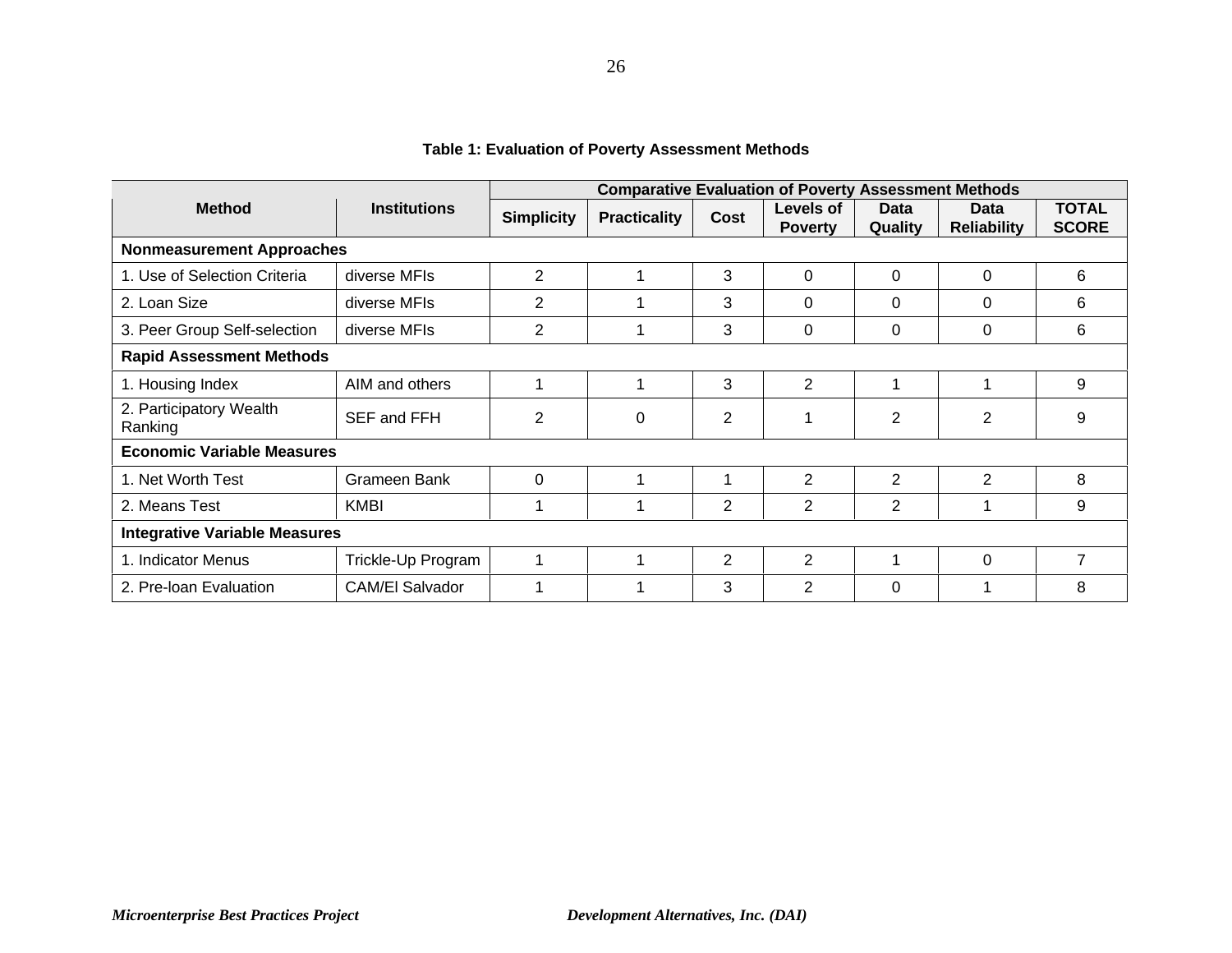|                                      |                       | <b>Comparative Evaluation of Poverty Assessment Methods</b>                                        |                                                                                                                                                                        |                              |  |  |  |
|--------------------------------------|-----------------------|----------------------------------------------------------------------------------------------------|------------------------------------------------------------------------------------------------------------------------------------------------------------------------|------------------------------|--|--|--|
| <b>Method</b>                        | <b>Institutions</b>   | <b>Ease/Cost of Use</b><br>[Simplicity, Practicality, Cost]<br>$(6 = best score; 0 = worst score)$ | <b>Quality of Information Provided</b><br>[Quality and Reliability of the Data;<br>Ability to Distinguish Levels of<br>Poverty]<br>$(6 = best score; 0 = worst score)$ | <b>TOTAL</b><br><b>SCORE</b> |  |  |  |
| <b>Nonmeasurement Approaches</b>     |                       |                                                                                                    |                                                                                                                                                                        |                              |  |  |  |
| 1. Use of Selection Criteria         | diverse MFIs          | 6                                                                                                  | 0                                                                                                                                                                      | 6                            |  |  |  |
| 2. Loan Size                         | diverse MFIs          | 6                                                                                                  | $\Omega$                                                                                                                                                               | 6                            |  |  |  |
| 3. Peer Group Self-selection         | diverse MFIs          | 6                                                                                                  | 0                                                                                                                                                                      | 6                            |  |  |  |
| <b>Rapid Assessment Methods</b>      |                       |                                                                                                    |                                                                                                                                                                        |                              |  |  |  |
| 1. Housing Index                     | AIM and others        | 5                                                                                                  | 4                                                                                                                                                                      | 9                            |  |  |  |
| 2. Participatory Wealth<br>Ranking   | SEF and FFH           | 4                                                                                                  | 5                                                                                                                                                                      | 9                            |  |  |  |
| <b>Economic Variable Measures</b>    |                       |                                                                                                    |                                                                                                                                                                        |                              |  |  |  |
| 1. Net Worth Test                    | Grameen Bank          | $\overline{2}$                                                                                     | 6                                                                                                                                                                      | 8                            |  |  |  |
| 2. Means Test                        | <b>KMBI</b>           | 4                                                                                                  | 5                                                                                                                                                                      | 9                            |  |  |  |
| <b>Integrative Variable Measures</b> |                       |                                                                                                    |                                                                                                                                                                        |                              |  |  |  |
| 1. Indicator Menus                   | Trickle-Up<br>Program | 4                                                                                                  | 3                                                                                                                                                                      | 7                            |  |  |  |
| 2. Pre-Ioan Evaluation               | CAM/El Salvador       | 5                                                                                                  | 3                                                                                                                                                                      | 8                            |  |  |  |

#### **Table 2: Aggregated Evaluation of Poverty Assessment Methods**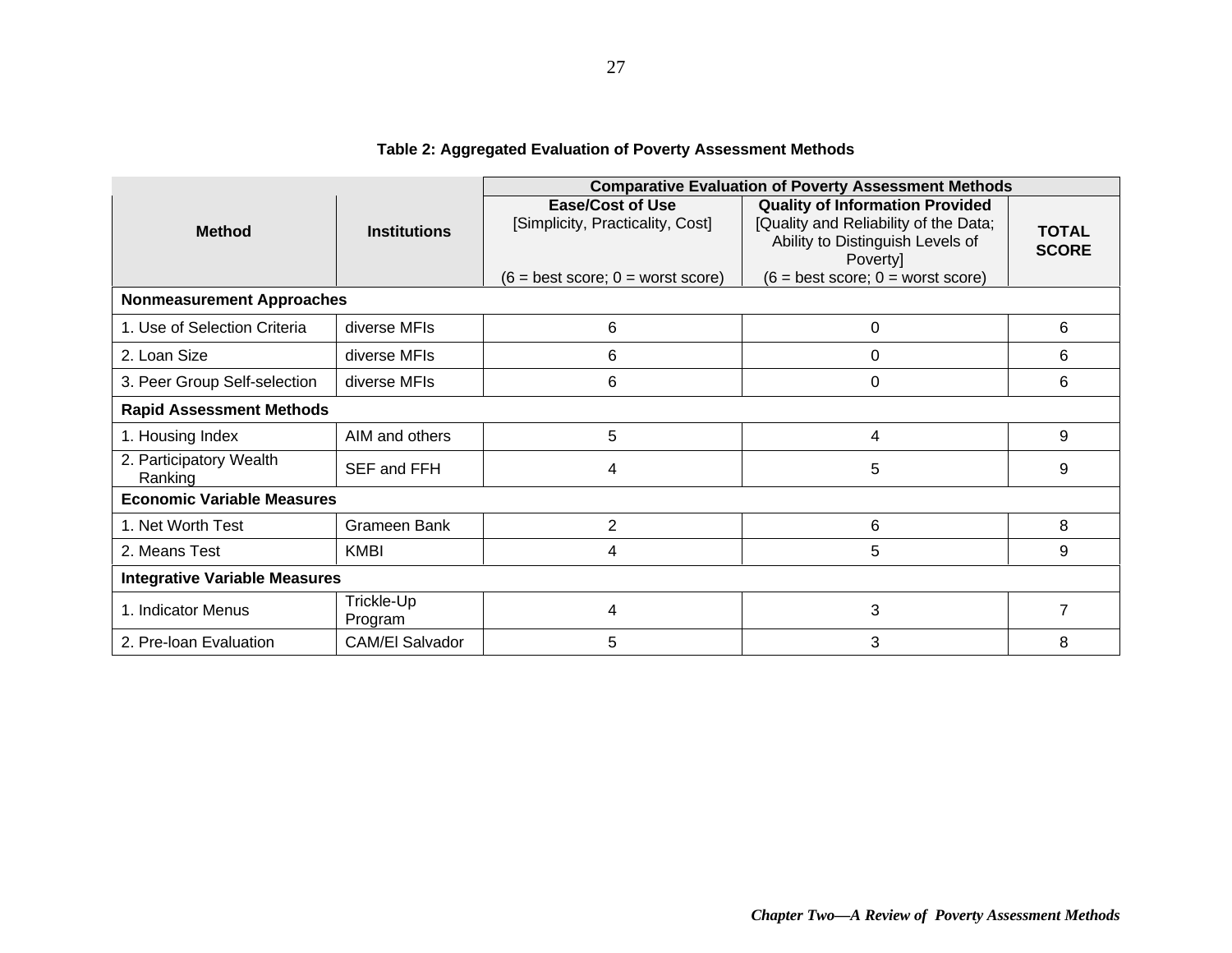#### CONCLUSIONS AND RECOMMENDATIONS FOR USE

#### Comparative Evaluation of Methods

Tables 1 and 2 present summary scores for the poverty assessment methods surveyed in this paper. While Table 1 provides the score by all six of the evaluation criteria (simplicity, practicality, cost, capacity to distinguish levels of poverty, quality of data, and reliability of data), Table 2 aggregates these criteria to look at the method against two categories: (1) general ease of use for the MFI, and (2) the quality of the poverty information provided by the test. The first category is the sum of the first three evaluation criteria (simplicity, practicality, and cost); and the second category is the sum of the last three (ability to distinguish levels of poverty, quality of data, and reliability of data). Thus, Table 2 provides a simplified format for assessing the overall strengths of the methods.

By this rather subjective matrix, no method achieves a perfect score of 12, or even 10 or 11 points. This finding reflects an inherent tradeoff between quality of the method and its cost to the MFI. Two types of methods have consistent scores of 8 or 9: rapid assessment and economic variable measures. The integrative variable measures show promise but have not achieved the same level of rigor as these techniques, and nonmeasurement approaches are far behind due to their poor quality of information.

Three methods reviewed here (those receiving total scores of 9) showed a good balance between ease of use and quality of information. These three are the AIM housing index, the SEF and FFH participatory wealth ranking, and the KMBI means test. All scored at least 4 out of 6 points on ease of use and on information quality. While Grameen Bank's Net Worth Test provides even higher quality information (scoring 6 out of 6), that comes at a cost to the MFI, where it scored only 2 points on ease of use.

The integrative variable measures scored well on ease of use and ability to distinguish among levels of poverty. Therefore, they provide important alternatives to the three top scorers mentioned above. They are, however, more susceptible to misreported or falsified data, which can be a disadvantage if the information is to be used for other than internal purposes (i.e., for external evaluations or donor funding decisions).

#### Recommendations for Use

This study suggests that no one perfect method exists for all MFIs to use in conducting poverty assessments. There is still no single instrument that we would term "best practice." We can, however, make some recommendations for MFIs to consider in choosing their poverty assessment tool (or tools):

ß Nonmeasurement approaches should not be used as stand-alone poverty assessment or poverty targeting tools. They can, however, serve as an important first step to identify, attract, and serve poorer populations.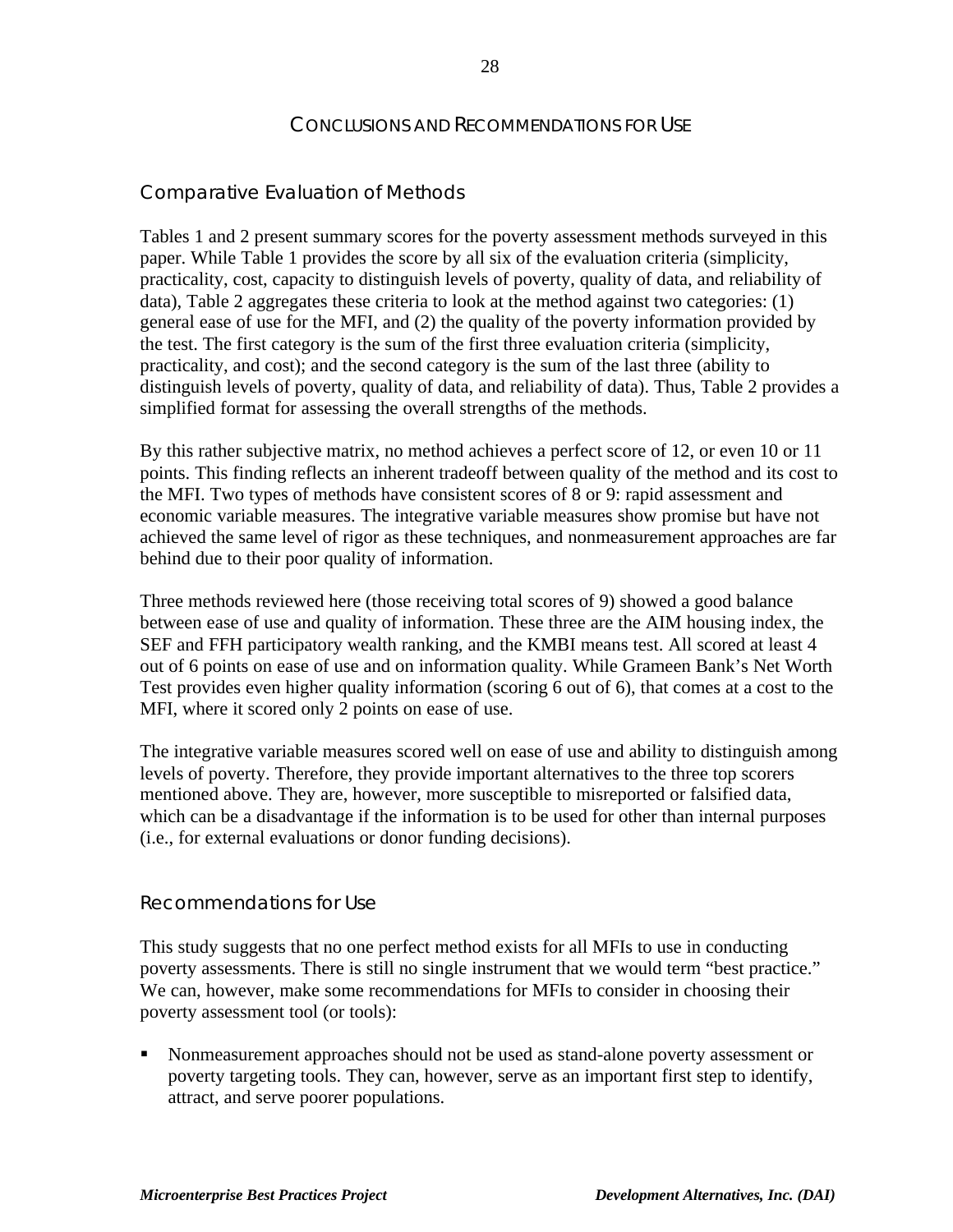- Rapid assessment methods can be used as stand-alone instruments or with a follow-up tool. With proper testing for accuracy, these methods can provide good quality and affordable methods of defining poverty for a particular locale. However, as stand-alone instruments, they do not allow comparisons of clientele across programs, and may not provide the rigor required for external evaluators—a concern for institutions drawing on public funding.
- **Example 1** Economic variable measures, with relatively high overall scores, may be ideal for large and well-financed MFIs but too costly for small MFIs to implement. In all cases, these measures should, for efficiency reasons, be used as a follow-up to a reliable rapid assessment method and/or nonmeasurement selection criteria such as a geographic focus or housing indicator.
- ß As they exist today, integrative variable measures may be too simplistic for MFIs that are already using more rigorous tools, or may be too untested to be considered reliable. They are, however, an important alternative for small or young MFIs. Given their strengths (inclusion of a wide variety of poverty variables, flexibility, and local adaptability), these techniques are good candidates for additional research to learn more about their reliability and effectiveness.

#### Multiple Tools and Validation

These comments highlight the need for using multiple instruments. Every instrument reviewed has one or more disadvantages when used by itself. However, all are strengthened when used in combination with another poverty assessment tool. Three of the institutions surveyed—AIM, Grameen, and KMBI—use multiple poverty assessment tools: one to apply selection criteria (e.g., choice of location), one to pre-screen clientele (e.g., using a housing index), another to validate these selections by household interviews (e.g., means tests). In some cases, second interviews are ordered when findings are inconsistent with an earlier test and the risk of an error is perceived to be high. While the use of multiple tools can be assumed to greatly increase an MFI's poverty assessment costs, enhanced quality and reliability of data may prove illusive without this investment. Furthermore, more reliable data may result in large savings to the program in terms of reduced resource leakage to the nonpoor. Better targeting, in turn, may also lead to further savings from reduced membership turnover. The validity of these assertions merits further field research.

#### Rural versus Urban Clientele

With the exception of Grameen Bank, the poverty assessment methods surveyed for this paper do not contain questions that explicitly apply to agricultural sector clients. It seems appropriate to ask whether poverty assessment tools need to be specialized by sector. The World Bank has conducted poverty assessments that calculate an urban poverty line separately from a rural poverty line for 31 countries. The rationale for this distinction is not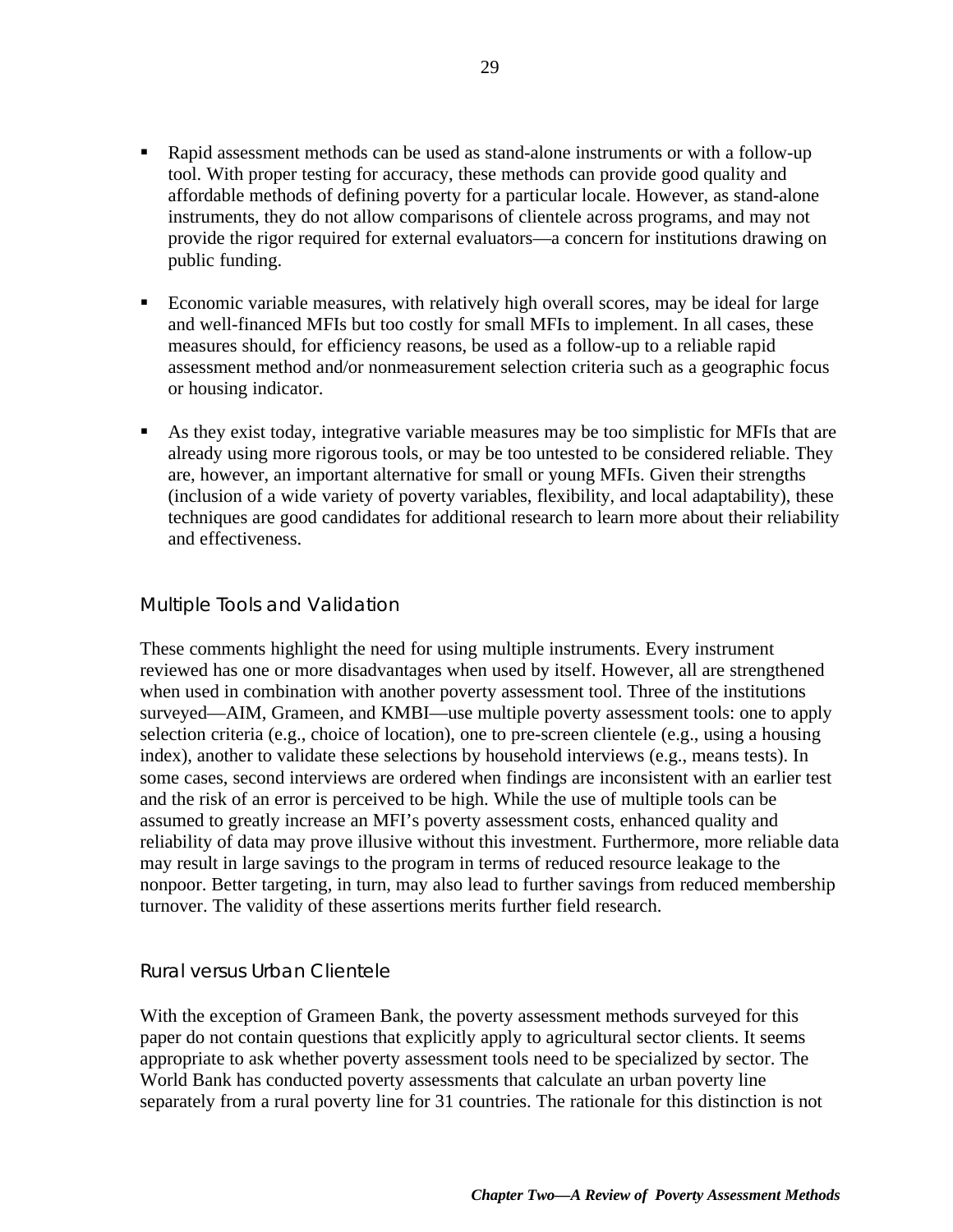difficult to imagine. Rural areas have seasonal and in-kind income, can grow their own food, build their own homes, and have intact family and community support networks. On the other hand, rural areas are more likely to suffer from a relative scarcity of schools, health, and public services, and greater isolation in general. In contrast, urban residents have greater access to services, but fewer extended family and community support structures. Plus, urban households are heavily dependent on cash income in order to finance their subsistence requirements. Thus, the urban poor have a distinctly different poverty profile than the rural poor. It would therefore seem prudent for poverty-focused MFIs that serve both rural and urban clients to review their poverty assessment tools, or adjust the instruments borrowed from other MFIs, with an eye to creating specialized instruments for each type of client. This is a topic that merits considerable additional research and instrument testing in the field.

#### MFI and Donor Roles in Enhancing Existing Poverty Assessment Methods

The poverty assessment field is a work in progress. All the methods surveyed in this study have strengths that are worthy of emulation, and all have weaknesses that could benefit from more active interchange of experience and expertise. It appears that most microfinance institutions do not correlate their local poverty indicators with the national poverty lines of their respective countries. Likewise, some MFIs with already established poverty assessment capacity have not yet submitted their existing poverty indicators, measurement criteria, and weighting systems to rigorous inspection and certification by external professionals. For these reasons, it can be concluded that many poverty-focused MFIs could greatly benefit from technical assistance in poverty assessment. Donor agencies could make an important contribution to enhancing poverty assessment tools by: (1) coordinating the creation of poverty assessment tool kits; (2) sponsoring the development of checklists and similar instruments to certify the adequacy of MFI poverty assessment capacity; (3) making available to MFIs on a cost-share basis the services of evaluation consultants to upgrade inadequate poverty assessment capacity; and (4) providing grants to young MFIs to build their capacity to assess and monitor their clientele.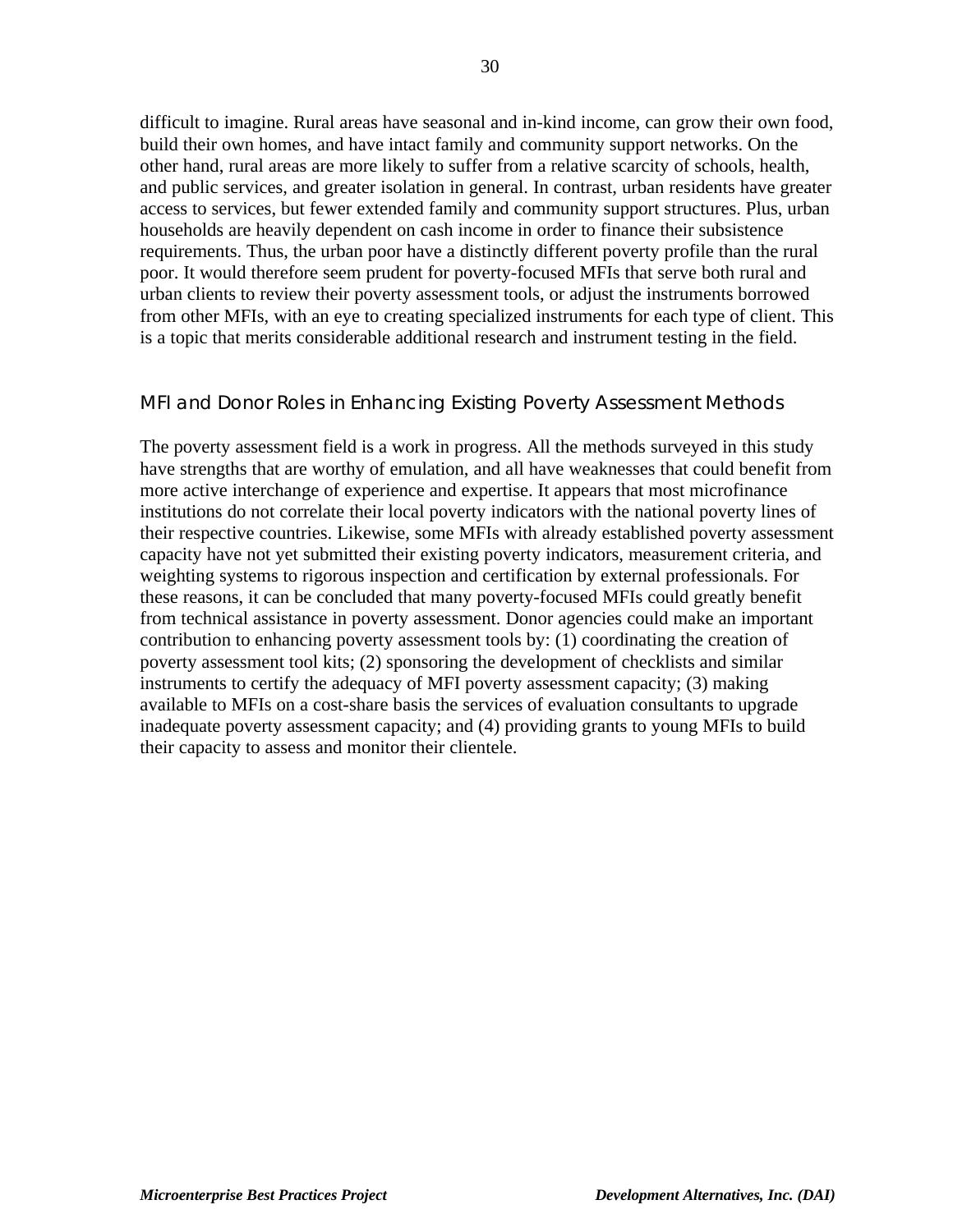## CHAPTER THREE NEXT STEPS

This discussion has focused on the value of poverty assessment information to microfinance institutions. The use of high-quality poverty assessment tools is expected to give institutions better information on which to base decisions about targeting, products, methods, and pricing. The key is to identify and fine-tune a range of poverty assessment products that can do so. A range of methods is necessary because of differences in institutional capacity or client profiles among:

- Rural and urban programs;
- New and mature programs;
- Small and large programs;
- ß Indigenously run and internationally run programs; and
- ß Programs based on public funding and those that are self-funding.

One next step, therefore, is to narrow the search to a few highly promising methods (perhaps some of those identified in this paper), and conduct more detailed field assessments of those methods. Field tests could determine not only a method's ease of implementation for the MFI and its quality of information, but also answer the larger question of how it performs in improving operational decisions about services. The objective is to find methods that not only identify clients by poverty level, but also provide operationally relevant information that is directly useful to the program. Once we have a better understanding of the methods now in use, the next step is to develop a set of guidelines for programs that wish to develop a poverty assessment technique. Such guidelines would help MFIs to decide which poverty assessment method is best for an individual program, and how to implement it successfully.

One of the themes purposely neglected in this paper was the correlation between MFI poverty indicators and national estimates of poverty based on sophisticated quantitative measures. The silence on this issue is for two reasons: (1) the complexity (and often inaccessibility) of poverty-line data to those in the microfinance community, and (2) the low operational priority of statistical verification of poverty assessment methods against more rigorous methods. However, if the goal of future research is to accurately evaluate a method's effectiveness, it is important to reopen the question of which MFI poverty assessment tools can be verified as legitimate against national poverty lines. Programspecific work is already in process. One example is SEF's verification of its participatory wealth ranking against national poverty line estimates in South Africa. Another is the work now under way at Ohio State University to test the correlation of a range of MFI indicators against measurements of client income (which mimic national poverty line calculations) in Peru. Because we expect different indicators to show robustness in different environments, such examination of single programs is still just illustrative. For example, a robust indicator of poverty in urban Peru may not work in rural Peru, or in urban Nairobi. So in addition to identifying a menu of high-potential indicators for different contexts, it is also valuable to provide guidelines on how MFIs can best identify indicators that are robust in their context.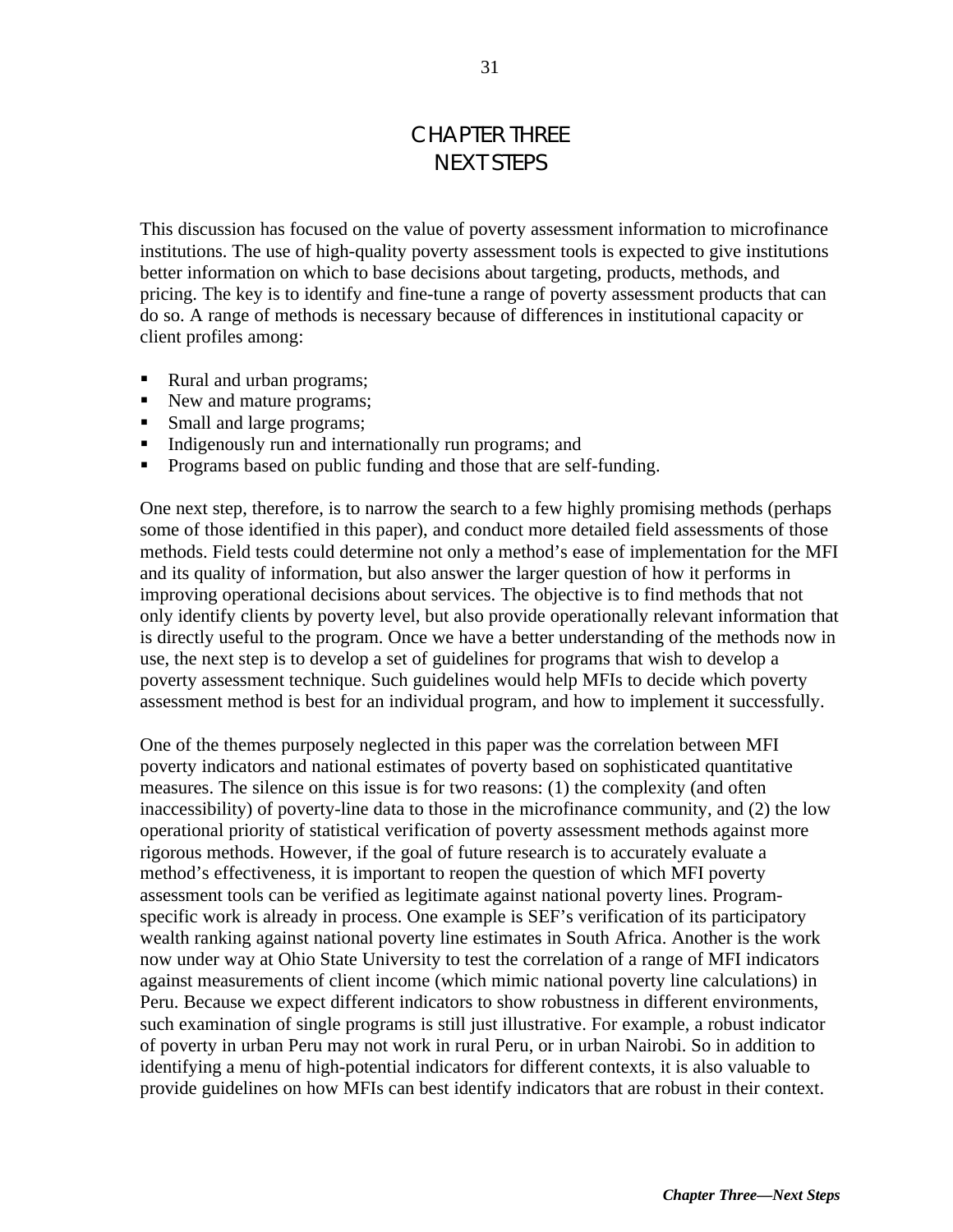Finally, there is another stakeholder that has been little mentioned in this paper: the microfinance client. In general, the client has been identified as the object of data collection, but not as the ultimate beneficiary of the research. But what does success of microfinance mean, other than providing the right kinds of services in the right packages at the right price to attract one's target population? If the target population does not like the service, its packaging, or its price, it either will not come to the MFI in the first place, or will exit quickly. Thus, a third step is to examine operational experiences across MFIs with respect to the poverty of their clients: What types of services and methods attract clients at different levels of poverty? Which clients are dropping out of programs, and why? This research will lead to the next round of innovations to move microfinance services into poorer communities. And this is what makes our clients the ultimate winners from good poverty assessments.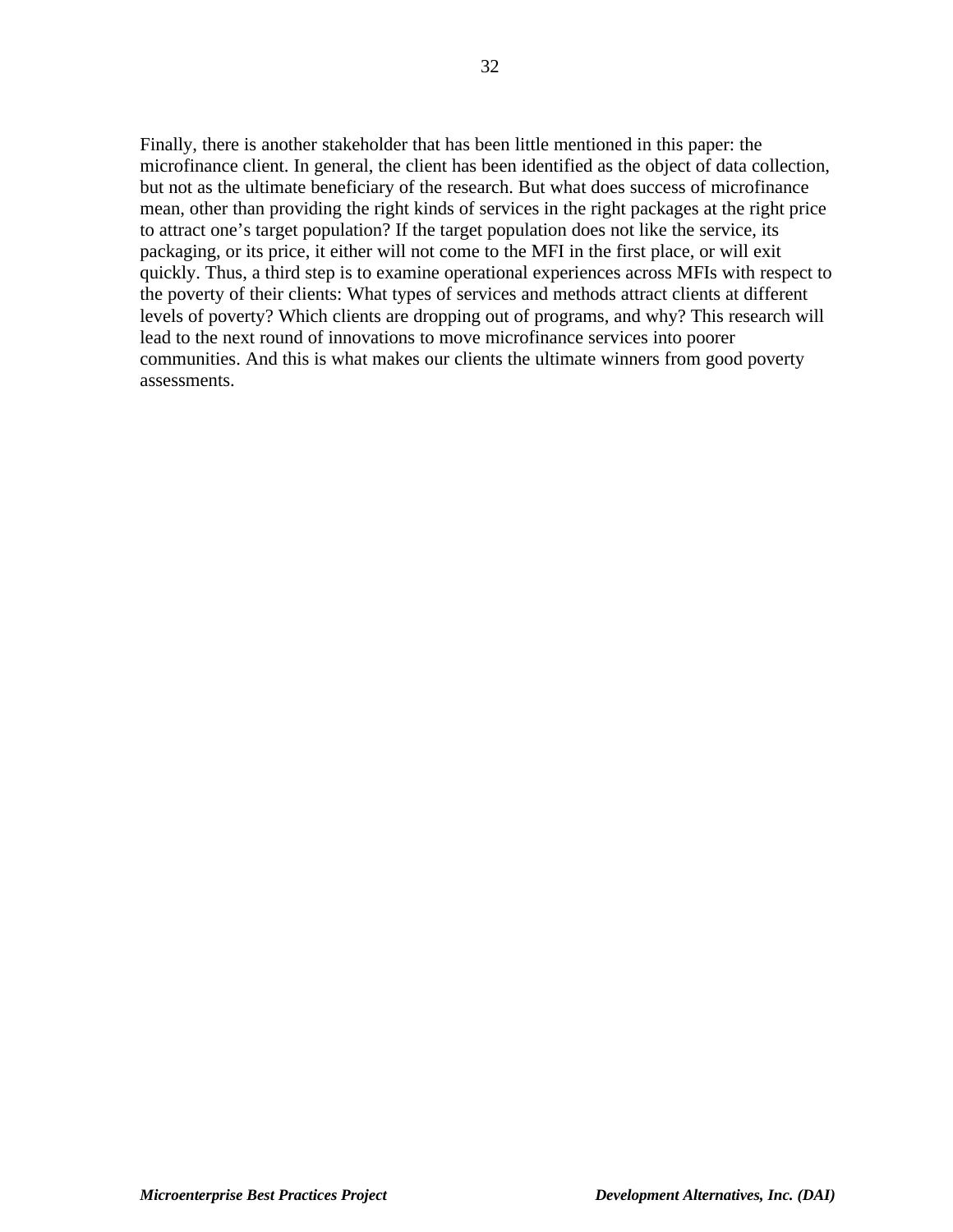#### BIBLIOGRAPHY

Asian Development Bank*, Final Report: TRDEP Impact Study,* February 1996.

CARE International, "Food Security Policy and Guidelines, Guidelines for Designing a Baseline Survey," 1996.

Carvalho, Soniya and White, Howard, "Indicators for Monitoring Poverty Reduction," World Bank, 1994.

CGAP Working Group on Poverty Yardsticks and Measurement Tools, *Summary Report*, August 1996.

*Credit for the Poor* (newsletter of Cashpor Inc.), "How CGAP Can Assist the Poorest," editorial, December 1997.

Eele, Graham, "Indicators for Food Security and Nutrition Monitoring," USAID 1994.

Frankenberger, Timothy, "Food Security Indicators: Issues of Targeting, Monitoring, and Evaluation," CARE International, 1995.

Gibbons, David, "Microfinance—For What? For Whom?" in *Credit for the Poor* (newsletter of Cashpor Inc.), September 1997.

Gibbons, David and John DeWit, "Targeting the Poorest and Covering Costs," Paper #1, Microcredit Summit Poverty Measurement Discussion Group, www.microcreditsummit.org.

Graham, Scott, FINCA/Malawi, "Forming Village Banks with FINCA," 1997.

Grameen Trust, *Draft Training Manual on Targeting* (developed with David Gibbons of Cashpor), 1995.

Hatch, John A., "Defining Poverty for Microfinance and Poverty Assessments," FINCA International, 1998, www.mip.org.

Hulme, David and Mosley, Paul, *Finance Against Poverty,* Vols. 1 and 2, New York: Routledge Press, 1996.

Mathie, Alison, Coady International Institute, "How Micro-Finance Providers Target the Poor: A Compendium of Strategies," Washington, DC: Consultative Group to Assist the Poorest (CGAP)/World Bank; Ottawa: Canadian International Development Agency, 1998.

Maxwell, Simon and Frankenberger, Timothy R., "Household Food Security: Concepts, Indicators, Measurements—A Technical Review," International Fund for Agricultural Development, 1992.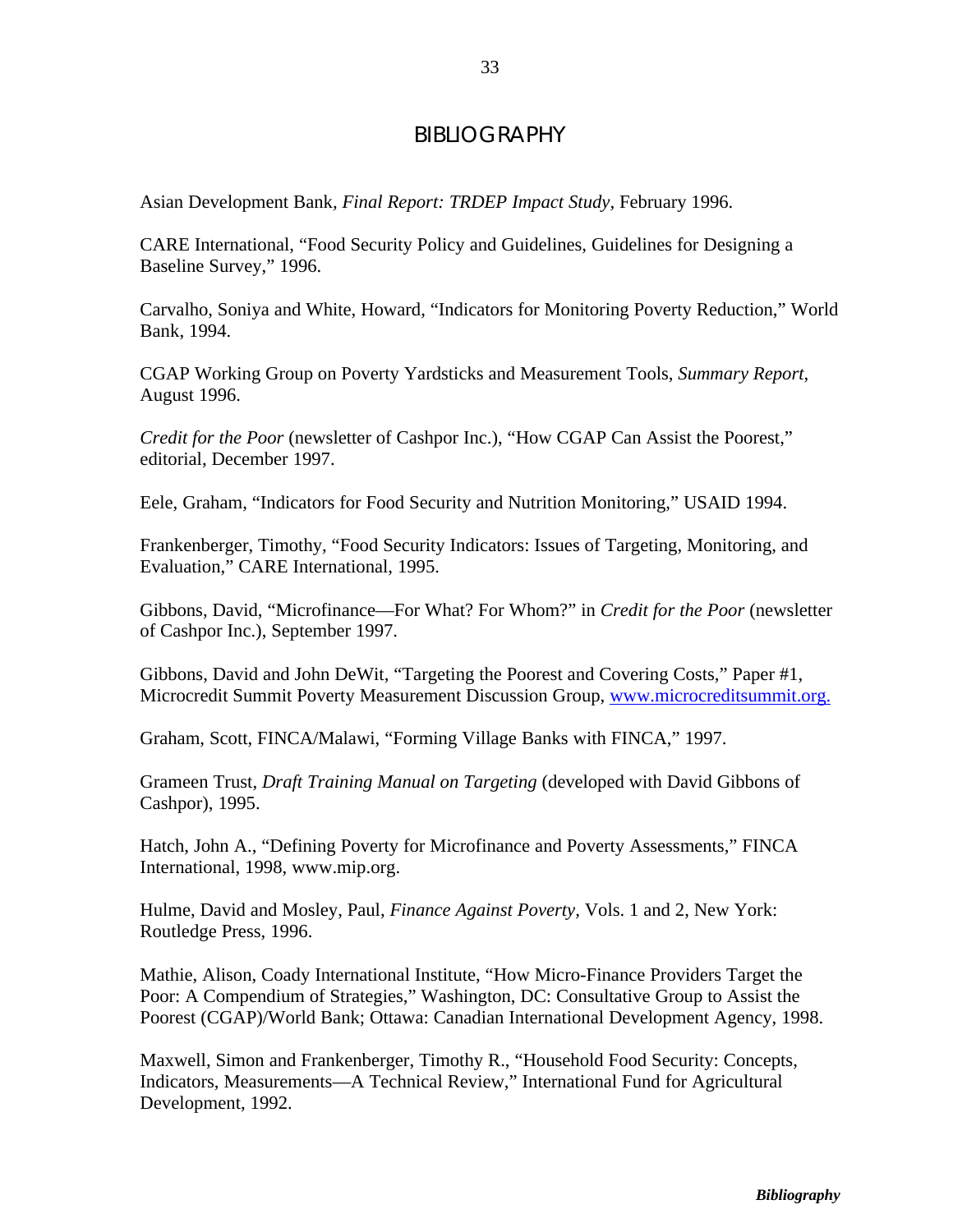Microcredit Summit Council of Practitioners, Results Educational Fund, "Institutional Profiles," February 1997.

MkNelly, Barbara and Chatree, Watetip, *Impact Evaluation of Freedom from Hunger's Credit With Education Program in Thailand*, 1993.

Montagnon, Peter, "Credit Where Credit Is Due: Bringing Microfinance into the Mainstream," CSFI/United Kingdom, November 1997. *Draft—not for quotation.*

Morduch, Jonathan, "The Microfinance Schism," Discussion Paper No. 626, Harvard Institute for International Development, February 1998.

Riely, Frank and Mock, Nancy, *Food Security Indicators and Framework: A Handbook for Monitoring and Evaluation of Food Aid Programs*, Tulane University School of Public Health, 1995.

Simanowitz, Anton and Peter Sekgobela, "Participatory Wealth Ranking and Visual Indicators of Poverty," Small Enterprise Foundation, October 1996.

United Nations Development Programme, *Poverty Analysis Manual: With Applications in Benin,* prepared under the direction of Gilbert Aho, Sylvain Larivière, Frédéric Martin, *Université Laval* and UNDP, 1998.

Zaman, Hassan, "Who Participates and to What Extent," in *Who Needs Credit? Poverty Finance in Bangladesh*, ed. by Geoffrey Wood, University Press Ltd., 1997.

#### **Other documents and communications**

The authors also relied upon information contained in fax correspondence from the following individuals and organizations:

- \* Laura Lopez, Trickle-Up Program
- \* Michael McCord, FINCA/Uganda
- \* Richard Meyer, Ohio State University
- \* Barbara MkNelly, Freedom from Hunger
- \* Devorah Miller, Lassen Associates
- \* John Owens, USAID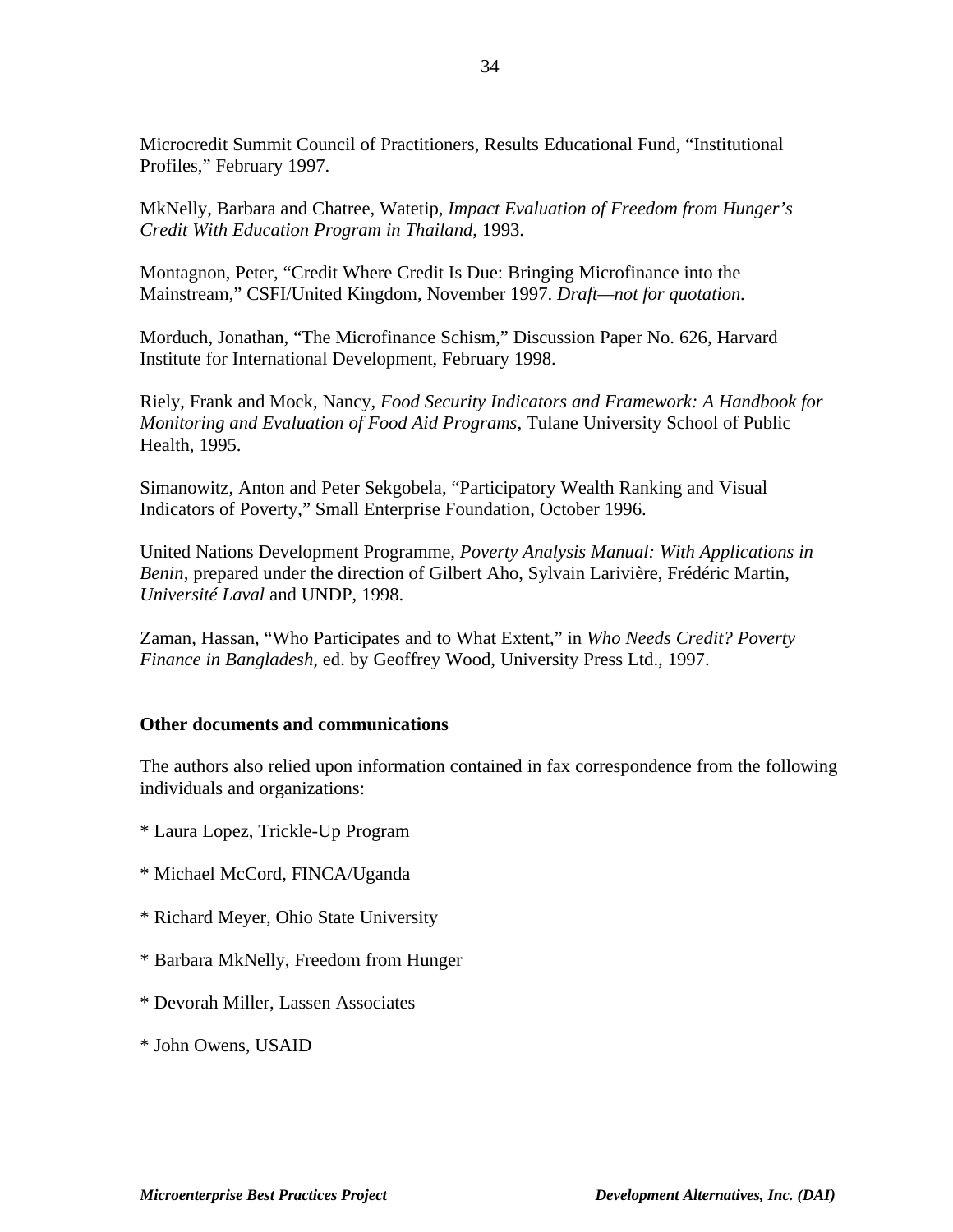- \* Charitha Ratwatte, Sri Lanka Business Development Center
- \* Mark Rostal, FINCA/Kyrgyzstan
- \* Christy Stickney, Opportunity International
- \* John de Wit, Small Enterprise Foundation
- \* Women's Opportunity Fund, *The UKMA Center Organizing Process,* Fax Communication, 1997.
- \* Muhammad Yunus, Grameen Bank
- \* Hassan Zaman, Bangladesh Rural Advancement Committee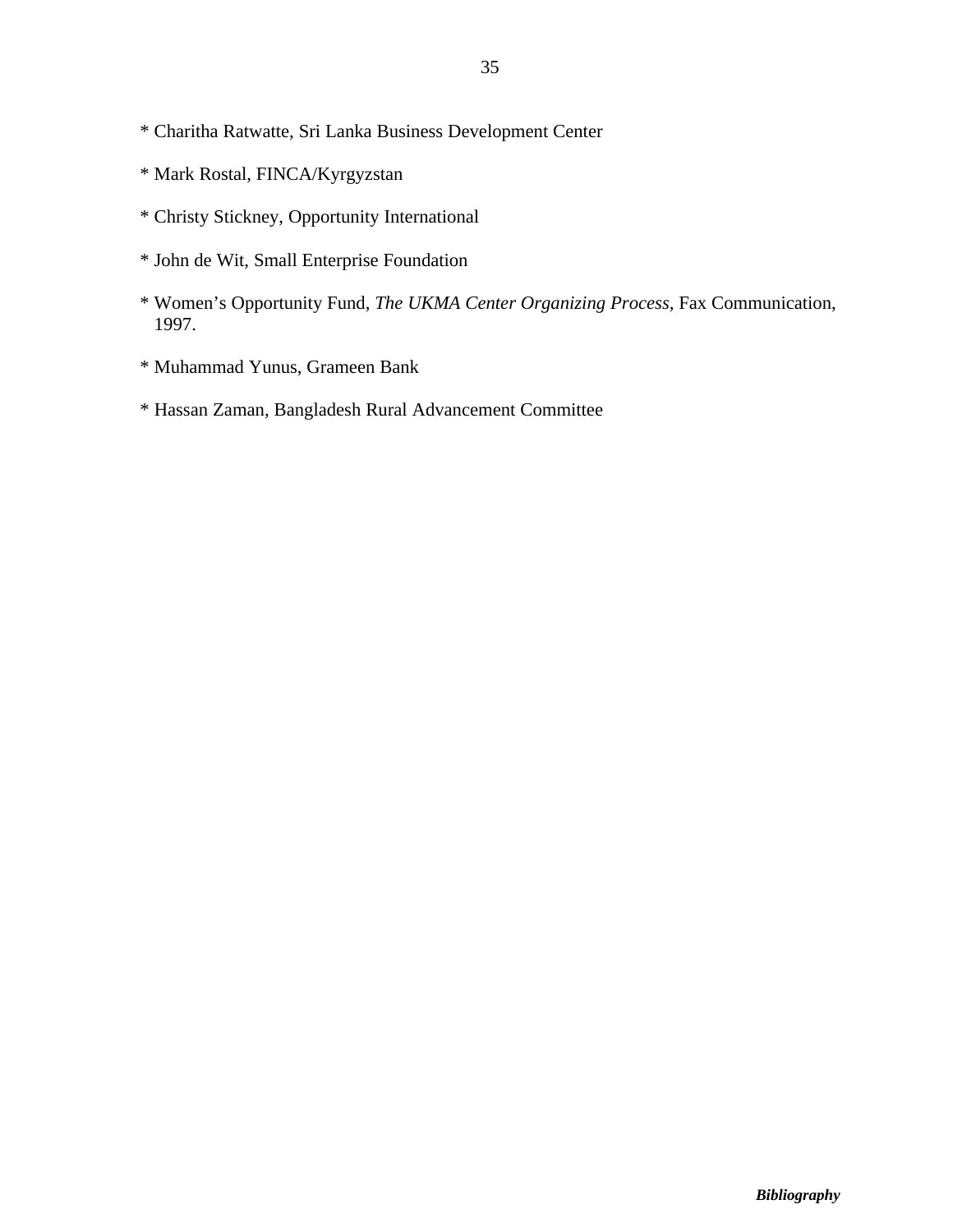## **APPENDIX 1**

## **AIMS HOUSING INDEX**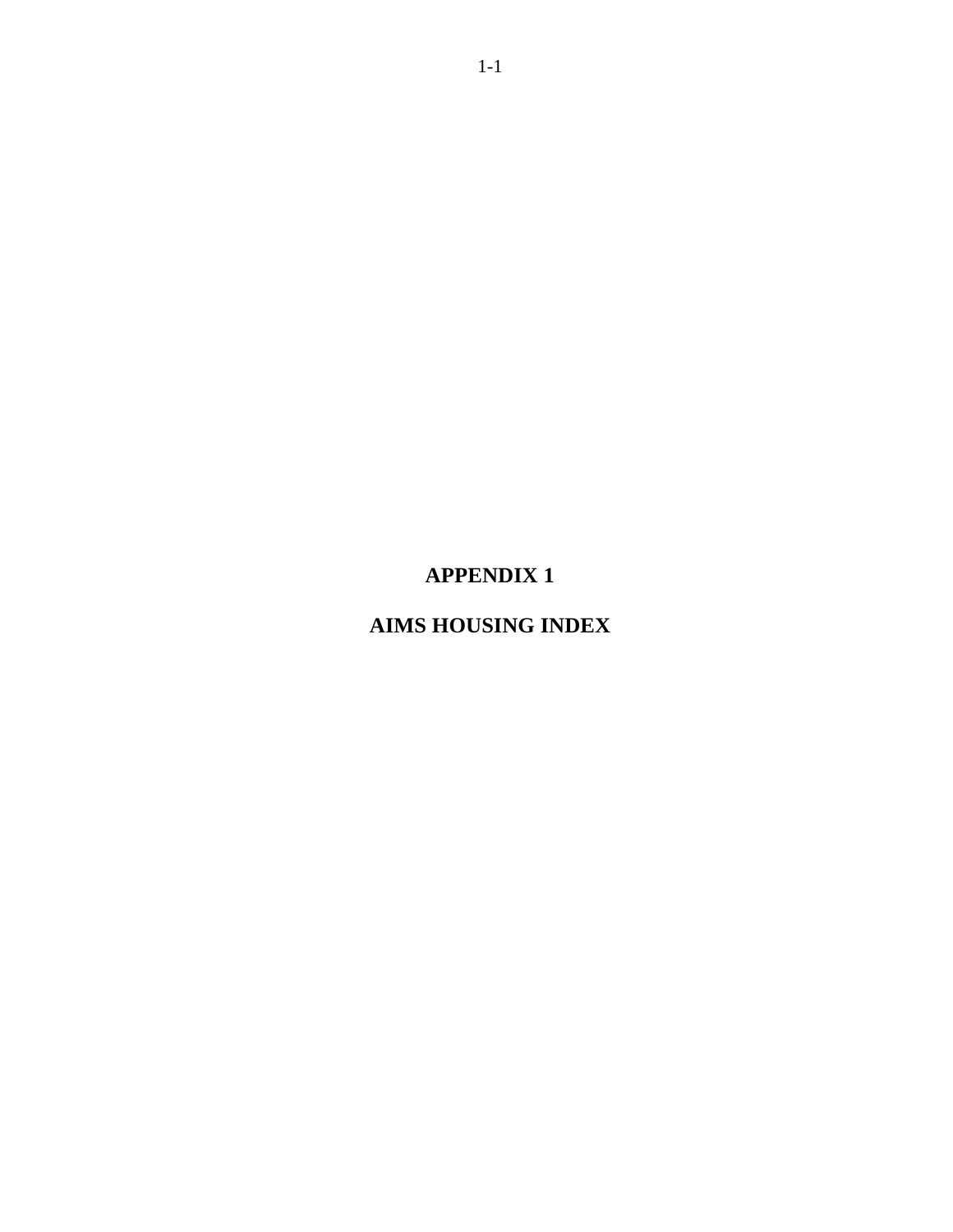#### **HOUSING INDEX**

|                |                            |          |                                                             | <b>Points</b> |
|----------------|----------------------------|----------|-------------------------------------------------------------|---------------|
| $\mathbf{1}$ . | Size of Building           | ÷        | Big (4)/Medium (2)/Small (0)                                |               |
| 2.             | No. of Stories             | ÷        | Double (4)/Single (1)                                       |               |
| 3.             | <b>Structure Condition</b> | ÷        | Firm $(4)$ /Medium $(2)$ /Bad $(0)$                         |               |
| 4.             | <b>Roof Material</b>       | ÷        | Asbestos $(2)/Z$ inc $(1)/A$ tap + Zinc $(0/5)/A$ tap $(0)$ |               |
| 5.             | <b>Wall Material</b>       |          | Brick (2)/Cement Block (2)/Wood (1)/Zinc (0.50)             |               |
|                |                            | <b>.</b> | Wood + Atap $(0.5)/$ Bamboo $(0)/$ Atap $(0)$               |               |
| 6.             | <b>Electric Supply</b>     | ÷        | Yes (2)/Shared (1)/None (0)                                 |               |
| 7.             | <b>Piped Water Supply</b>  | ÷        | Yes (2)/Shared (1)/None (0)                                 |               |
| 8.             | Vehicle                    | ÷        | Car (6)/New Bike (5)/Old Bike (2)                           |               |
| <b>Total</b>   |                            | л.<br>٠. |                                                             |               |

If household scores 10 points or less  $=$  PASS

If household scores more than 10 points  $=$  FAIL

Does the household have a car or an expensive motorbike?

If yes, stop and reject the household.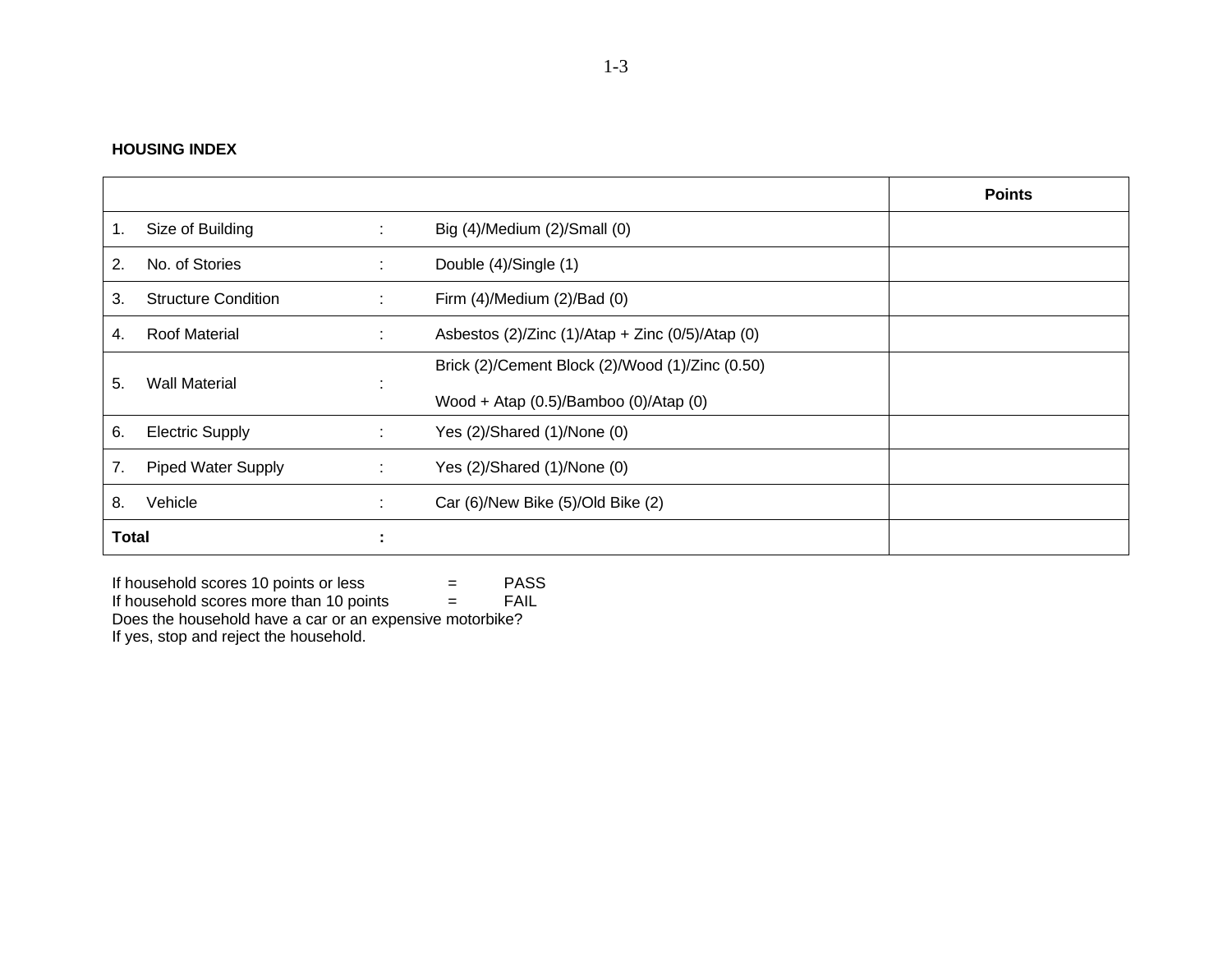## **APPENDIX 2**

## **GRAMEEN NET WORTH TEST**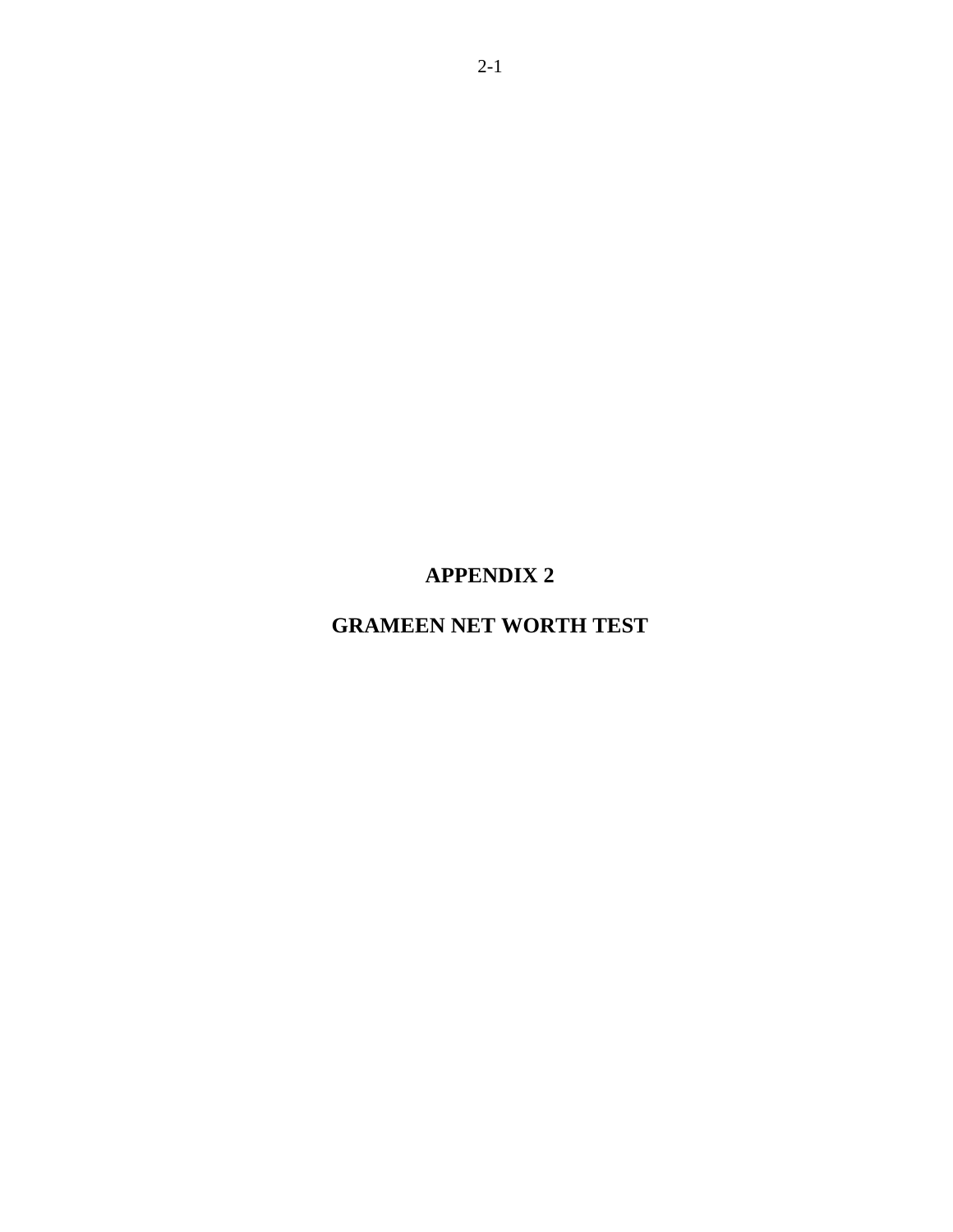#### **SECTION A**

#### **AGRICULTURAL LAND (in local unit of measurement)**

|                  | a. Currently owned |              | b. Cultivated currently but not owned |              |                                |                 |  |  |
|------------------|--------------------|--------------|---------------------------------------|--------------|--------------------------------|-----------------|--|--|
|                  | a.i<br>Size*       | a.v<br>value | Sharecropped<br>size b.i              | b.v<br>value | <b>Lease/Rent</b><br>Size b.ix | b.xiii<br>value |  |  |
| 1. Irrigated     | a.ii               | a.vi         | b.ii                                  | b.vi         | b.x                            | b.xiv           |  |  |
| 2. Non Irrigated | a.iii              | a.vii        | b.iii                                 | b.vii        | b.xi                           | b.xv            |  |  |
| <b>Total</b>     | a.iv               | a.viii       | b.iv                                  | b.viii       | b.xii                          | b.xvi           |  |  |
|                  |                    |              |                                       |              |                                |                 |  |  |

c. Weighted Total Agriculture Land Owned = (a.ii + (0.5xa.iii) =

- d. Weighted Total Agriculture Land Sharecropped in =  $(b \cdot ii + [0.5xb \cdot iii]) =$
- e. Weighted Total Agriculture Land Leased/Rented-in =  $(b.x + [0.5 b.xi]) =$
- f. Grand Total Weighted Agriculture Land Owned and/or Operated =  $c + d + e =$
- g. Convert to Acre

h. Total Weighted Value of Agriculture Land Owned and/or Operated by any Member of the Household =  $a$ .viii + (0.1xb.viii) + (0.2xb.xvi) =

\* Give Formula For Converting Local Measure of Land to Acre.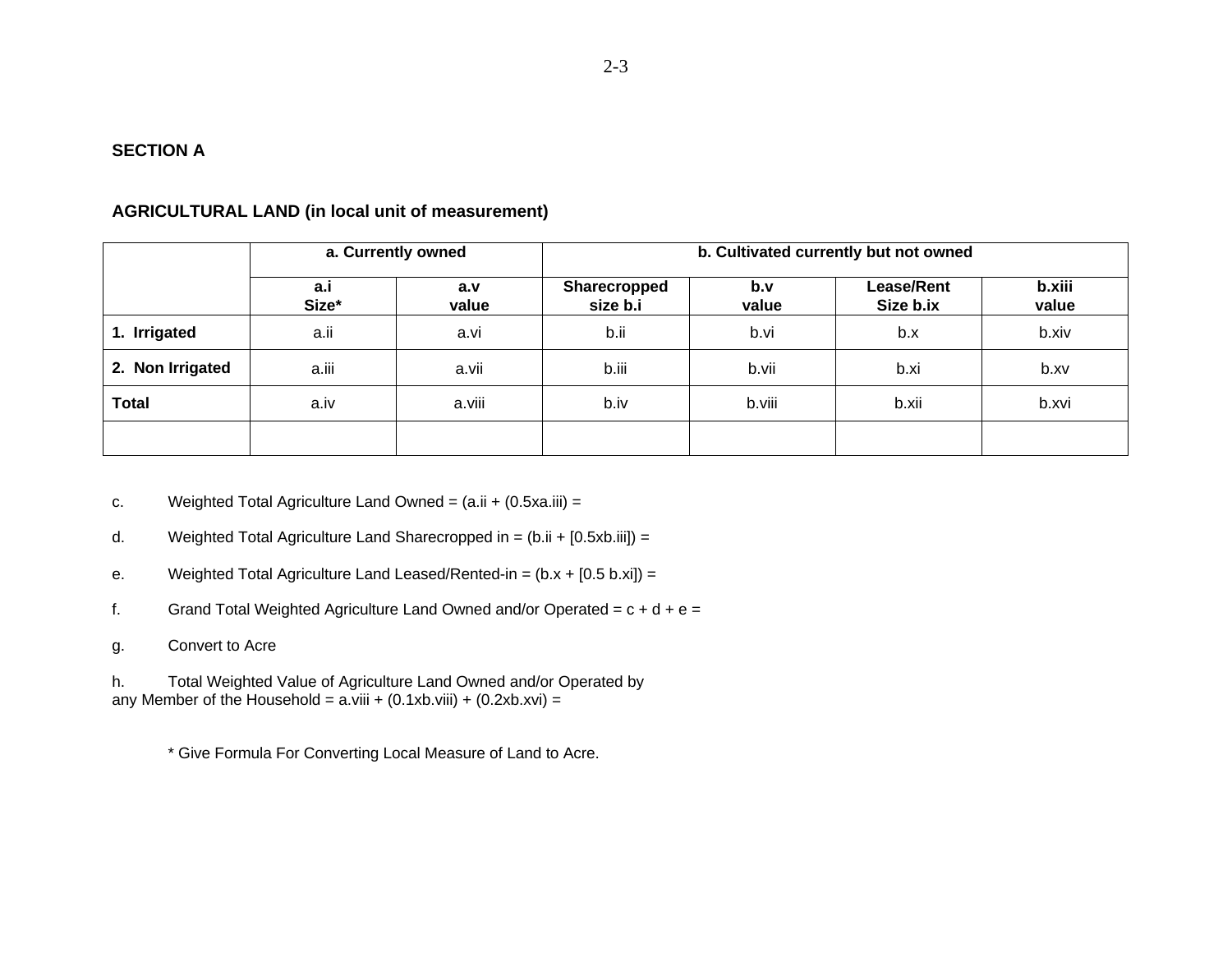#### **SECTION B**

#### **OTHER ASSETS**

| (i)<br><b>Assets descriptions</b>                                                  | (i)<br><b>Number</b>      | (iii)<br><b>Total Present Value</b> | (iv)<br><b>Remarks</b> |
|------------------------------------------------------------------------------------|---------------------------|-------------------------------------|------------------------|
| a. Productive Assets                                                               |                           |                                     |                        |
| Large Farm Animals<br>1.<br>(Owned or shared)                                      |                           |                                     |                        |
| <b>Fruit Garden</b><br>2.                                                          |                           |                                     |                        |
| Buildings, Machinery and Equipment<br>3.<br>(Farm and non-farm)                    |                           |                                     |                        |
| Fishing Boat and/or Engine and Net (large)<br>4.                                   |                           |                                     |                        |
| Stalls or store and stocks<br>5.<br>(overall valuation of the present goods)       |                           |                                     |                        |
| 6. Remittances From Fully Employed Children<br>Living with the Household + Pension | No. of times<br>past year | <b>Total Amount</b>                 |                        |
| 7. Any Other Productive Assets                                                     |                           |                                     |                        |
| <b>House Assets</b><br>b.                                                          |                           |                                     |                        |
| <b>House Plot</b><br>1.                                                            | <b>Size</b>               |                                     |                        |
| House<br>2.                                                                        |                           |                                     |                        |
| <b>Major Consumer Goods</b><br>3.<br>(Especially Vehicles from House Index)        |                           |                                     |                        |
| <b>Financial</b><br>C.                                                             |                           |                                     |                        |
| Savings<br>$1_{\cdot}$                                                             |                           |                                     |                        |
| Jewelry/Gold<br>2.                                                                 |                           |                                     |                        |
| 3. Any other non-productive Assets                                                 |                           |                                     |                        |
| (TOTAL ESTIMATED VALUE OF HOUSEHOLD ASSETS)                                        |                           |                                     |                        |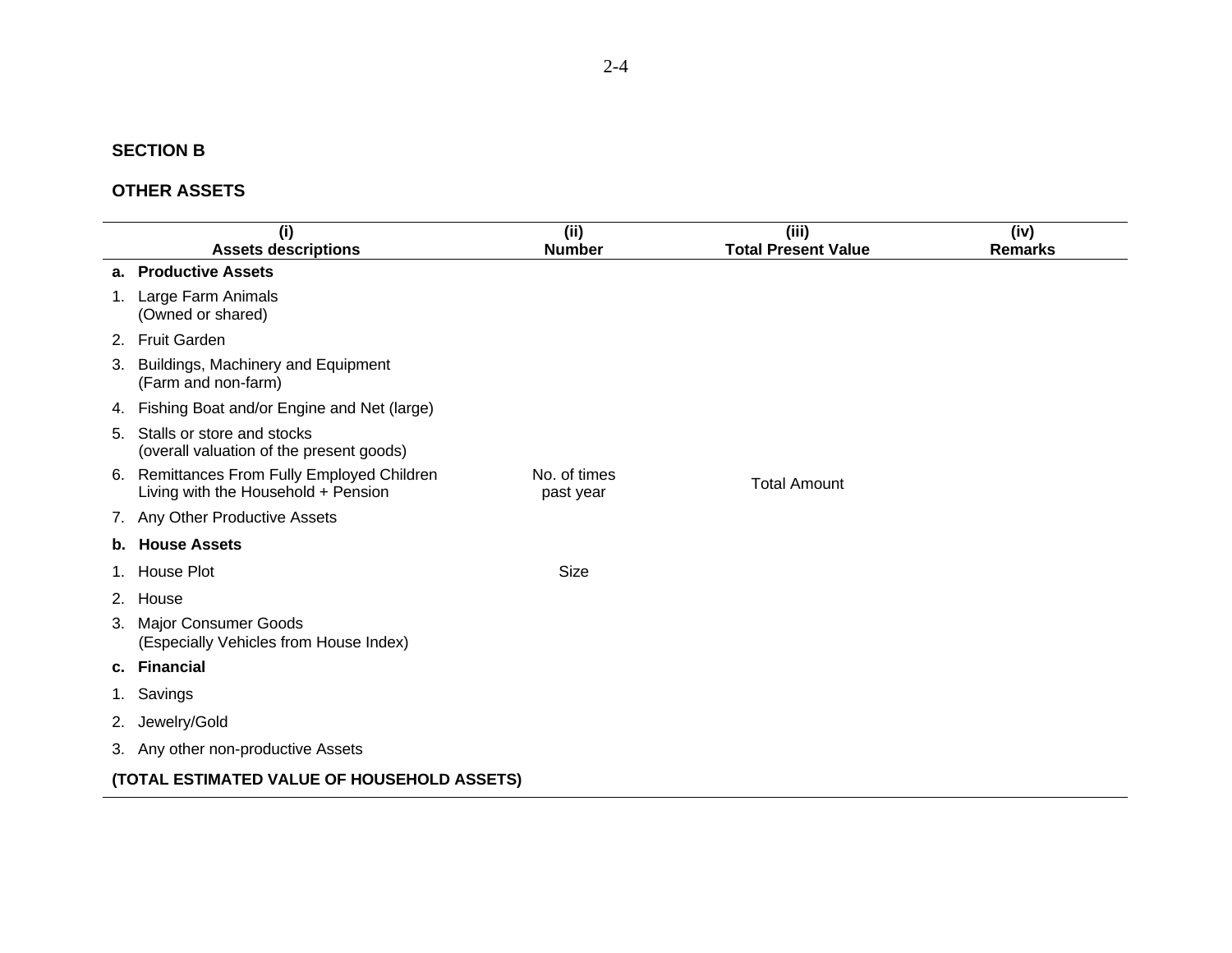#### **SECTION C**

#### **LIABILITIES**

| (i)                                                           | (ii)          | (iii) Current Outstanding/ | (iv)           |
|---------------------------------------------------------------|---------------|----------------------------|----------------|
| <b>Descriptions</b>                                           | <b>Number</b> | <b>Present Valuation</b>   | <b>Remarks</b> |
| 1. Debts with Financial Institutions                          |               |                            |                |
| 2. Debts with Informal Moneylenders                           |               |                            |                |
| 3. Large Debts with Friends, Relatives (Cash or Kinds)        |               |                            |                |
| 4. Debts with Supplier/Wholesalers                            |               |                            |                |
| 5. Any Other Major Obligations That Can Be Financially Valued |               |                            |                |
| <b>Total Liabilities of the Household</b>                     |               |                            |                |

Net worth = ([Section A.h] + Total Section B) – Total Section C = Less Value of 1 acre average, single cropped land (-) balance (if any balance) household fails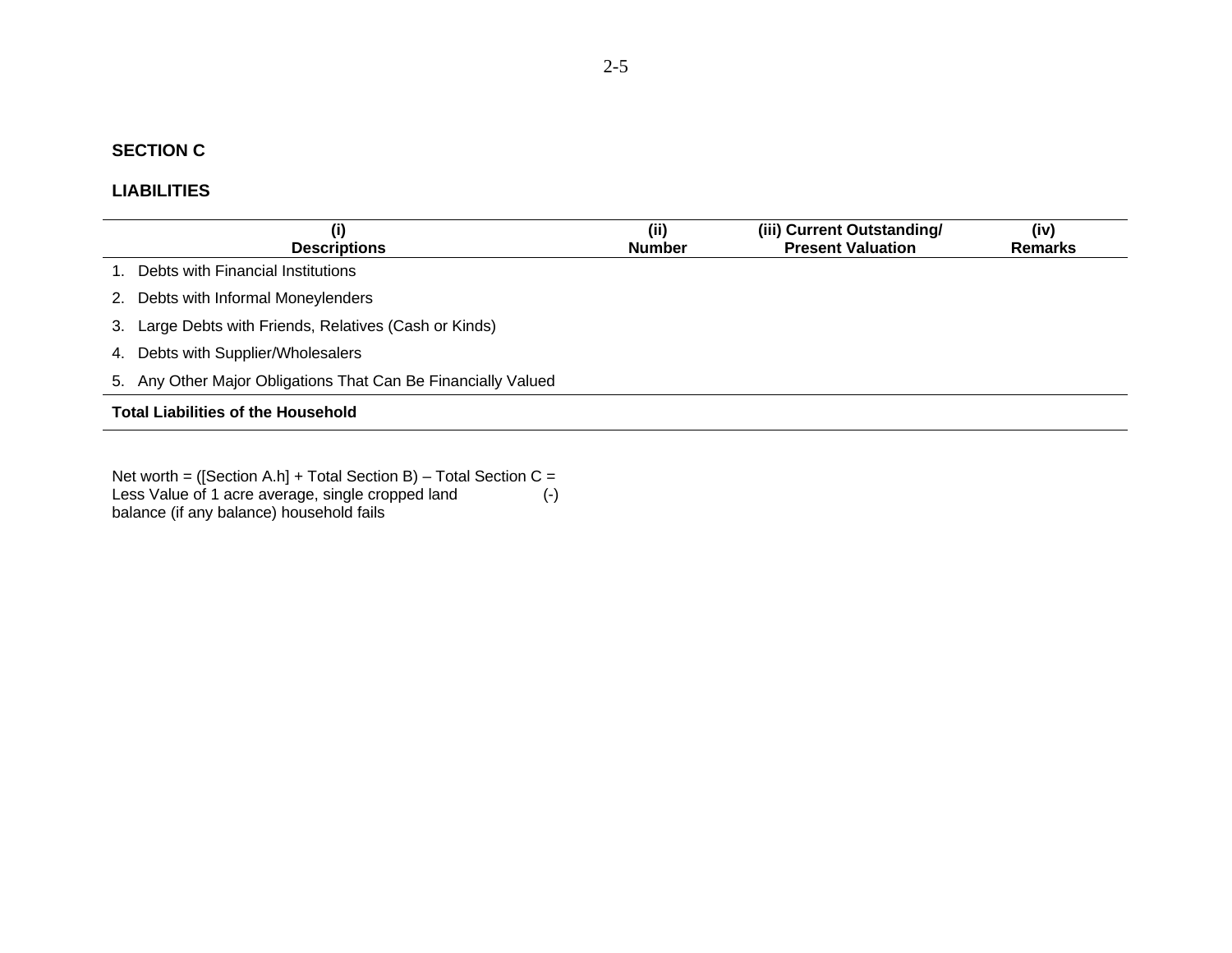## **APPENDIX 3**

## **KMBI MEANS TEST FORM**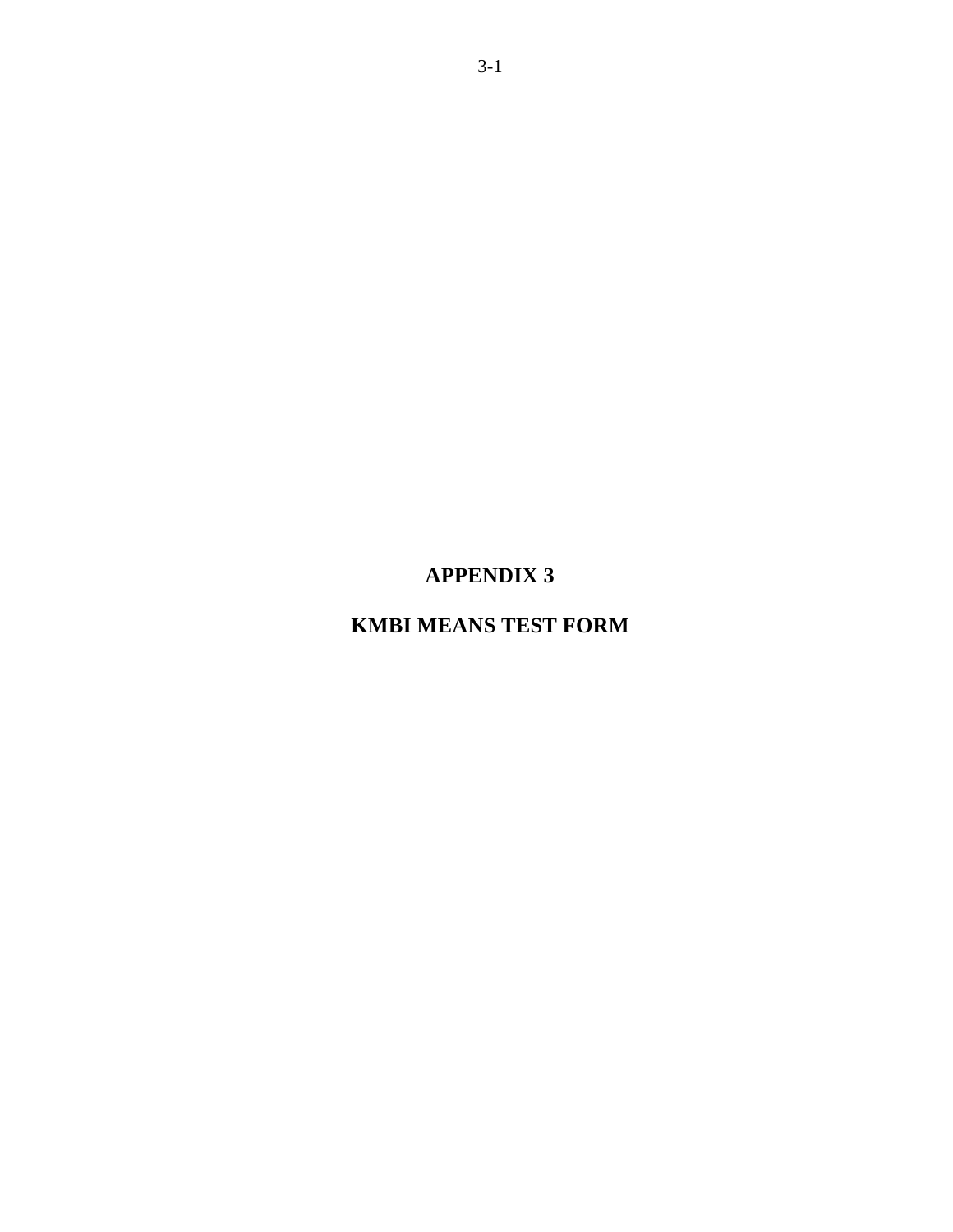#### **KABALIKAT PARA SA MAUNLAD NA BUHAY, INC. (KMBI)**

| <b>MEANS TEST FORM (MTF)</b> |              |                     |  |  |  |  |
|------------------------------|--------------|---------------------|--|--|--|--|
| <b>NAME</b>                  | MTF No.:     |                     |  |  |  |  |
| ADDRESS                      |              |                     |  |  |  |  |
| <b>BUSINESS EXPERIENCE</b>   |              |                     |  |  |  |  |
| TYPE OF BUSINESS             | DATE STARTED | YEARS OF EXPERIENCE |  |  |  |  |
|                              |              |                     |  |  |  |  |
|                              |              |                     |  |  |  |  |
|                              |              |                     |  |  |  |  |
| <b>I. INCOME INDEX:</b>      |              |                     |  |  |  |  |

| Current Source of Income | <b>IPs</b> |
|--------------------------|------------|
| Spouse                   |            |
| Immediate Family Members |            |
|                          |            |
| <b>TOTAL INCOME:</b>     | Ps         |

#### **II. HOUSING INDEX:**

|                           | 4          | 3            | $\mathfrak{p}$       |                           | $\Omega$                                               | <b>POINTS</b> |
|---------------------------|------------|--------------|----------------------|---------------------------|--------------------------------------------------------|---------------|
| Size of House (flr. area) | 51 & above | 41-50 sq. m. | 31-40 sq. m.         | 21-30 sq. m.              | 20 sq. m. & less                                       |               |
| Number of Floors          |            |              |                      | two                       | one                                                    |               |
| <b>Overall Condition</b>  |            |              | new & sturdy         | old but sturdy            | dilapidated                                            |               |
| Roofing                   |            |              | new GI sheets        | old GI sheets             | cardboard box/tin                                      |               |
| Walls                     |            |              | finished<br>concrete | lumber, rough<br>concrete | old lawanit/coco old GI sheets/sack                    |               |
| Floor                     |            |              | tiles                | concrete                  | soil/wood supported<br>by column<br>submerged in water |               |

#### **III. ASSET INDEX:**

|                       | 4                | 3              | 2                                                             |                                           | $\Omega$                   | <b>POINTS</b> |
|-----------------------|------------------|----------------|---------------------------------------------------------------|-------------------------------------------|----------------------------|---------------|
| Land/Lot              | owned with title |                | inherited with<br>title                                       | lessee/allocatee<br>awardee               | squatting                  |               |
| Water Supply          |                  |                |                                                               | faucet (owned)                            | public faucet              |               |
| Electricity           |                  |                |                                                               | metered                                   | none                       |               |
| Toilet                |                  |                | built-in flush                                                | manual flush                              | none                       |               |
| Cooking Fuel          |                  |                | LPG/electric                                                  | kerosene                                  | wood/charcoal              |               |
| Refrigerator          |                  |                | new                                                           | old                                       | none                       |               |
| Tables & Chairs       |                  |                | plastic or wood<br>with mattress<br>(new)                     | plastic or wood<br>with mattress<br>(old) | wood                       |               |
| Television            |                  |                | color                                                         | B&W                                       | none                       |               |
| Stereo/Radio          |                  | karaoke (new)  | mini component mini component radio-cassette<br>karaoke (old) | player                                    | none                       |               |
| Video Player/Recorder |                  |                | new                                                           | blo                                       | none                       |               |
| Type of Bed           |                  |                | mattress                                                      | wooden bed                                | floor with sleeping<br>mat |               |
| Vehicle               | jeepney          | tricycle (new) | tricycle (old)                                                | bicycle with or<br>w/o sidecar            | none                       |               |
| <b>TOTAL POINTS:</b>  |                  |                |                                                               |                                           |                            |               |

| <b>SCORING SYSTEM</b>  |         |          |                 |          |          |
|------------------------|---------|----------|-----------------|----------|----------|
| <b>SCORE</b>           | 4 TO 15 | 16 TO 25 | 26 TO 35        | 36 TO 45 | 46 TO 55 |
| LEVEL                  |         |          |                 | 4        |          |
| <b>INTERVIEWED BY:</b> |         |          | <b>REMARKS:</b> |          |          |
|                        |         |          |                 |          |          |
| DATE:                  |         |          |                 |          |          |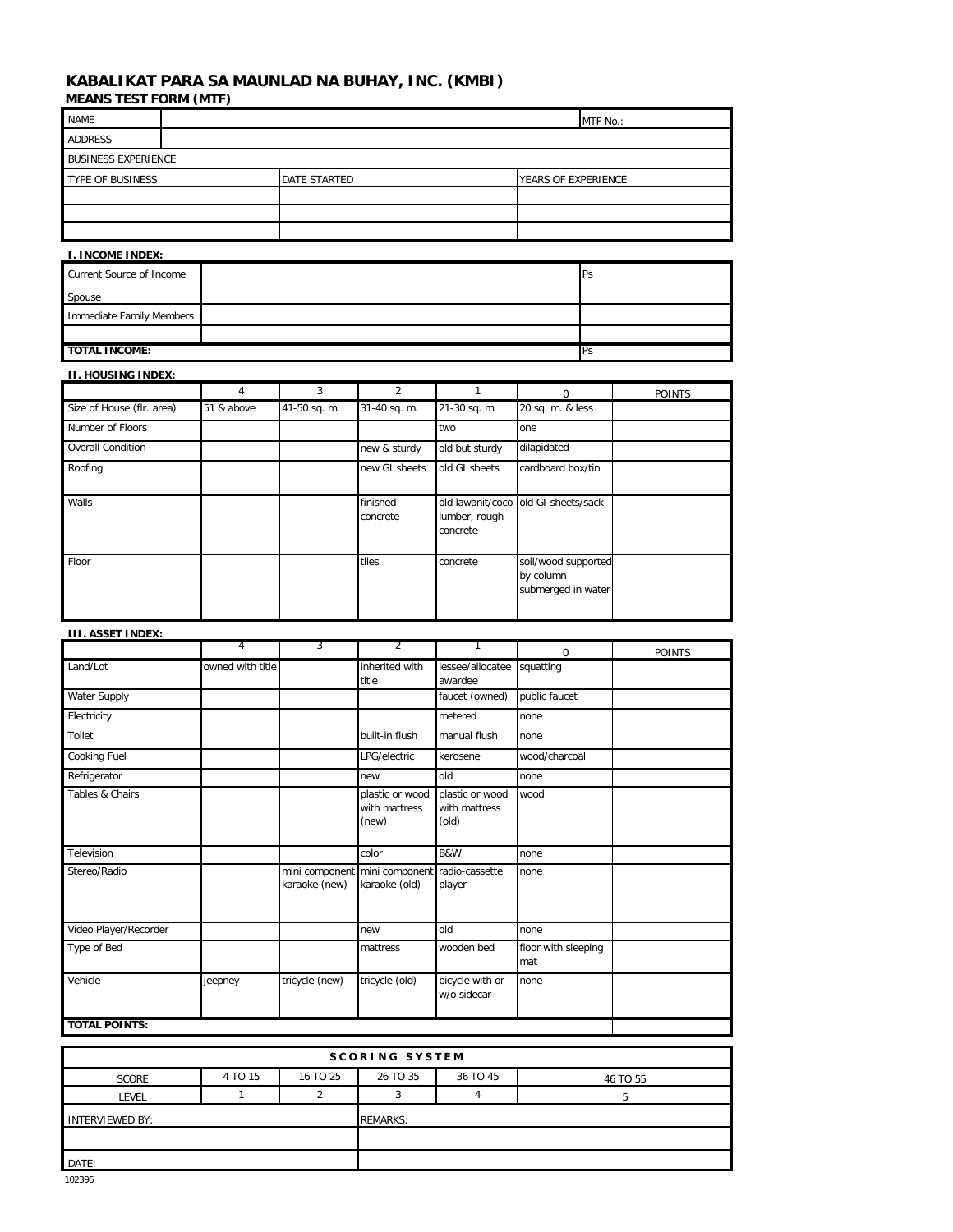## **APPENDIX 4**

## **TUP INDICATOR MENU**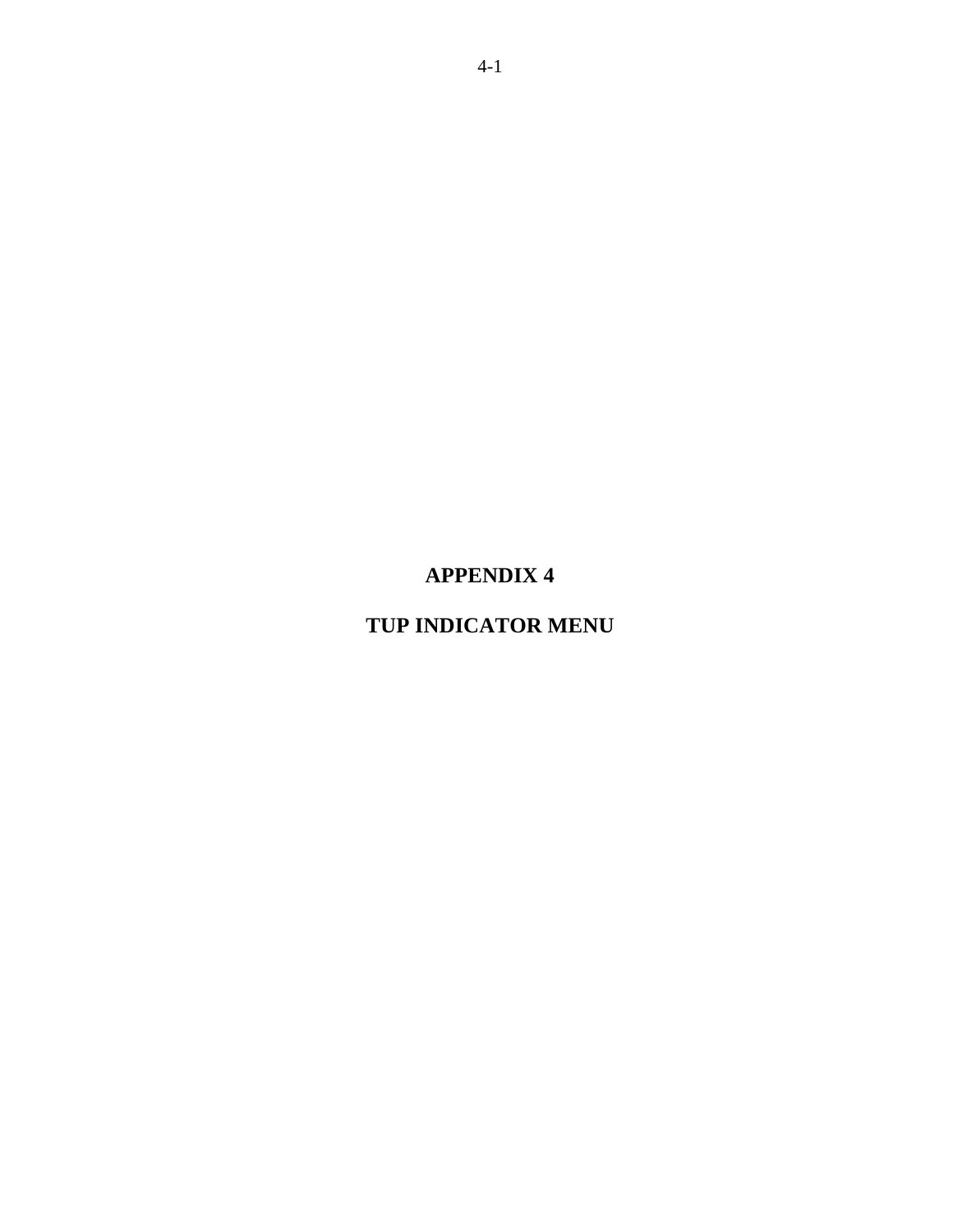| I. DWELLING                                                                                                                                                                                                                                                                                                         | <b>II. EDUCATION</b>                                                                                                                                                                                                                                                                                                                   |
|---------------------------------------------------------------------------------------------------------------------------------------------------------------------------------------------------------------------------------------------------------------------------------------------------------------------|----------------------------------------------------------------------------------------------------------------------------------------------------------------------------------------------------------------------------------------------------------------------------------------------------------------------------------------|
| Market Value of house<br>٠<br>Type of roof<br>٠<br>Type of walls<br>۰<br>Number of persons per room<br>٠<br><b>Lighting Source</b><br>٠<br><b>Cooking Fuel Source</b><br>٠<br>House ownership                                                                                                                       | Number of school-age children in school<br>۰<br>Distance to school<br>Level of adult literacy<br>Level of adult numeracy<br>Head of household last grade completed<br>Participation in adult education or training activities                                                                                                          |
| <b>III. SANITATION</b>                                                                                                                                                                                                                                                                                              | IV. HEALTH AND NUTRITION                                                                                                                                                                                                                                                                                                               |
| Method of Human Waste disposal (latrine, toilet<br>٠<br>etc.)<br>Access to potable/drinking water<br>$\bullet$<br>Bathing/washing facilities<br>۰<br>Household and food waste disposal methods<br>٠<br>Depth of water well<br>$\bullet$<br>Bars of soap used in last month<br>٠                                     | Daily Caloric Intake<br>۰<br>Weekly intake of meat<br>٠<br>Level of visible malnourishment of children<br>٠<br>Immunization of children<br>Number of working days lost to sickness<br>٠<br>Incidence of diarrhea in last week/month<br>۰<br>Number of children under age six who have died of<br>illness<br>Access to medical services |
| <b>V. ASSETS</b>                                                                                                                                                                                                                                                                                                    | VI. LAND                                                                                                                                                                                                                                                                                                                               |
| Type of clothing (shoes, etc.)<br>٠<br>Number and type of cooking utensils<br>٠<br>Number and type of farming tools<br>٠<br>Forms of Transportation owned<br>٠<br>Number and type of animals<br>٠<br>Number and type of jewelry<br>۰<br>Electronic Devices (radio, tv, telephone)<br>٠                              | Amount of land owned vs. leased<br>٠<br>Quality (ability to produce)<br>Plot size<br>۰<br>Market value of land<br>Access to irrigation sources<br>Use of fertilizer / pesticides<br>۰                                                                                                                                                  |
| VII. INCOME                                                                                                                                                                                                                                                                                                         | <b>VIII. SOCIAL STATUS</b>                                                                                                                                                                                                                                                                                                             |
| Average weekly / monthly / annual household<br>۰<br>income (from all sources)<br>Number of adult wage earners<br>Number of days worked in last month<br>٠<br>Last year's crop yield<br>۰<br>Dowry / bride price levels<br>٠<br>Level of household savings (in animals, jewelry,<br>cash)<br>Level of household debt | Caste membership<br>٠<br>Ethnic group membership<br>Minority group membership<br>٠<br>Level of participation in community organizations<br>(political parties, NGOs, etc.)<br>Access to local elites<br>Gender<br><b>Marital Status</b>                                                                                                |
| IX. TRANSPORTATION                                                                                                                                                                                                                                                                                                  | X. SEASONAL VULNERABILITY                                                                                                                                                                                                                                                                                                              |
| Distance to vehicle roads<br>٠<br>Access to buses<br>۰<br>Access to trucks<br>Access to bicycles (rickshaws)<br>٠<br>Access and means of animal transportation<br>۰                                                                                                                                                 | Number of months without enough food<br>٠<br>Number of months that household members must<br>۰<br>leave village / community for work<br>Number of failed harvests in last three years<br>۰<br>Number of times household has had to move due to<br>٠<br>natural disaster (flood. cyclone, etc.)                                         |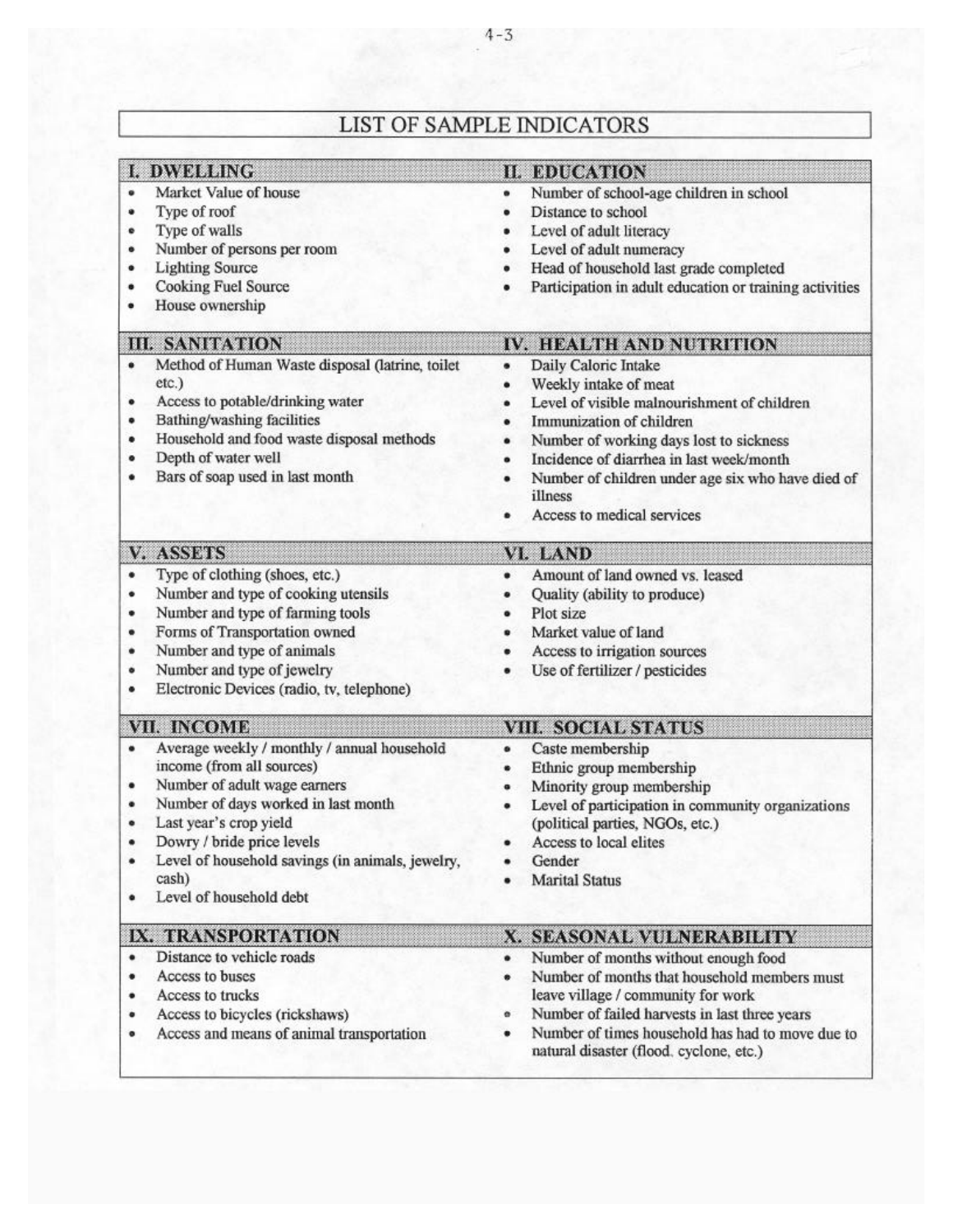Potential Client's Name Rahima Jahan Date March 12,1997

Part 1: Client Targeting

| Criteria                                                                         | $Yes =$<br>1 pt. | $No =$<br>0 pt. | <b>Points</b> |
|----------------------------------------------------------------------------------|------------------|-----------------|---------------|
| 1. Household owns less than 50                                                   |                  |                 |               |
| 2 No wage earner living in household.                                            |                  |                 |               |
| 3. Assets valued at less than 10 decimals 1<br>of land.                          |                  |                 |               |
| 4. Female-headed household with<br>children.                                     |                  |                 |               |
| s School-aged children are not attending<br>school because of lack of resources. |                  |                 |               |

Part II: Poverty Assessment: Complete only if household will receive a TUP grant

| I. DWELLING<br>Indicator: Robf Type                                                          | IV. HEALTH AND NUTRITION<br>Indicator: Food Intake Last Week |
|----------------------------------------------------------------------------------------------|--------------------------------------------------------------|
| $1.$ $\overline{1}$                                                                          | 1. Rice three times a day                                    |
| Tile<br>$^{\prime}$ 2.)                                                                      | @Rice phce a day                                             |
| 3. Thatch                                                                                    | 3. Rice less than once a day                                 |
| II. EDUCATION V. ASSETS<br>Indicator: Head of Hausehold EducationIndicator: Type of clothing |                                                              |
| 1. some formal schooling 1. more than one say                                                |                                                              |
|                                                                                              | 2 literate and numerate (2) one sari and one blouse          |
|                                                                                              | (3) Illiterate and not numerates one sari and no blouse      |
| III. SANITATION<br>Indicator: Access to potable/drinking Indicator: Maxital Status           |                                                              |
| 1. Dwner of a tube well 1. Married woman                                                     |                                                              |
| (2) Shares tubewell with community 2. Divorced woman                                         |                                                              |
| 3. Uses water from rainditches 3) widow                                                      |                                                              |
| Tup grant recipient.                                                                         | * This is an example of a completed tool for a               |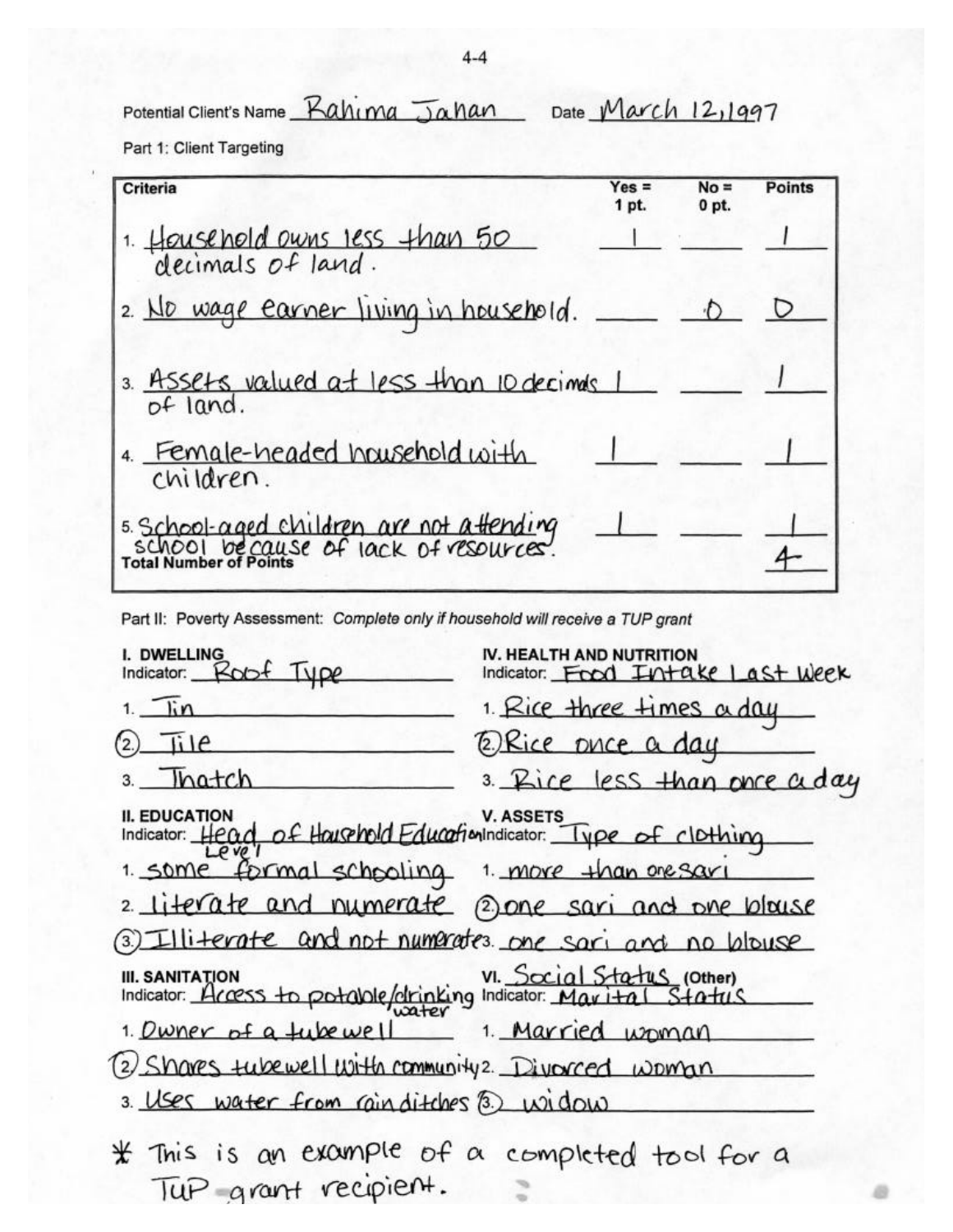## **APPENDIX 5**

## **CAM PRE-LOAN EVALUATION FORM**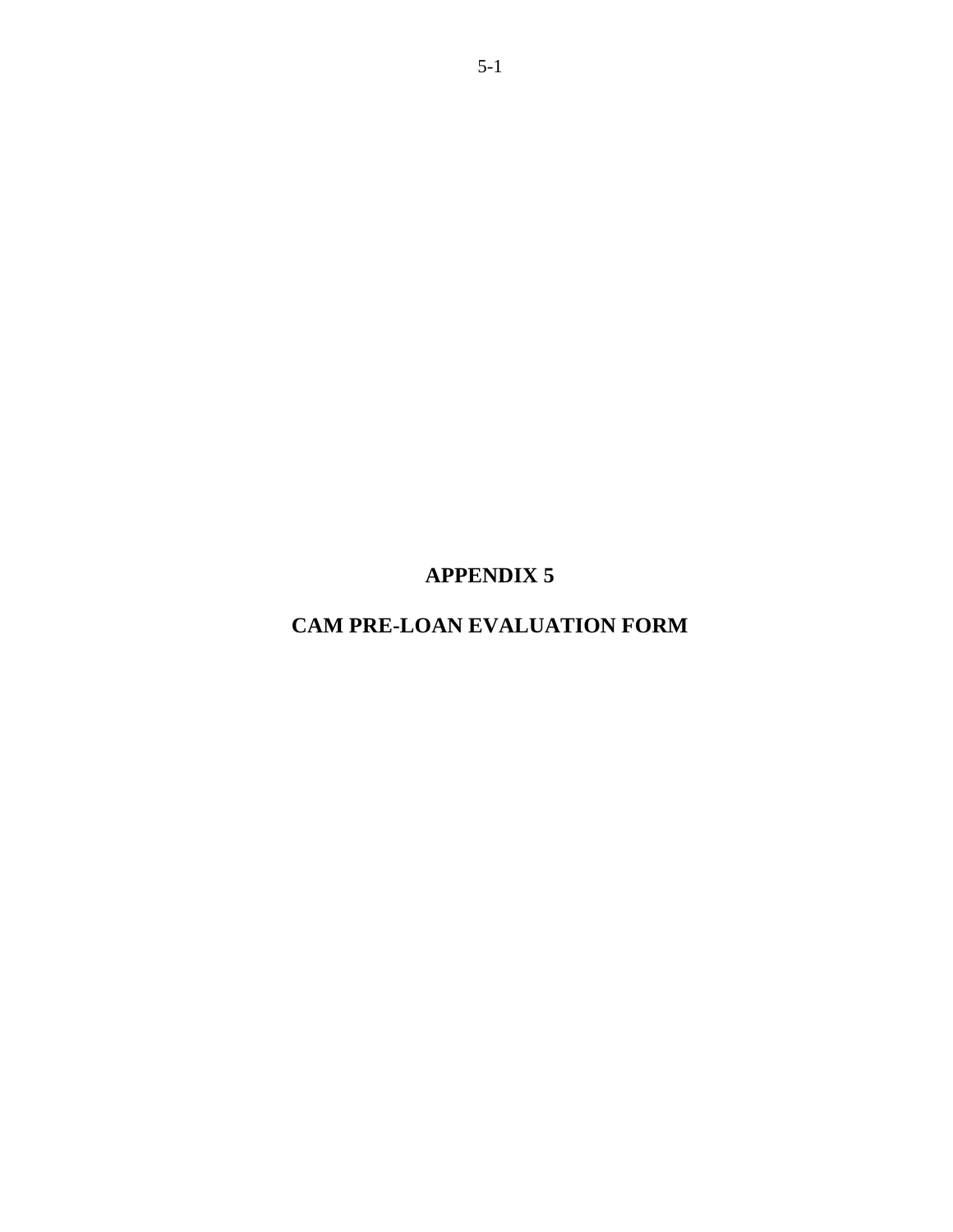# Microenterprise Support Center (CAM)<br>PRE-LOAN EVALUATION FORM

|      |                  | Cycle |  |             |                         |                |   |                  |                |         | <b>TOTAL</b> |        |    |    |    |       |    |  |
|------|------------------|-------|--|-------------|-------------------------|----------------|---|------------------|----------------|---------|--------------|--------|----|----|----|-------|----|--|
| $\#$ | Name of Borrower |       |  | $\mathbf 2$ | $\overline{\mathbf{3}}$ | $\overline{4}$ | 5 | $\boldsymbol{6}$ | $\overline{7}$ | $\bf 8$ | 9            | $10\,$ | 11 | 12 | 13 | 14    | 15 |  |
|      |                  |       |  |             |                         |                |   |                  |                |         |              |        |    |    |    |       |    |  |
|      |                  |       |  |             |                         |                |   |                  |                |         |              |        |    |    |    |       |    |  |
|      |                  |       |  |             |                         |                |   |                  |                |         |              |        |    |    |    |       |    |  |
|      |                  |       |  |             |                         |                |   |                  |                |         |              |        |    |    |    |       |    |  |
|      |                  |       |  |             |                         |                |   |                  |                |         |              |        |    |    |    |       |    |  |
|      |                  |       |  |             |                         |                |   |                  |                |         |              |        |    |    |    |       |    |  |
|      |                  |       |  |             |                         |                |   |                  |                |         |              |        |    |    |    |       |    |  |
|      |                  |       |  |             |                         |                |   |                  |                |         |              |        |    |    |    |       |    |  |
|      |                  |       |  |             |                         |                |   |                  |                |         |              |        |    |    |    |       |    |  |
|      |                  |       |  |             |                         | a.             |   |                  |                |         |              |        |    |    |    |       |    |  |
|      |                  |       |  |             |                         |                |   |                  |                |         |              |        |    |    |    |       |    |  |
|      |                  |       |  |             |                         |                |   |                  |                |         |              |        |    |    |    |       |    |  |
|      |                  |       |  |             |                         |                |   |                  |                |         |              |        |    |    |    |       |    |  |
|      |                  |       |  |             |                         |                |   |                  |                |         |              |        |    |    |    |       |    |  |
|      |                  |       |  |             |                         |                |   |                  |                |         |              |        |    |    |    |       |    |  |
|      |                  |       |  |             |                         |                |   |                  |                |         |              |        |    |    |    |       |    |  |
|      |                  |       |  |             |                         |                |   |                  |                |         |              |        |    |    |    |       |    |  |
|      |                  |       |  |             |                         |                |   |                  |                |         |              |        |    |    |    |       |    |  |
|      |                  |       |  |             |                         |                |   |                  |                |         |              |        |    |    |    |       |    |  |
|      |                  |       |  |             |                         |                |   |                  |                |         |              |        |    |    |    |       |    |  |
|      |                  |       |  |             |                         |                |   |                  |                |         |              |        |    |    |    |       |    |  |
|      |                  |       |  |             |                         |                |   |                  |                |         |              |        |    |    |    |       |    |  |
|      |                  |       |  |             |                         |                |   |                  |                |         |              |        |    |    |    |       |    |  |
|      |                  |       |  |             |                         |                |   |                  |                |         |              |        |    |    |    |       |    |  |
|      |                  |       |  |             |                         |                |   |                  |                |         |              |        |    |    |    |       |    |  |
|      | <b>ACT AV</b>    |       |  |             |                         | n.             |   |                  |                |         |              |        |    |    |    |       |    |  |
|      |                  |       |  |             |                         |                |   |                  |                |         |              |        |    |    |    |       |    |  |
|      |                  |       |  |             |                         |                |   |                  |                |         |              |        |    |    |    | Total |    |  |